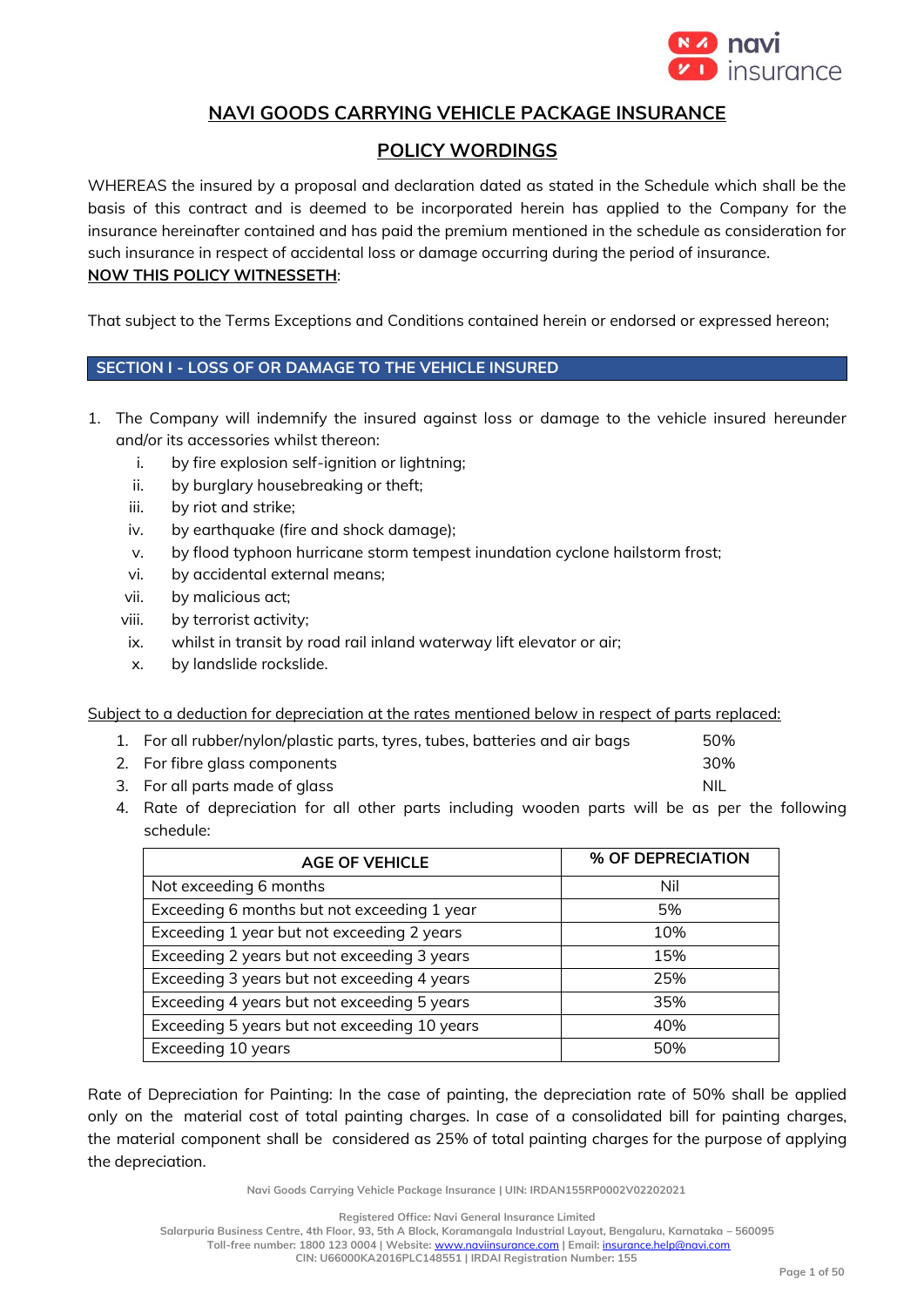

- 2. The Company shall not be liable to make any payment in respect of:
	- a) consequential loss, depreciation, wear and tear, mechanical or electrical breakdown, failures or breakages nor for damage caused by overloading or strain of the insured vehicle nor for loss of or damage to accessories by burglary, housebreaking or theft unless such insured vehicle is stolen at the same time.
	- b) damage to Tyres and Tubes unless the vehicle insured is damaged at the same time in which case the liability of the company shall be limited to 50% of the cost of replacement.
	- c) any accidental loss or damage suffered whilst the insured or any person driving with the knowledge and consent of the insured is under the influence of intoxicating liquor or drugs.
- 3. In the event of the vehicle being disabled by reason of loss or damage covered under this Policy the Company will bear the reasonable cost of protection and removal to the nearest repairer and redelivery to the insured but not exceeding Rs. 750/- for three wheeled vehicle, Rs. 1500/- for taxis and Rs.2500/- for other commercial vehicle in respect of any one accident.
- 4. The insured may authorise the repair of the vehicle necessitated by loss or damage for which the company may be liable under this Policy provided that:
	- a) the estimated cost of such repair including replacements does not exceed Rs.500/-
	- b) the Company is furnished forthwith with a detailed estimate of the cost of repairs; and
	- c) the insured shall give the Company every assistance to see that such repair is necessary, and the charges are reasonable.

# SUM INSURED – INSURED'S DECLARED VALUE (IDV)

The Insured's Declared Value (IDV) of the vehicle will be deemed to be the "SUM INSURED for the purpose of this policy which is fixed at the commencement of each policy period for the insured vehicle.

The IDV of the vehicle (and accessories if any fitted to the vehicle) is to be fixed on the basis of the manufacturer's listed selling price of the brand and model as the insured vehicle at the commencement of insurance/renewal and adjusted for depreciation (as per schedule below).

The schedule of age-wise depreciation as shown below is applicable for the purpose of Total Loss/Constructive Total Loss (TL/CTL) claims only.

| AGE OF THE VEHICLE                           | % OF DEPRECIATION FOR FIXING IDV |
|----------------------------------------------|----------------------------------|
| Not exceeding 6 months                       | 5%                               |
| Exceeding 6 months but not exceeding 1 years | 15%                              |
| Exceeding 1 year but not exceeding 2 years   | 20%                              |
| Exceeding 2 years but not exceeding 3 years  | 30%                              |
| Exceeding 3 years but not exceeding 4 years  | 40%                              |
| Exceeding 4 years but not exceeding 5 years  | 50%                              |

# **THE SCHEDULE OF DEPRECIATION FOR FIXING IDV OF THE VEHICLE**

IDV of vehicles beyond 5 years of age and of obsolete models of the vehicles (i.e. models which the manufacturers have discontinued to manufacture) is to be determined on the basis of an understanding between the insurer and the insured.

IDV will be treated as the "Market Value" throughout the policy period without any further depreciation for the purpose of Total Loss (TL) / Constructive Total Loss (CTL) claims

The insured vehicle will be treated as a CTL if the aggregate cost of retrieval and / or repair of the vehicle, subject to terms and conditions of the policy, exceeds 75% of the IDV of the vehicle.

**Navi Goods Carrying Vehicle Package Insurance | UIN: IRDAN155RP0002V02202021**

**Registered Office: Navi General Insurance Limited**

**Salarpuria Business Centre, 4th Floor, 93, 5th A Block, Koramangala Industrial Layout, Bengaluru, Karnataka – 560095 Toll-free number: 1800 123 0004 | Website:** [www.naviinsurance.com](http://www.naviinsurance.com/) **| Email:** [insurance.help@navi.com](mailto:insurance.help@navi.com)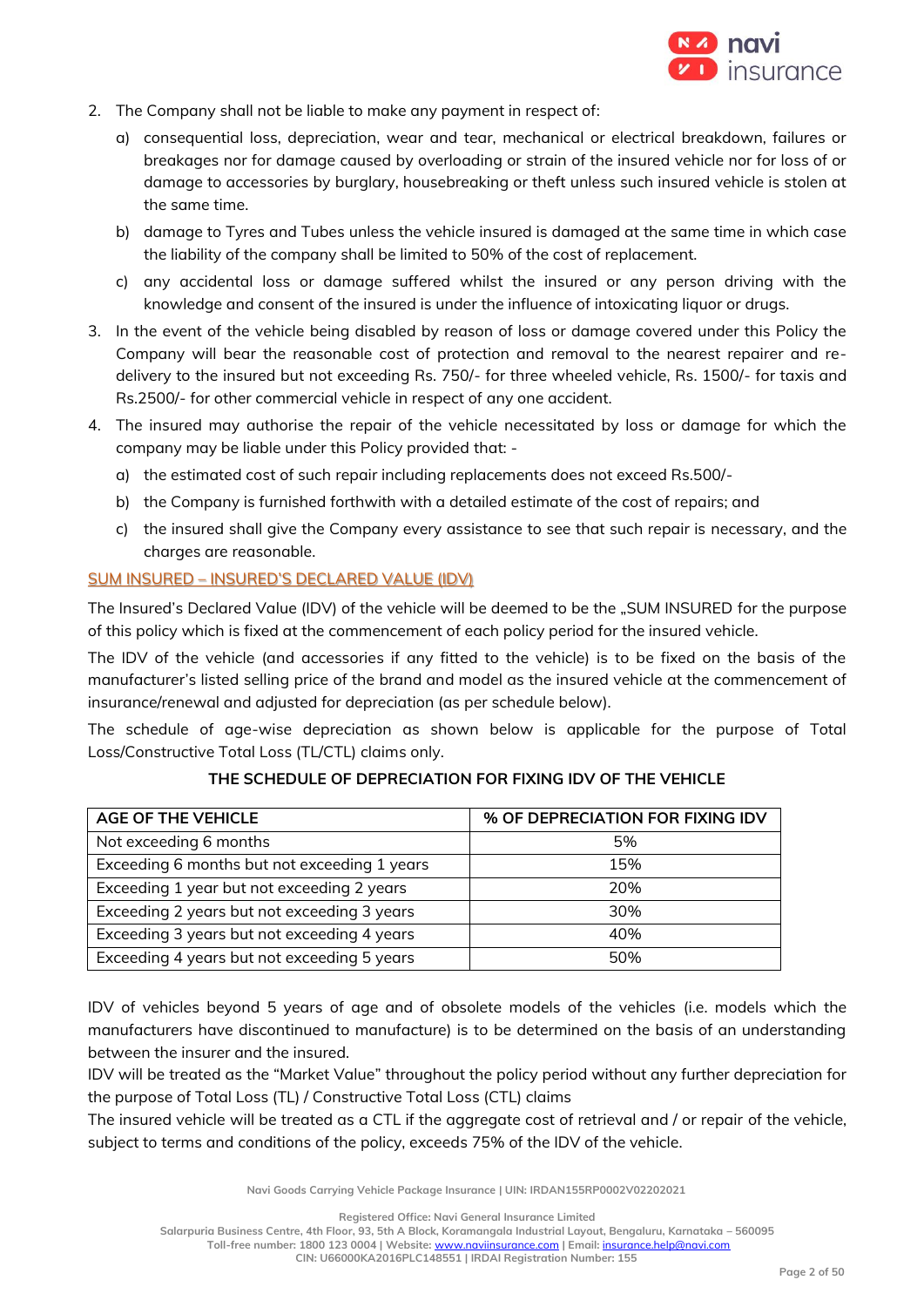

# **SECTION II - LIABILITY TO THIRD PARTIES**

- 1. Subject to the limits of liability as laid down in the Schedule hereto the Company will indemnify the insured in the event of an accident caused by or arising out of the use of the vehicle against all sums including claimant's cost and expenses which the insured shall become legally liable to pay in respect of:
	- i. death of or bodily injury to any person caused by or arising out of the use (including the loading and/or unloading) of the vehicle.
	- ii. damage to property caused by the use (including the loading and/or unloading) of the vehicle.

# **PROVIDED ALWAYS THAT:-**

- a) The Company shall not be liable in respect of death, injury damage caused or arising beyond the limits of any carriage way or thoroughfare in connection with the bringing of the load to the insured vehicle for loading thereon or the taking away of the load from the insured vehicle after unloading there from.
- b) Except so far as is necessary to meet the requirements of the Motor Vehicle Act the Company shall not be liable in respect of death or bodily injury to any person in the employment of the insured arising out of and in the course of such employment.
- c) Except so far as is necessary to meet the requirements of the Motor Vehicle Act in relation to the liability under the Workmen's Compensation Act 1923 the Company shall not be liable in respect of death or bodily injury to any person (other than a passenger carried by reason of or in pursuance of a contract of employment) being carried in or upon entering or mounting or alighting from the insured vehicle at the time of occurrence of the event out of which any claim arises.
- d) The Company shall not be liable in respect of damage to property belonging to or held in trust by or in the custody of the insured or a member of the insured's household or being conveyed by the insured vehicle.
- e) The Company shall not be liable in respect of damage to any bridge and/or viaduct and/or to any road and/or anything beneath by vibration or by the weight of the insured vehicle and/or load carried by the insured vehicle.
- f) Except so far as is necessary to meet the requirements of the Motor Vehicles Act the Company shall not be liable in respect of death and/or bodily injury to any person(s) who is/are not employee(s) of the insured and not being carried for hire or reward, other than owner of the goods or representative of the owner of goods being carried in or upon or entering or mounting or alighting from the insured vehicle described in the Schedule of this Policy.
- 2. The Company will pay all costs and expenses incurred with its written consent.
- 3. In terms of and subject to the limitations of the indemnity granted by this section to the insured the Company will indemnify any driver who is driving the insured vehicle on the insured's order or with insured's permission provided that such driver shall as though he/she were the insured observe fulfil and be subject to the terms exceptions and conditions of this policy in so far as they apply.
- 4. The Company may at its own option

a. Arrange for representation at any Inquest or Fatal Inquiry in respect of any death which may be the subject of indemnity under this section; and

b. Undertake the defence of proceedings in any court of Law in respect of any act or alleged offence causing or relating to any event which may be the subject of indemnity under this section.

**Navi Goods Carrying Vehicle Package Insurance | UIN: IRDAN155RP0002V02202021**

**Registered Office: Navi General Insurance Limited**

**Salarpuria Business Centre, 4th Floor, 93, 5th A Block, Koramangala Industrial Layout, Bengaluru, Karnataka – 560095 Toll-free number: 1800 123 0004 | Website:** [www.naviinsurance.com](http://www.naviinsurance.com/) **| Email:** [insurance.help@navi.com](mailto:insurance.help@navi.com)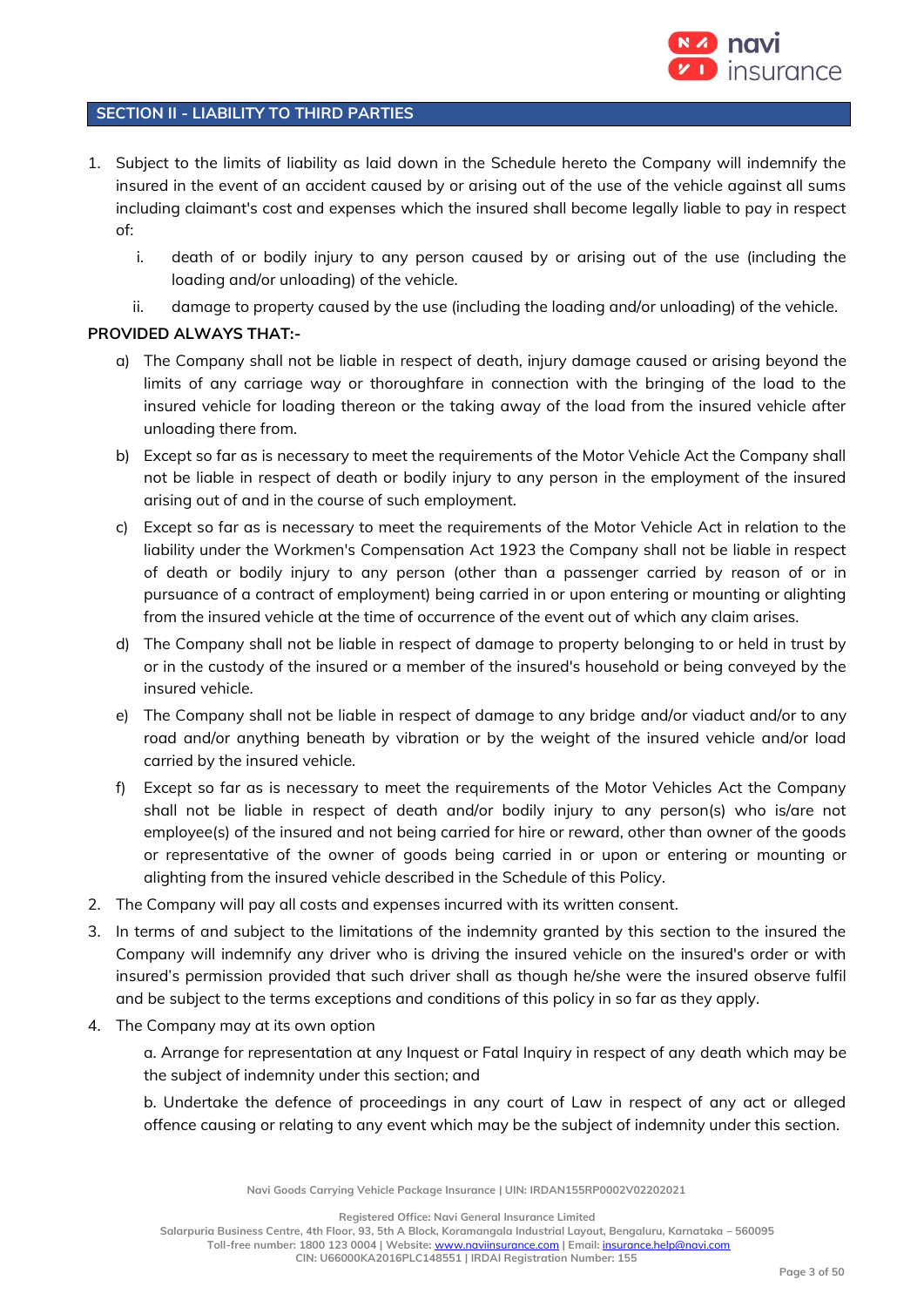

5. In the event of the death of any person entitled to indemnity under this policy the Company will in respect of the liability incurred by such person indemnify his/her personal representative(s) in terms of and subject to the limitations of this policy provided that such personal representative(s) shall as though they were the insured observe fulfil and be subject to the terms exceptions and conditions of this policy in so far as they apply.

# **SECTION III - TOWING DISABLED VEHICLES**

The policy shall be operative whilst the insured vehicle is being used for the purpose of towing any one disabled mechanically propelled vehicle and the indemnity provided by Section II of this policy shall subject to its terms and limitations be extended to apply in respect of liability in connection with such towed vehicle;

# **PROVIDED ALWAYS THAT:-**

- a) such towed vehicle is not towed for reward
- b) the Company shall not be liable by reason of this section of this policy in respect of damage to such towed vehicle or property being conveyed thereby.

# **SECTION IV – PERSONAL ACCIDENT COVER FOR OWNER-DRIVER**

Subject otherwise to the terms exceptions conditions and limitations of this policy, the Company undertakes to pay compensation as per the following scale for bodily injury/ death sustained by the owner-driver of the vehicle in direct connection with the vehicle insured or whilst mounting into/dismounting from or traveling in the insured vehicle as a co-driver, caused by violent accidental external and visible means which independent of any other cause shall within six calendar months of such injury result in:

| <b>NATURE OF INJURY</b>                                     | <b>SCALE OF COMPENSATION</b> |
|-------------------------------------------------------------|------------------------------|
| (i) Death                                                   | 100%                         |
| (ii) Loss of two limbs or sight of two eyes or one limb and | 100%                         |
| sight of one eye.                                           |                              |
| (iii) Loss of one limb or sight of one eye                  | 50%                          |
| (iv) Permanent total disablement from injuries other than   | 100%                         |
| named above.                                                |                              |

# **PROVIDED ALWAYS THAT:-**

- 1) the compensation shall be payable under only one of the items (i) to (iv) above in respect of the owner-driver arising out of any one occurrence and the total liability of the insurer shall not in the aggregate exceed the sum of Rs. 15 lakhs during any one period of insurance.
- 2) no compensation shall be payable in respect of death or bodily injury directly or indirectly wholly or in part arising or resulting from or traceable to (a) intentional self-injury suicide or attempted suicide physical defect or infirmity or (b) an accident happening whilst such person is under the influence of intoxicating liquor or drugs.
- 3) Such compensation shall be payable directly to the insured or to his/her legal representatives whose receipt shall be the full discharge in respect of the injury to the insured.
- 4) This cover is subject to
	- a. the owner-driver is the registered owner of the vehicle insured herein;
	- b. (d) the owner-driver is the insured named in this policy.

**Navi Goods Carrying Vehicle Package Insurance | UIN: IRDAN155RP0002V02202021**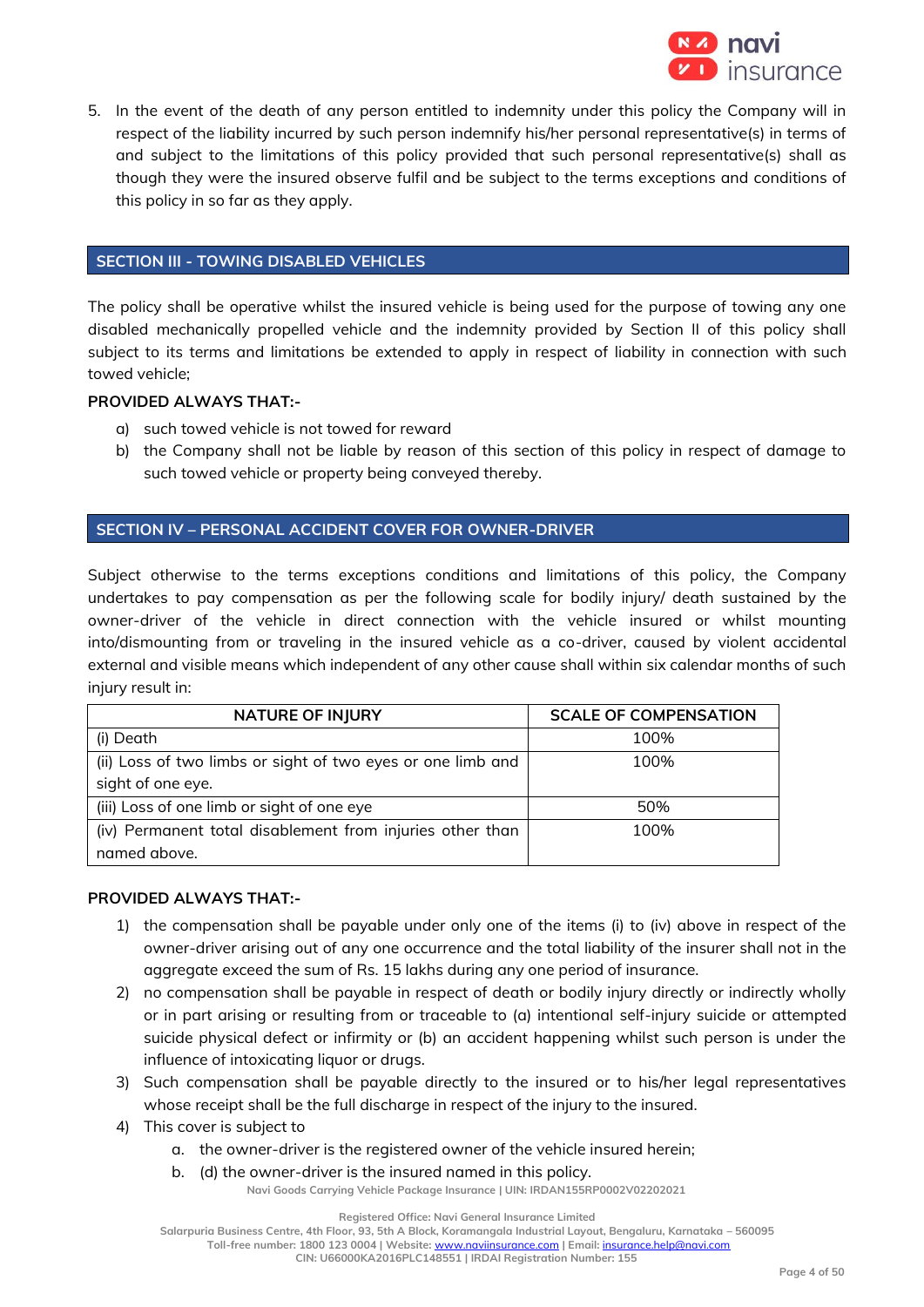

c. (e) the owner-driver holds an effective driving license, in accordance with the provisions of Rule 3 of the Central Motor Vehicles Rules, 1989, at the time of the accident

# AVOIDANCE OF CERTAIN TERMS AND RIGHT OF RECOVERY

Nothing in this policy or any endorsement hereon shall affect the right of any person indemnified by this policy or any other person to recover an amount under or by virtue of the provisions of the Motor Vehicles Act, 1988.

But the insured shall repay to the Company all sums paid by the Company which the Company would not have been liable to pay but for the said provision.

# GENERAL EXCEPTIONS

The Company shall not be liable under this policy in respect of:

- 1) any accidental loss or damage and/or liability caused sustained or incurred outside the geographical area;
- 2) any claim arising out of any contractual liability;
- 3) any accidental loss damage and/or liability caused sustained or incurred whilst the vehicle insured herein is

(a) being used otherwise than in accordance with the 'Limitations as to Use'

or

(b) being driven by or is for the purpose of being driven by him/her in the charge of any person other than a Driver as stated in the Driver's Clause.

4) (a) any accidental loss or damage to any property whatsoever or any loss or expense whatsoever resulting or arising there from or any consequential loss.

(b) any liability of whatsoever nature directly or indirectly caused by or contributed to by or arising from ionising radiations or contamination by radioactivity from any nuclear fuel or from any nuclear waste from the combustion of nuclear fuel. For the purposes of this exception combustion shall include any self-sustaining process of nuclear fission.

- 5) any accidental loss damage or liability directly or indirectly caused by or contributed to by or arising from nuclear weapons material.
- 6) any accidental loss damage/liability directly or indirectly or proximately or remotely occasioned by contributed to or by traceable to or arising out of or in connection with war, invasion, the act of foreign enemies, hostilities or warlike operations (whether before or after declaration of war), civil war, mutiny, rebellion, military or usurped power or by any direct or indirect consequences of any of the said occurrences and in the event of any claim hereunder the insured shall prove that the accidental loss damage and/or liability arose independently of and was in no way connected with or occasioned by or contributed to or traceable to any of the said occurrences or any consequences thereof and in default of such proof, the Company shall not be liable to make any payment in respect of such a claim.

# DEDUCTIBLE

The Company shall not be liable for each and every claim under Section -1 (loss of or damage to the vehicle insured) of this Policy in respect of the deductible stated in the schedule.

**Navi Goods Carrying Vehicle Package Insurance | UIN: IRDAN155RP0002V02202021**

**Registered Office: Navi General Insurance Limited**

**Salarpuria Business Centre, 4th Floor, 93, 5th A Block, Koramangala Industrial Layout, Bengaluru, Karnataka – 560095 Toll-free number: 1800 123 0004 | Website:** [www.naviinsurance.com](http://www.naviinsurance.com/) **| Email:** [insurance.help@navi.com](mailto:insurance.help@navi.com)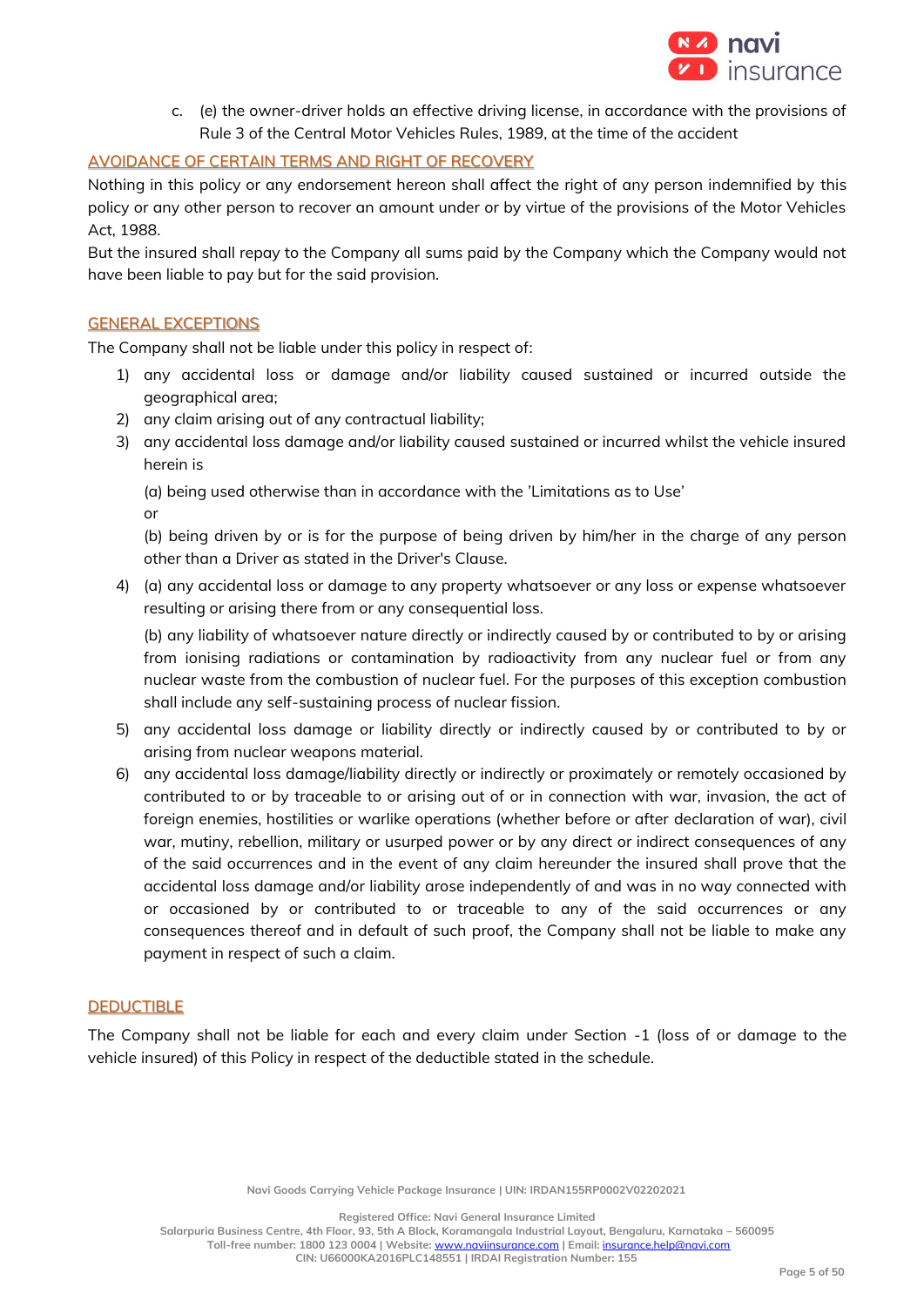

### **CONDITIONS**

This policy and the schedule shall be read together and any word or expression to which a specific meaning has been attached in any part of this policy or of the schedule shall bear the same meaning wherever it may appear.

- 1. Notice shall be given in writing to the Company immediately upon the occurrence of any accidental loss or damage and in the event of any claim and thereafter the insured shall give all such information and assistance as the Company shall require. Every letter claim writ summons and/or process or copy thereof shall be forwarded to the Company immediately on receipt by the insured. Notice shall also be given in writing to the Company immediately the insured shall have knowledge of any impending prosecution Inquest or Fatal Inquiry in respect of any occurrence which may give rise to a claim under this policy. In case of theft or criminal act which may be the subject of a claim under this policy the insured shall give immediate notice to the police and co-operate with the company in securing the conviction of the offender.
- 2. No admission offer promise payment or indemnity shall be made or given by or on behalf of the insured without the written consent of the Company which shall be entitled if it so desires to take over and conduct in the name of the insured the defence or settlement of any claim or to prosecute in the name of the insured for its own benefit any claim for indemnity or damages or otherwise and shall have full discretion in the conduct of any proceedings or in the settlement of any claim and the insured shall give all such information and assistance as the Company may require.
- 3. At any time after the happening of any event giving rise to a claim under Section II of this Policy the Company may pay to the insured the full amount of the Company's liability under the Section and relinquish the conduct of any defence settlement or proceedings and the Company shall not be responsible for any damage alleged to have been caused to the insured in consequence of any alleged action or omission of the Company in connection with such defence settlement or proceedings or of the Company relinquishing such conduct; nor shall the Company be liable for any costs or expenses whatsoever incurred by the insured or any claimant or other person after the Company shall have relinquished such conduct.
- 4. The Company may at its own option repair reinstate or replace the vehicle insured or part thereof and/or its accessories or may pay in cash the amount of the loss or damage and the liability of the Company shall not exceed:
	- a) for total loss / constructive total loss of the vehicle the Insured's Declared Value (IDV) of the vehicle (including accessories thereon) as specified in the Schedule less the value of the wreck.
	- b) for partial losses, i.e. losses other than Total Loss/Constructive Total Loss of the vehicle actual and reasonable costs of repair and/or replacement of parts lost/damaged subject to depreciation as per limits specified.
- 5. The Insured shall take all reasonable steps to safeguard the vehicle insured from loss or damage and to maintain it in efficient condition and the Company shall have at all times free and full access to examine the vehicle insured or any part thereof or any driver or employee of the insured. In the event of any accident or breakdown, the vehicle insured shall not be left unattended without proper precautions being taken to prevent further damage or loss and if the vehicle insured be driven before the necessary repairs are affected, any extension of the damage or any further damage to the vehicle shall be entirely at the insured's own risk.
- 6. The Company may cancel the policy by sending seven days' notice by recorded delivery to the insured at insured's last known address on the grounds of misrepresentation, fraud, non-disclosure of material facts and non-cooperation. In the event of cancellation of this Policy on grounds of misrepresentation, fraud, non-disclosure of material facts, the policy shall stand cancelled ab-initio and there will be no refund of premium. In the event the policy is cancelled on the grounds of non-cooperation of the

**Navi Goods Carrying Vehicle Package Insurance | UIN: IRDAN155RP0002V02202021**

**Registered Office: Navi General Insurance Limited**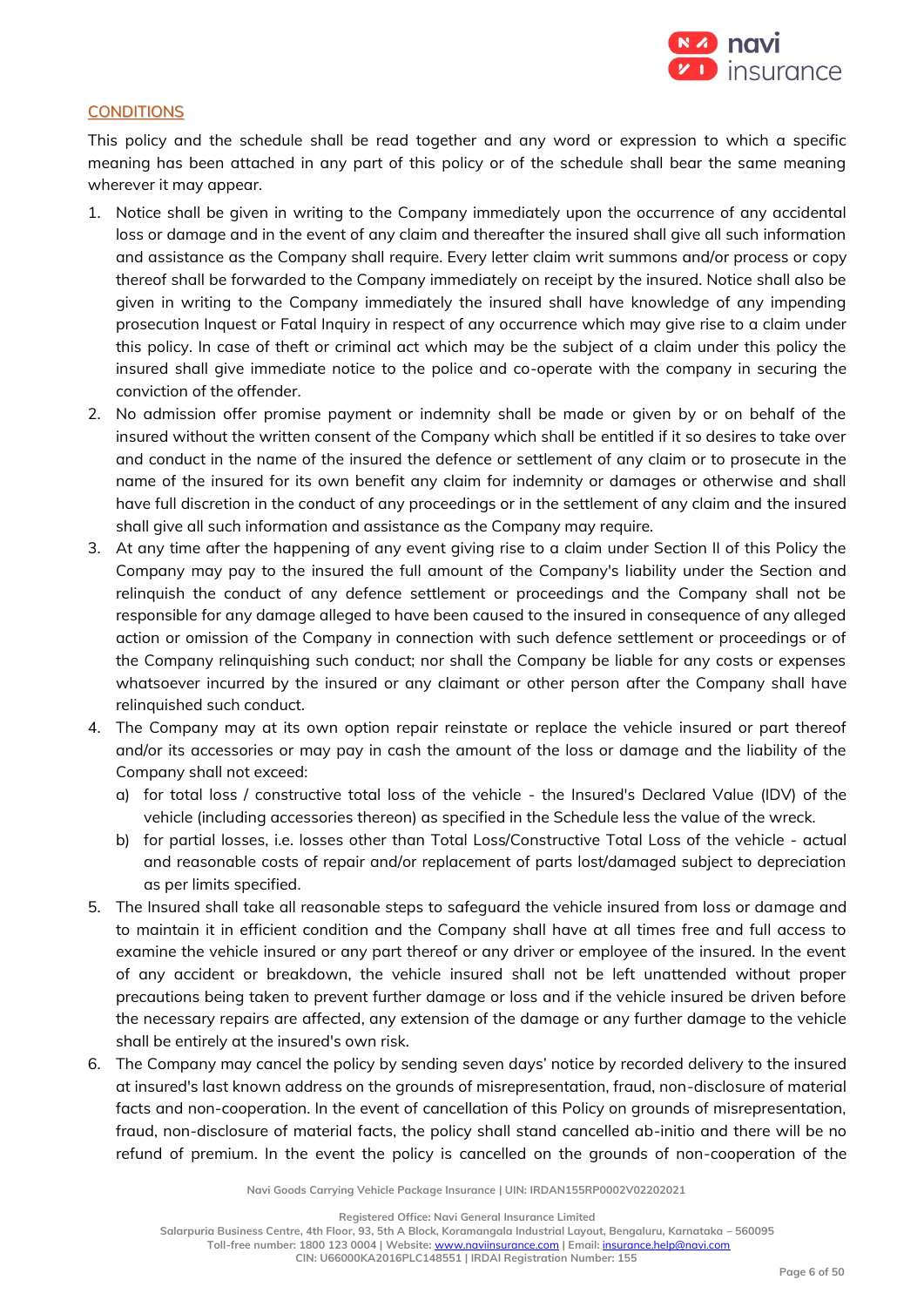

insured or insured has initiated cancellation of the policy subject to proof of insurance elsewhere and surrender of original certificate of insurance, then the premium shall be computed and retained in accordance with company's short period rate for the period the Policy has been in force provided no claim has occurred up to the date of cancellation. In the event a claim has occurred in which case there shall be no refund of premium. Return of the premium by the Company will be subject to retention of the minimum premium of Rs. 100/- (or Rs. 25/- in respect of vehicles specifically designed/modified for use by blind/handicapped/ mentally challenged persons). Where the ownership of the vehicle is transferred, the Policy cannot be cancelled unless evidence that the vehicle is insured elsewhere at least for Liability only cover is produced.

| <b>PERIOD</b>                                 | % OF ANNUAL PREMIUM RATE |
|-----------------------------------------------|--------------------------|
| Not exceeding 1 month                         | 20%                      |
| Exceeding 1 month but not exceeding 2 months  | 30%                      |
| Exceeding 2 months but not exceeding 3 months | 40%                      |
| Exceeding 3 months but not exceeding 4 months | 50%                      |
| Exceeding 4 months but not exceeding 5 months | 60%                      |
| Exceeding 5 months but not exceeding 6 months | 70%                      |
| Exceeding 6 months but not exceeding 7 months | 80%                      |
| Exceeding 7 months but not exceeding 8 months | 90%                      |
| Exceeding 8 months                            | Full annual premium/rate |

# **SHORT PERIOD SCALE (FOR RETENTION OF PREMIUM)**

7. If any dispute or difference shall arise as to the quantum to be paid under the policy (liability being otherwise admitted), such difference shall independent of all other questions be referred to the decision of a sole arbitrator to be appointed in writing by the parties to the dispute or if they cannot agree upon a single arbitrator within 30 days of any party invoking Arbitration, the same shall be referred to a panel of three arbitrators comprising two arbitrators one to be appointed by each of the parties to the dispute/difference, and a third arbitrator to be appointed by such two arbitrators who shall act as the presiding arbitrator and the arbitration shall be conducted in accordance with the provisions of the Arbitration & Conciliation Act,1996.

It is clearly agreed and understood that no difference or dispute shall be referable to Arbitration as hereinbefore provided, if the Company has disputed or not accepted liability under or in respect of this policy.

It is hereby expressly stipulated and declared that it shall be condition precedent to any right of action or suit upon this policy that the award by such arbitrator/arbitrators of the amount of the loss or damage shall be first obtained.

It is also hereby further expressly agreed and declared that if the Company shall disclaim liability to the insured for any claim hereunder and such claim shall not, within twelve calendar months from the date of such disclaimer have been made the subject matter of a suit in a court of law, then the claim shall for all purposes be deemed to have been abandoned and shall not thereafter be recoverable hereunder.

8. The due observance and fulfilment of the terms conditions and endorsements of this policy in so far as they relate to anything to be done or complied with by the insured and the truth of the statements and answers in the said proposal shall be condition precedent to any liability of the Company to make any payment under this policy.

**Navi Goods Carrying Vehicle Package Insurance | UIN: IRDAN155RP0002V02202021**

**Registered Office: Navi General Insurance Limited**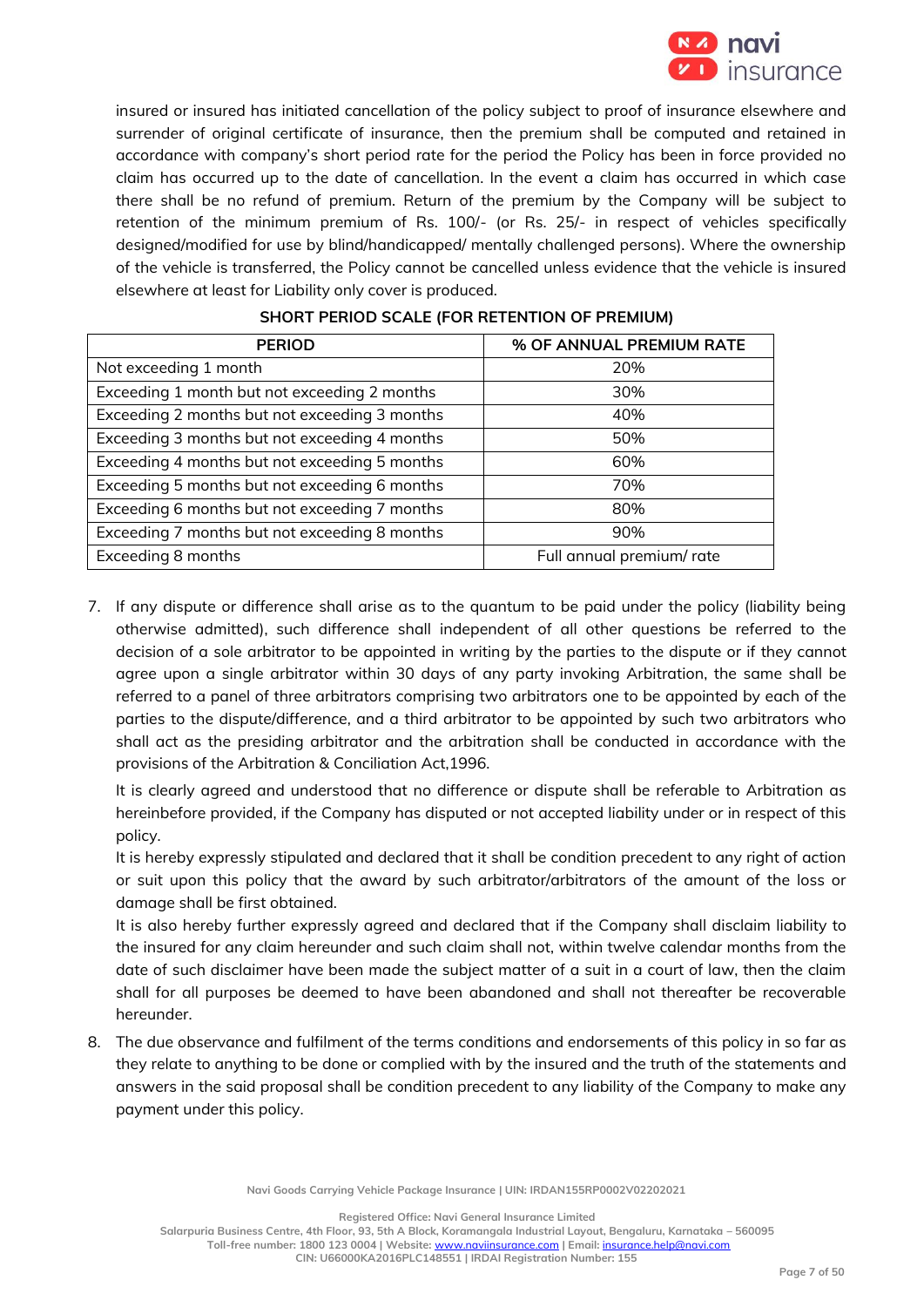

- 9. If at the time of occurrence of an event that gives rise to any claim under this policy, there is in existence any other insurance covering the same loss, damage or liability, the Company shall not be liable to pay or contribute more than its ratable proportion of any compensation cost or expense
- 10. In the event of the death of the sole insured, this policy will not immediately lapse but will remain valid for a period of three months from the date of the death of insured or until the expiry of this policy (whichever is earlier). During the said period, legal heir(s) of the insured to whom the custody and use of the Motor Vehicle passes may apply to have this policy transferred to the name(s) of the heir(s) or obtain a new insurance policy for the Motor Vehicle.

Where such legal heir(s) desire(s) to apply for a transfer of this policy or obtain a new policy for the vehicle such heir(s) should make an application to the Company accordingly within the aforesaid period. All such applications should be accompanied by: -

- a) Death certificate in respect of the insured
- b) Proof of title to the vehicle
- c) Original Policy

# RULES APPLICABLE TO TANKERS CARRYING HAZARDOUS CHEMICALS

Rule 129:- A- Spark arrester six month from the date of commencement of Central Motor Vehicles (Amendment) Rules 1993, every goods carriage carrying goods of dangerous or hazardous nature to human life, shall be fitted with a spark arrester.

# Rule 131:- **Responsibility of the consignor for safe transport of dangerous or hazardous goods.**

- 1) It shall be responsibility of the consignor intending to transport any dangerous or hazardous goods listed in Table II, to ensure the following, namely:
	- a) the goods carriage has a valid registration to carry the said goods;
	- b) the vehicle is equipped with necessary first-aid, safety equipment and antidotes as may be necessary to contain any accident;
	- c) that transporter or the owner of the goods carriage has full and adequate information about the dangerous or hazardous goods being transported; and
	- d) that the driver of the goods carriage is trained in handling the dangers posed during transport of such goods.
- 2) Every consignor shall supply to the owner of the goods carriage, full and adequate information about the dangerous or hazardous goods being transported as to enable owner and its driver to
	- a) Comply with the requirements of rules 129 to 137 (both inclusive) of these rules and
	- b) be aware of the risks created by such goods to health or safety or any person;
- 3) It shall be the duty of the consignor to ensure that the information is accurate and sufficient for the purpose of complying with the provisions of rules 129 to 137 (both inclusive ) of these rules.

# Rule 132-: **Responsibility of the Transporter or owner of goods carriage.**

- 1) It shall be the responsibility of the owner of the goods carriage transporting any dangerous or hazardous goods ensure the following, namely:
	- a) that the goods carriage has a valid registration to carry the said goods and the said carriage is safe for the transport of the said goods and
	- b) the vehicle is equipped with necessary first-aid, safety equipment, tool box and antidotes as may be necessary to contain any accident.

**Navi Goods Carrying Vehicle Package Insurance | UIN: IRDAN155RP0002V02202021**

**Registered Office: Navi General Insurance Limited**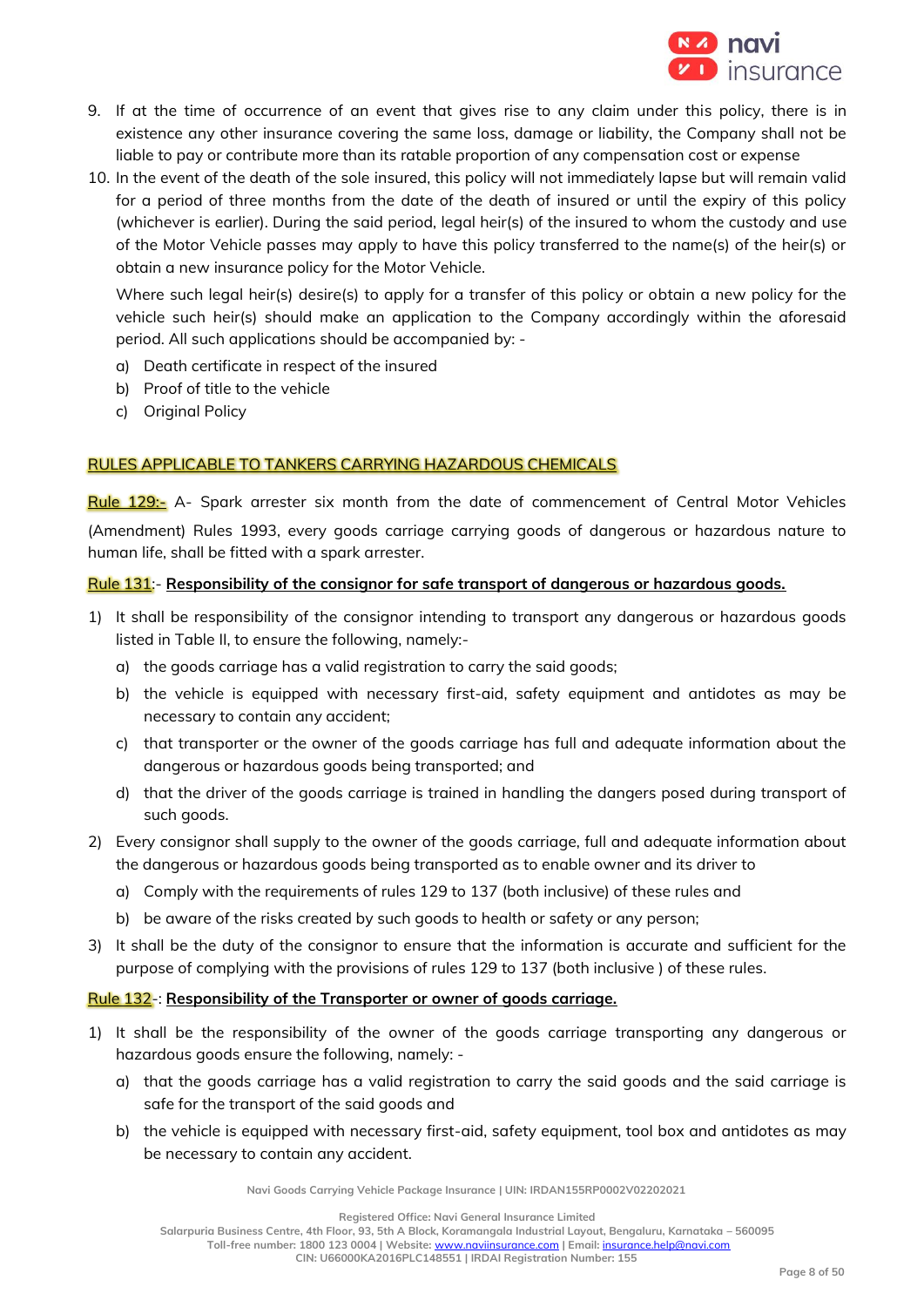

- 2) Every owner of a goods carriage shall, before undertaking the transportation of dangerous or hazardous goods in his goods carriage, satisfy himself that the information given by the consignor is full and accurate in all respects and correspond to the classification of such goods specified in rule 137.
- 3) The owner of goods carriage shall ensure that the driver of such carriage is given all the relevant information in writing as given in goods entrusted to him for transport and satisfy himself that such driver has sufficient understanding of the nature of such goods and the nature of the risks involved in the transport of such goods and is capable of taking appropriate action in case of an emergency.
- 4) The owner of the goods carriage dangerous or hazardous goods and the consignor of such goods shall lay down the route for each trip which the driver shall be bound to take unless directed or permitted otherwise by the Police Authorities. They shall also fix a timetable for each trip to the destination and back with reference to the route so laid down.
- 5) It shall be the duty of the owner to ensure that the driver of the goods carriage carrying dangerous or hazardous goods holds a driving license as per provisions of rule 9 of these rules.
- 6) Notwithstanding anything contained in rules 131 and 132, it shall be sufficient compliance of the provisions of these rules if the consignor transporting dangerous or hazardous goods and the owner of the goods carriage or the transporter abide by these conditions within six months after the date of coming into force of the Central Motor Vehicles (Amendment) Rules,1993.

# Rule 133- **Responsibility of the driver**

- 1) The driver of a goods carriage transporting dangerous or hazardous goods shall ensure that the information given to him in writing under sub-rule (3) of rule 132 is kept in the driver's cabin and is available at all times while the dangerous or hazardous goods to which it relates, are being transported.
- 2) Every driver of a goods carriage transporting any dangerous or hazardous goods shall observe at all times all the directions necessary for preventing fire, explosion or escape of dangerous or hazardous goods carried by him while the goods carriage is in motion and when it is not being driven he shall ensure that the goods carriage is parked in a place which is safe from fire, explosion and any other risk, and at all times the vehicle remains under the control and supervision of the driver or some other competent person above the age of 18 years.

# **Sub-rule(1) of rule 9 of the principal rules :**

1) One year from the date of commencement of Central Motor Vehicles (Amendment) Rules, 1993 any person driving a goods carriage carrying goods of dangerous or hazardous nature to human life shall, in addition to being the holder of a driving license to drive a transport vehicle also have the ability to read and write at least one Indian Language out of those specified in the VII schedule of the Constitution and English and also possess a certificate of having successfully passed a course consisting of following syllabus and periodicity connected with the transport of such goods.

Period of training 3 days

Place of training at any institute recognized by the State Government

# **Syllabus**

# **A) Defensive driving**

# **Duration of Training for A & B – 1 st and 2nd day**

- Questionnaire
- Cause of accidents
- Accident statistics

**Navi Goods Carrying Vehicle Package Insurance | UIN: IRDAN155RP0002V02202021**

**Registered Office: Navi General Insurance Limited**

**Salarpuria Business Centre, 4th Floor, 93, 5th A Block, Koramangala Industrial Layout, Bengaluru, Karnataka – 560095 Toll-free number: 1800 123 0004 | Website:** [www.naviinsurance.com](http://www.naviinsurance.com/) **| Email:** [insurance.help@navi.com](mailto:insurance.help@navi.com)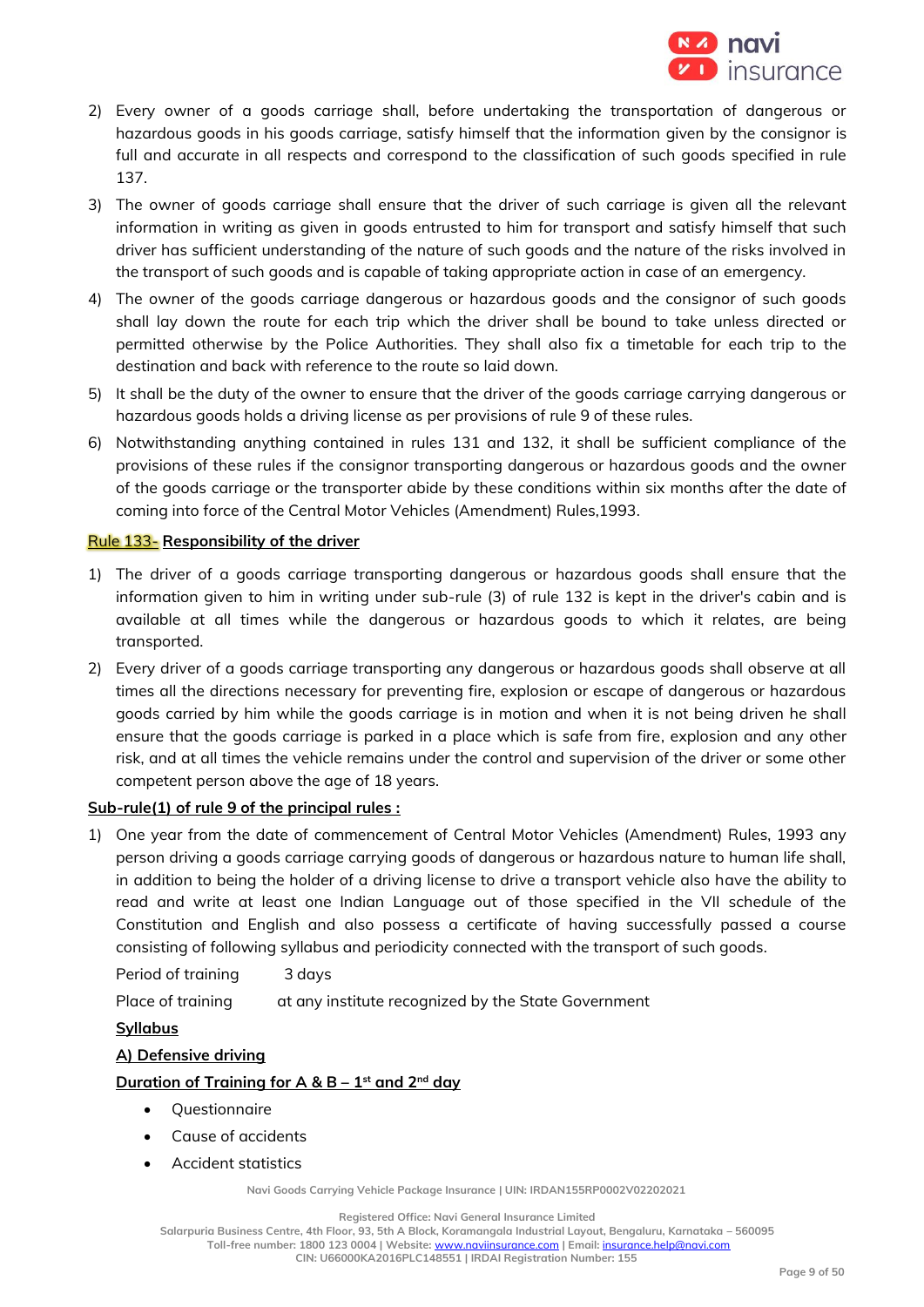

- Driver's personal fitness
- Car condition
- Breaking distance
- Highway driving
- Road/Pedestrian crossing
- Railway crossing
- Adapting to weather
- Head on collision
- Rear end collision
- Night driving
- Films and discussion

#### **B) Advanced driving skills and training**

| <u>(i) Discussion</u>               |                                |
|-------------------------------------|--------------------------------|
| Before starting                     | - check list                   |
|                                     | - outside/ below/ near vehicle |
|                                     | - product side                 |
|                                     | - inside vehicle               |
| During driving - correct speed/gear | - signalling                   |
|                                     | - lane control                 |
|                                     | - overtaking/giving side       |
|                                     | - speed limit/safe distance    |
|                                     | - driving on slopes            |
| Before Stopping                     | - safe stopping place          |
|                                     | - signalling, road width,      |
|                                     | - condition                    |
| After stopping                      | - preventing vehicle movement  |
|                                     | - wheel locks                  |
|                                     | - Vehicle attendance           |
|                                     |                                |

Night driving

ii) Field test/ training-1 driver at a time.

# **C) Product safety Duration of training for C 3rd day** UN panel and the UN classification - Hazchem Code for C - Toxicity, Flammability, other definitions.

Product Information **- TREMCARDS** 

**Navi Goods Carrying Vehicle Package Insurance | UIN: IRDAN155RP0002V02202021**

**Registered Office: Navi General Insurance Limited**

**Salarpuria Business Centre, 4th Floor, 93, 5th A Block, Koramangala Industrial Layout, Bengaluru, Karnataka – 560095 Toll-free number: 1800 123 0004 | Website:** [www.naviinsurance.com](http://www.naviinsurance.com/) **| Email:** [insurance.help@navi.com](mailto:insurance.help@navi.com)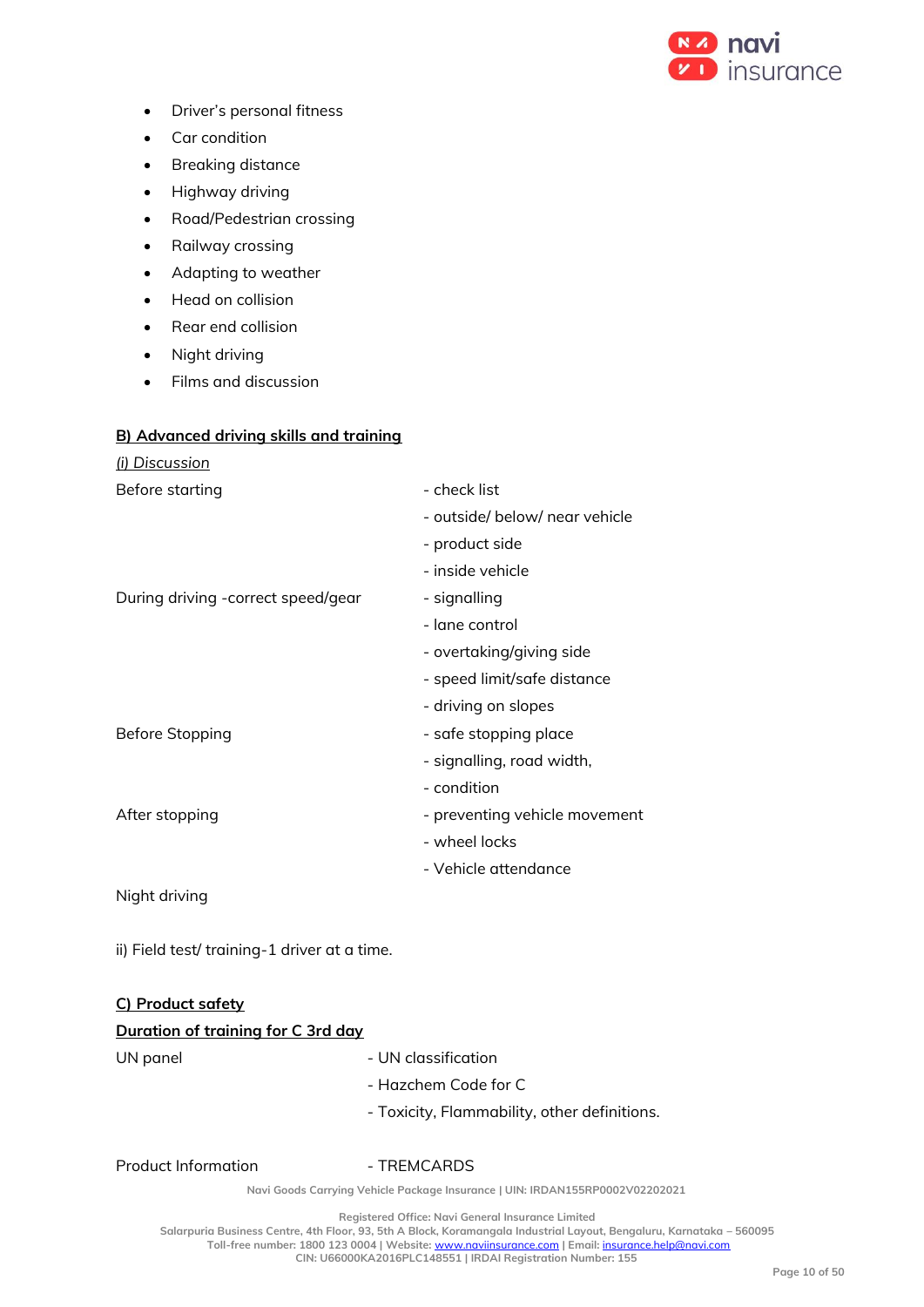

- CISMSDS
- Importance of temperature pressure, level.
- Explosive limits
- Knowledge about equipment

# Emergency procedure - Communication

- 
- Spillage handling
- Use of FEE
- Fire fighting
- First aid
- Toxic release control
- Protection of wells, rivers, lakes, etc.
- Use of protective equipment
- Knowledge about valves etc

#### ENDORSEMENTS

# **IMT.1. EXTENSION OF GEOGRAPHICAL AREA**

In consideration of the payment of an additional premium of Rs….it is hereby understood and agreed that notwithstanding anything contained in this Policy to the contrary the Geographical Area in this Policy shall from the.  $\sqrt{2}$ .  $\sqrt{2}$ . .. to the  $\sqrt{2}$ . ...(both days inclusive) be deemed to include

It is further specifically understood and agreed that such geographical extension excludes cover for damage to the vehicle insured / injury to its occupants / third party liability in respect of the vehicle insured during sea voyage / air passage for the purpose of ferrying the vehicle insured to the extended geographical area.

Subject otherwise to the terms exceptions conditions and limitations of this Policy.

Insert Nepal, Sri Lanka, Maldives, Bhutan, Pakistan, Bangladesh as the case may be

# **IMT.3. TRANSFER OF INTEREST**

It is hereby understood and agreed that as from …/…/……. the interest in the Policy is transferred to and vested in ……….... of ………………. carrying on or engaged in the business or profession of ……………. who shall be deemed to be the Insured and whose proposal and declaration dated .. /…/…. shall be deemed to be incorporated in and to be the basis of this contract.

Provided always that for the purpose of the No Claim Bonus, no period during which the interest in this Policy has been vested in any previous insured shall accrue to the benefit

 $of$  .....

Subject otherwise to the terms exceptions conditions and limitations of this Policy.

**Navi Goods Carrying Vehicle Package Insurance | UIN: IRDAN155RP0002V02202021**

**Registered Office: Navi General Insurance Limited**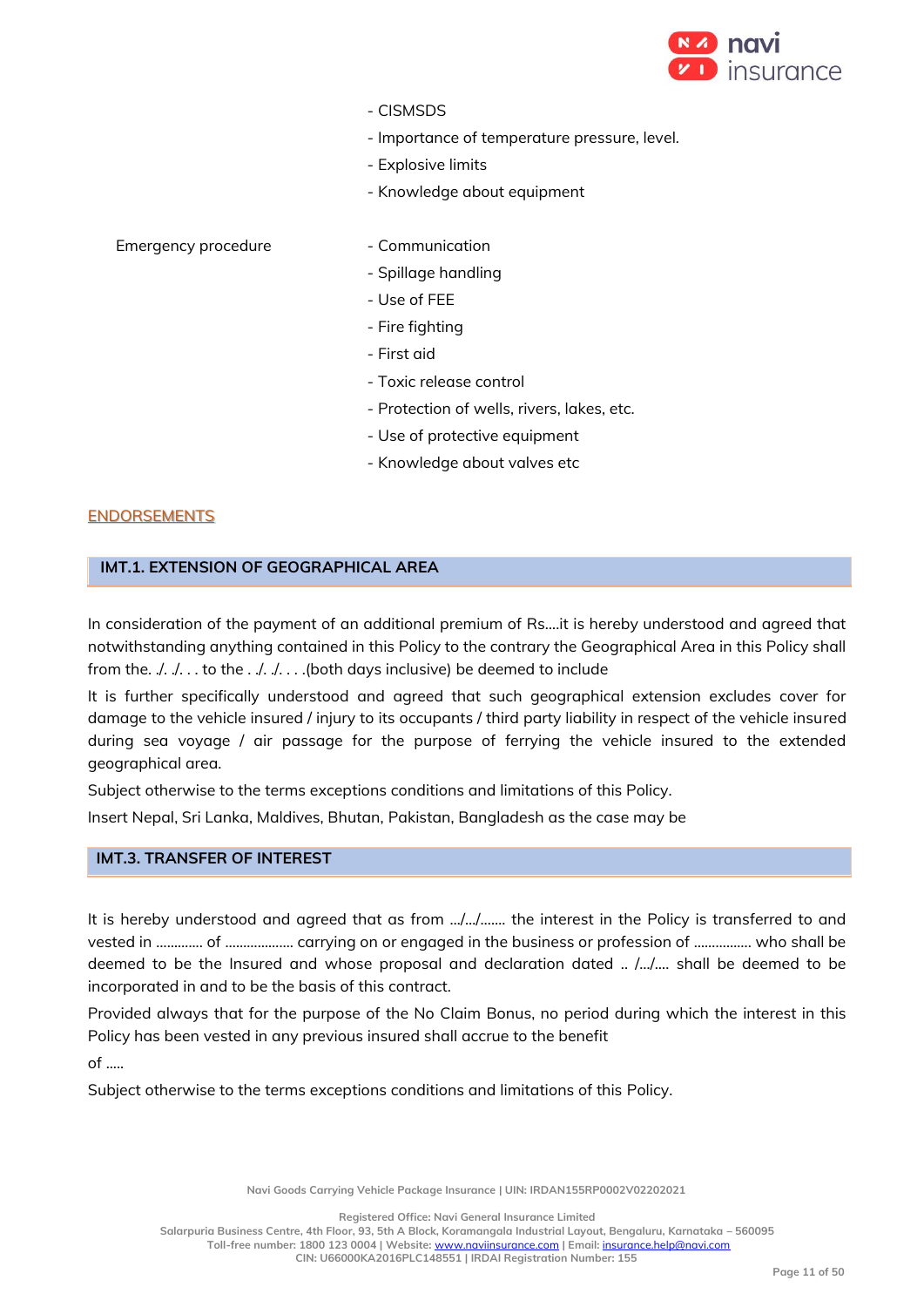

# **IMT.4. CHANGE OF VEHICLE**

It is hereby understood and agreed that as from .../...../ ...... the vehicle bearing Registration Number .............. is deemed to be deleted from the Schedule of the Policy and the vehicle with details specified hereunder is deemed to be included therein-

| Regd. | Engine/        | Make | Type of     | <b>CC/HP/GV</b> | Year of     | Seating       | IDV in $(3)$ |
|-------|----------------|------|-------------|-----------------|-------------|---------------|--------------|
| No.   | <b>Chassis</b> |      | <b>Body</b> | w               | Manufacture | Capacity      |              |
|       | No.            |      |             |                 |             | including     |              |
|       |                |      |             |                 |             | <b>Driver</b> |              |
|       |                |      |             |                 |             |               |              |

In consequence of this change, an extra / refund premium of Rs....... is charged/ allowed to the Insured.

Subject otherwise to the terms exceptions conditions and limitations of this Policy.

# **IMT.5. HIRE PURCHASE AGREEMENT**

It is hereby understood and agreed that …..(hereinafter referred to as the Owners) are the Owners of the vehicle insured and that the vehicle insured is subject of an Hire Purchase Agreement made between the Owners on the one part and the Insured on the other part and it is further understood and agreed that the Owners are interested in any monies which but for this Endorsement would be payable to the Insured under this Policy in respect of such loss or damage to the vehicle insured as cannot be made good by repair and / or replacement of parts and such monies shall be paid to the Owners as long as they are the Owners of the vehicle insured and their receipt shall be a full and final discharge to the Company in respect of such loss or damage.

It is further declared and agreed that for the purpose of the Personal Accident Cover for the owner-driver granted under this Policy, the Insured named in the Policy will continue to be deemed as the owner-driver subject to compliance of provisions of the Policy relating to this cover.

Save as by this Endorsement expressly agreed nothing herein shall modify or affect the rights and liabilities of the Insured or the Company respectively under or in connection with this Policy.

Subject otherwise to the terms exceptions conditions and limitations of this Policy.

# **IMT.6. LEASE AGREEMENT**

It is hereby understood and agreed that …… (hereinafter referred to as the Lessors) are the Owners of the vehicle Insured and that the vehicle insured is the subject of a Lease Agreement made between the Lessor on the one part and the insured on the other part and it is further understood and agreed that the Lessors are interested in any monies which but for this Endorsement would be payable to the Insured under this Policy in respect of such loss or damage to the vehicle insured as cannot be made good by repair and / or replacement of parts and such monies shall be paid to the Lessors as long as they are the Owners of the vehicle insured and their receipt shall be a full and final discharge to the Company in respect of such loss or damage. It is also understood and agreed that notwithstanding any provision in the Leasing Agreement to the contrary, this Policy is issued to the Insured namely ………as the principal party and not

**Navi Goods Carrying Vehicle Package Insurance | UIN: IRDAN155RP0002V02202021**

**Registered Office: Navi General Insurance Limited**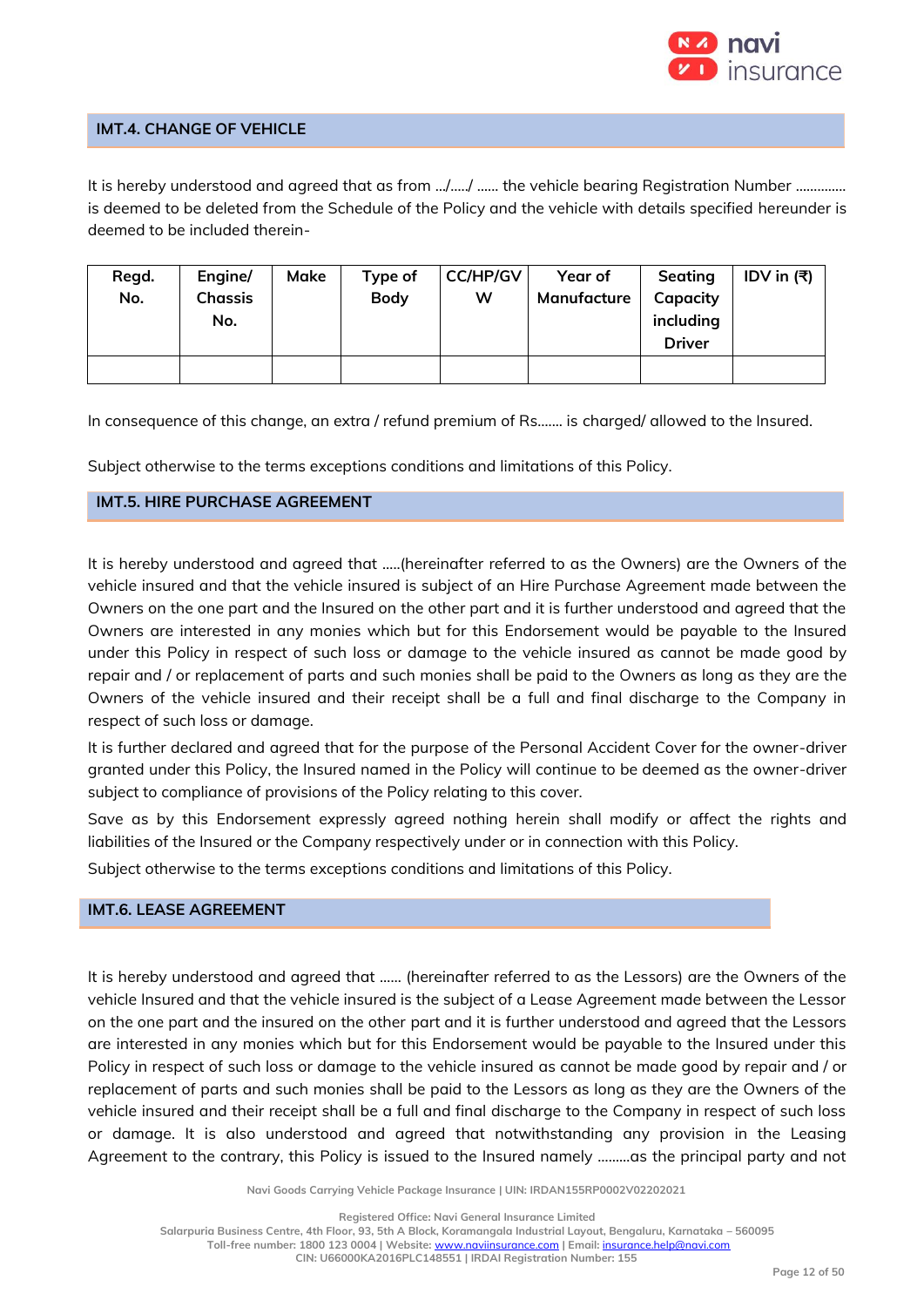

as agent or trustee and nothing herein contained shall be construed as constituting the Insured an agent or trustee for the Lessors or as an assignment (whether legal or equitable) by the Insured to the Lessors, of his rights benefits and claims under this Policy and further nothing herein shall be construed as creating or vesting any right in the Owner/Lessor to sue the Company in any capacity whatsoever for any alleged breach of its obligations hereunder.

It is further declared and agreed that for the purpose of the Personal Accident Cover for the owner-driver granted under this Policy, the Insured named in the Policy will continue to be deemed as the owner-driver subject to compliance of provisions of the Policy relating to this cover.

Save as by this Endorsement expressly agreed nothing herein shall modify or affect the rights and liabilities of the Insured or the Company respectively under or in connection with this Policy.

Subject otherwise to the terms exceptions conditions and limitations of this Policy.

# **IMT.7. VEHICLE SUBJECT TO HYPOTHECATION AGREEMENT**

It is hereby declared and agreed that the vehicle insured is pledged to / hypothecated with ……(hereinafter referred to as the "Pledgee") and it is further understood and agreed that the "Pledgee" is interested in any monies which but for this Endorsement would be payable to the Insured under this Policy in respect of such loss or damage to the vehicle insured as cannot be made good by repair and / or replacement of parts and such monies shall be paid to the Pledgee as long as they are the Pledgee of the vehicle insured and their receipt shall be a full and final discharge to the Company in respect of such loss or damage.

It is further declared and agreed that for the purpose of the Personal Accident Cover for the owner-driver granted under this Policy, the Insured named in the Policy will continue to be deemed as the owner-driver subject to compliance of provisions of the policy relating to this cover.

Save as by this Endorsement expressly agreed that nothing herein shall modify or affect the rights or liabilities of the Insured or the Company respectively under or in connection with this Policy or any term, provision or condition thereof.

Subject otherwise to the terms exceptions conditions and limitations of this Policy.

# **IMT.10. INSTALLATION OF ANTI-THEFT DEVICE**

#### **(Not applicable to Motor Trade Policies)**

In consideration of certification by ………………… that an Anti-Theft device approved by Automobile

Research Association of India (ARAI), Pune has been installed in the vehicle Insured herein a premium discount of Rs………… is hereby allowed to the Insured.

It is hereby understood and agreed that the Insured shall ensure at all times that this Anti-theft device installed in the vehicle insured is maintained in efficient condition till the expiry of this Policy.

Subject otherwise to the terms, exceptions, conditions and limitations of the Policy

# **IMT.11.A. VEHICLES LAID UP**

Notwithstanding anything to the contrary contained herein it is hereby understood and agreed that from …/ …/….. to…/ …./….. the vehicle insured is laid up in garage and not in use and during this period all liability of the Company under this Policy in respect of the vehicle insured is suspended SAVE ONLY IN RESPECT OF LOSS OR DAMAGE TO THE SAID VEHICLE CAUSED BY FIRE EXPLOSION SELF-IGNITION OR LIGHTNING OR BURGLARY, HOUSEBREAKING, THEFT OR RIOT STRIKE MALICIOUS DAMAGE

**Navi Goods Carrying Vehicle Package Insurance | UIN: IRDAN155RP0002V02202021**

**Registered Office: Navi General Insurance Limited**

**Salarpuria Business Centre, 4th Floor, 93, 5th A Block, Koramangala Industrial Layout, Bengaluru, Karnataka – 560095**

**Toll-free number: 1800 123 0004 | Website:** [www.naviinsurance.com](http://www.naviinsurance.com/) **| Email:** [insurance.help@navi.com](mailto:insurance.help@navi.com)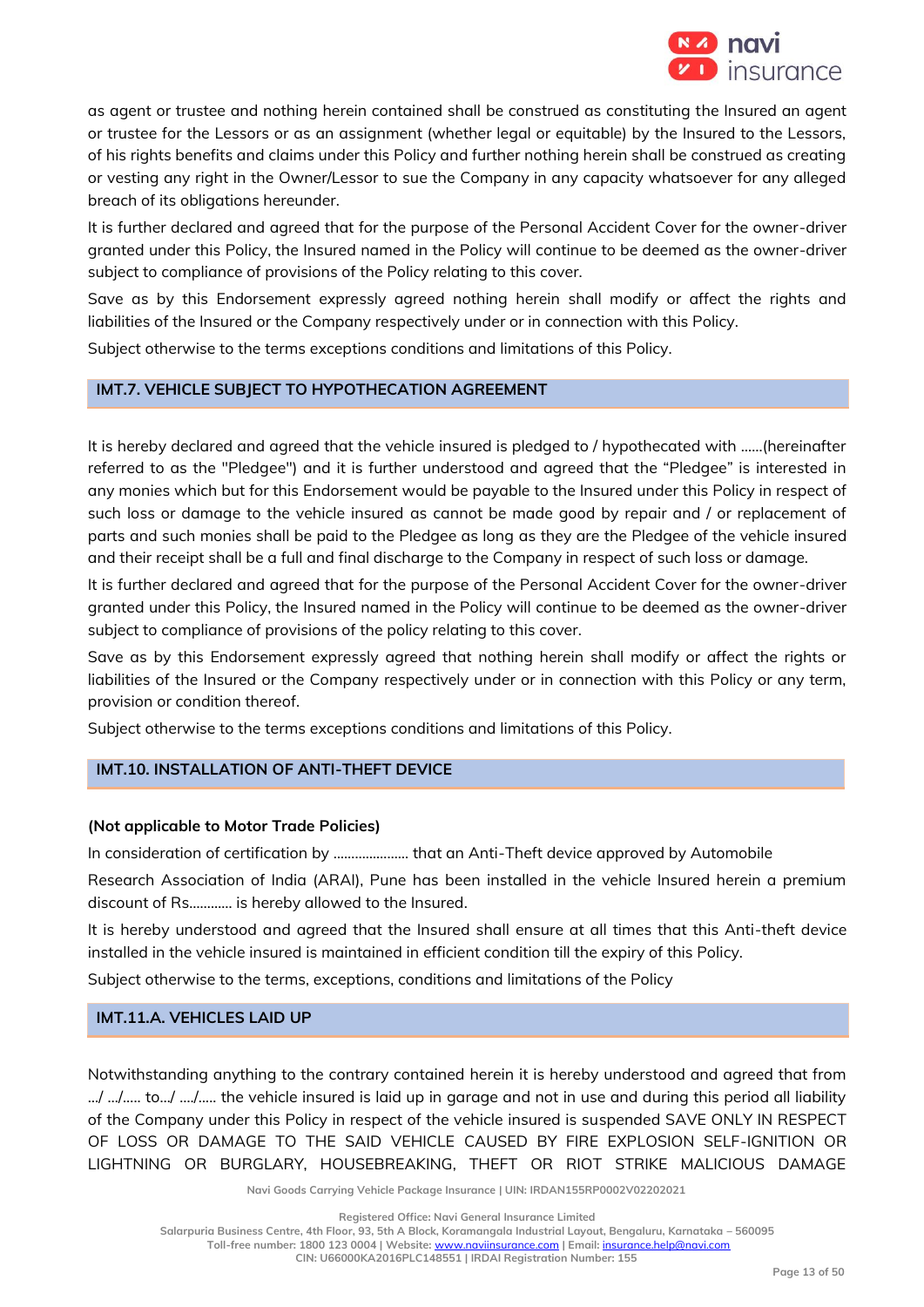

TERRORISM OR STORM TEMPEST FLOOD INUNDATION OR EARTHQUAKE PERILS, in consideration whereof

- a) the Company will deduct from the next renewal premium the sum of Rs……… and the No Claim Bonus (if any) shall be calculated on the next renewal premium after deduction of such sum.
- b) the period of insurance by this Policy is extended to ...../............. in view of the payment of an additional premium of Rs ……….

Subject otherwise to the terms exceptions conditions and limitations of this Policy.

# **IMT.11.B. VEHICLES LAID UP**

Notwithstanding anything to the contrary contained herein it is hereby understood and agreed that as from ….. / ….. /….. the vehicle no. ………… insured hereunder is laid up in garage and not in use and liability of the Company under this Policy in respect of the said vehicle is suspended SAVE ONLY IN RESPECT OF LOSS OR DAMAGE TO THE SAID VEHICLE CAUSED BY FIRE EXPLOSION SELF-IGNITION OR LIGHTNING OR BURGLARY, HOUSEBREAKING, THEFT OR RIOT STRIKE MALICIOUS DAMAGE TERRORISM OR STORM TEMPEST FLOOD INUNDATION OR EARTHQUAKE PERILS.

Subject otherwise to the terms exceptions conditions and limitations of this Policy.

# **IMT.11.C. TERMINATION OF THE UNDECLARED PERIOD OF VEHICLE LAID UP**

It is hereby understood and agreed that the insurance by this Policy in respect of vehicle no. ……….. insured hereunder is reinstated in full from ……./……/…… and the Endorsement IMT 11(B) attaching to this Policy shall be deemed to be cancelled. It is further agreed that in consideration of the period during which the vehicle no. ………………. has been out of use

- a) The Company will deduct from the next renewal premium the sum of Rs……… and the No Claim Bonus (if any) shall be calculated on the next renewal premium after deduction of such sum.
- b) the period of insurance by this Policy is extended to ...../............. in view of the payment of an additional premium of Rs ……….

Subject otherwise to the terms exceptions conditions and limitations of this Policy.

# **IMT.12. DISCOUNT FOR SPECIALY DESIGNED/MODIFIED VEHICLES FOR THE BLIND, HANDICAPPED AND MENTALLY CHALLENGED PERSONS**

Notwithstanding anything to the contrary contained in the Policy it is hereby understood and agreed that the vehicle insured being specially designed /modified for use of blind, handicapped and mentally challenged persons and suitable endorsement to this effect having been incorporated in the Registration Book by the Registering Authority, a discount of 50% on the Own Damage premium for the vehicle insured is hereby allowed to the Insured.

Subject otherwise to the terms exceptions conditions and limitations of the Policy.

# **IMT.13. USE OF VEHICLE WITHIN INSURED'S OWN PREMISES**

It is hereby understood and agreed that the insurer shall not be liable in respect of the vehicle insured while the vehicle is being used elsewhere than in the Insured's premises except where the vehicle is specifically required for a mission to fight a fire.

**Navi Goods Carrying Vehicle Package Insurance | UIN: IRDAN155RP0002V02202021**

**Registered Office: Navi General Insurance Limited**

**Salarpuria Business Centre, 4th Floor, 93, 5th A Block, Koramangala Industrial Layout, Bengaluru, Karnataka – 560095**

**Toll-free number: 1800 123 0004 | Website:** [www.naviinsurance.com](http://www.naviinsurance.com/) **| Email:** [insurance.help@navi.com](mailto:insurance.help@navi.com)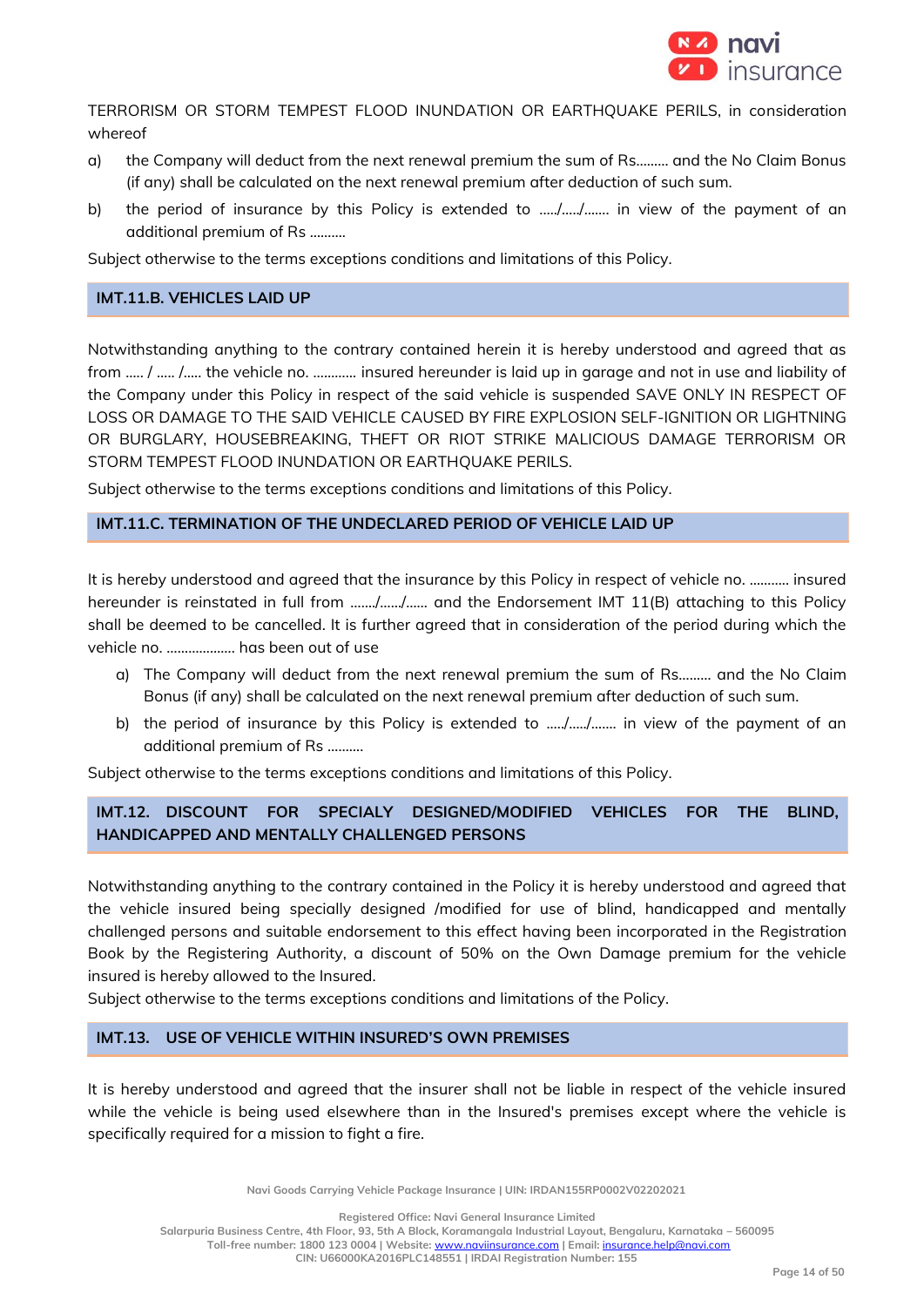

For the purposes of this endorsement 'Use confined to own premises' shall mean use only on Insured's premises to which public have no general right of access.

# **IMT.14. USE OF VEHICLE CONFINED TO SITES**

It is hereby understood and agreed that the Company shall not be liable in respect of the vehicle insured while it is being used elsewhere than on site to which the public have no general right of access and the vehicle is not required to be registered under the Motor Vehicles Act, 1988.

#### **IMT.17. PERSONAL ACCIDENT COVER TO PAID DRIVERS, CLEANERS AND CONDUCTORS:**

In consideration of the payment of an additional premium, it is hereby understood and agreed that the Company undertakes to pay compensation on the scale provided below for bodily injury as hereinafter defined sustained by the paid driver/cleaner/conductor in the employ of the Insured in direct connection with the vehicle insured whilst mounting into dismounting from or traveling in the insured vehicle and caused by violent accidental external and visible means which independently of any other cause shall within six calendar months of the occurrence of such injury result in :-

|      | <b>DETAILS OF INJURY</b>                                                   | <b>SCALE OF COMPENSATION</b> |
|------|----------------------------------------------------------------------------|------------------------------|
|      | Death                                                                      | 100%                         |
| ii)  | Loss of two limbs or sight of two eyes or one limb and<br>sight of one eye | 100%                         |
| iii) | Loss of one limb or sight of one eye                                       | 50%                          |
| IV)  | Permanent Total Disablement from injuries other than<br>named above        | 100%                         |

#### **Provided always that:**

- 1) compensation shall be payable under only one of the items  $(i)$  to  $(iv)$  above in respect of any such person arising out of any one occurrence and total liability of the Company shall not in the aggregate exceed the sum of Rs.....….. during any one period of insurance in respect of any such person.
- 2) no compensation shall be payable in respect of death or injury directly or indirectly wholly or in part arising or resulting from or traceable to (a) intentional self-injury suicide or attempted suicide physical defect or infirmity or (b) an accident happening whilst such person is under the influence of intoxicating liquor or drugs.
- 3) such compensation shall be payable only with the approval of the Insured named in the Policy and directly to the injured person or his/her legal representative(s) whose receipt shall be a full discharge in respect of the injury of such person.

Subject otherwise to the terms exceptions conditions and limitations of this Policy.

# **IMT.18. PERSONAL ACCIDENT TO UNNAMED HIRER AND UNNAMED PILLION PASSENGERS (Applicable to Motorised Two wheelers with or without side Car)**

**Navi Goods Carrying Vehicle Package Insurance | UIN: IRDAN155RP0002V02202021** In consideration of the payment of an additional premium it is hereby understood and agreed that the insurer undertakes to pay compensation to any unnamed hirer/ driver/any unnamed pillion/ sidecar passenger on the scale provided below for bodily injury caused by violent, accidental, external and visible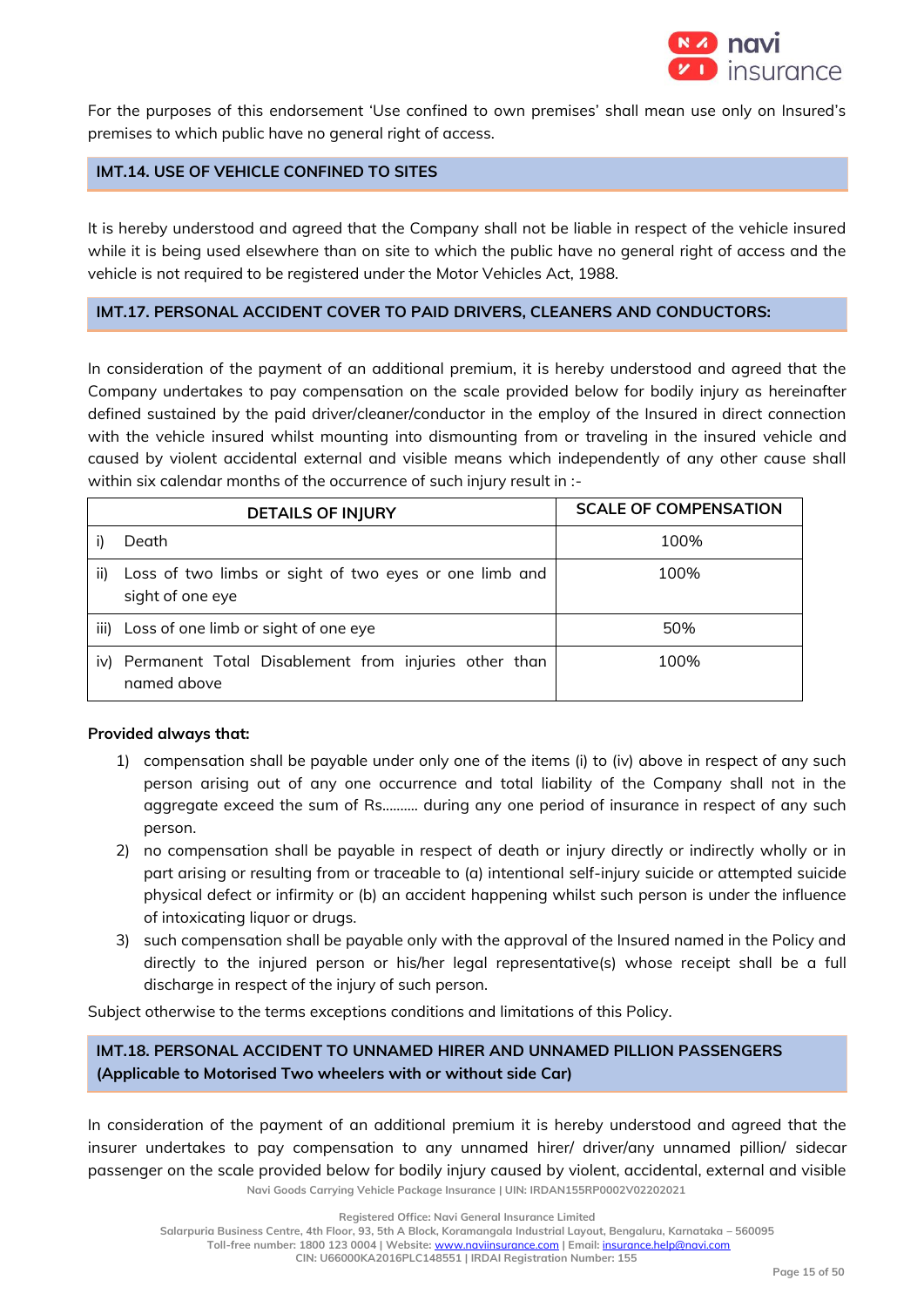

means whilst mounting into/onto and/or dismounting from or traveling in/on the vehicle insured which independently of any other cause shall within three calendar months of the occurrence of such injury results in :-

| <b>DETAILS OF INJURY</b> |                                                                            | <b>SCALE OF COMPENSATION</b> |
|--------------------------|----------------------------------------------------------------------------|------------------------------|
|                          | Death                                                                      | 100%                         |
| ii)                      | Loss of two limbs or sight of two eyes or one limb and<br>sight of one eye | 100%                         |
| iii)                     | Loss of one limb or sight of one eye                                       | 50%                          |
| iv)                      | Permanent Total Disablement from injuries other than<br>named above        | 100%                         |

#### **Provided always that:**

- 1) compensation shall be payable under only one of the items (i) to (iv) above in respect of any such person arising out of any one occurrence and total liability of the insurer shall not in the aggregate exceed the sum of Rs. ....….. during any one period of insurance in respect of any such person.
- 2) no compensation shall be payable in respect of death or injury directly or indirectly wholly or in part arising or resulting from or traceable to (a) intentional self injury suicide or attempted suicide physical defect or infirmity or (b) an accident happening whilst such person is under the influence of intoxicating liquor or drugs.
- 3) such compensation shall be payable only with the approval of the insured named in the policy and directly to the injured person or his/her legal representative(s) whose receipt shall be a full discharge in respect of the injury of such person.
- 4) not more than .... persons/passengers are in the vehicle insured at the time of occurrence of such injury.

Subject otherwise to the terms exceptions conditions and limitations of this policy.

Delete if P.A. cover for unnamed pillion /side car passenger is not taken.

The Capital Sum Insured (CSI) per passenger is to be inserted.

# **IMT.19. COVER FOR VEHICLES IMPORTED WITHOUT CUSTOMS DUTY**

Notwithstanding anything to the contrary contained in this Policy it is hereby understood and agreed that in the event of loss or damage to the vehicle insured and/or its accessories necessitating the supply of a part not obtainable from stocks held in the country in which the vehicle insured is held for repair or in the event of the Company exercising the option under ………., to pay in cash the amount of the loss or damage the liability of the Company in respect of any such part shall be limited to :-

(a) (i) the price quoted in the latest catalogue or the price list issued by the Manufacturer or his Agent for the country in which the vehicle insured is held for repair less depreciation applicable;

OR

(ii) if no such catalogue or price list exists the price list obtaining at the Manufacturer's Works plus the reasonable cost of transport otherwise than by air to the country in which the vehicle insured is held for repair and the amount of the relative import duty less depreciation applicable under the Policy; and

**Navi Goods Carrying Vehicle Package Insurance | UIN: IRDAN155RP0002V02202021**

**Registered Office: Navi General Insurance Limited**

**Salarpuria Business Centre, 4th Floor, 93, 5th A Block, Koramangala Industrial Layout, Bengaluru, Karnataka – 560095 Toll-free number: 1800 123 0004 | Website:** [www.naviinsurance.com](http://www.naviinsurance.com/) **| Email:** [insurance.help@navi.com](mailto:insurance.help@navi.com)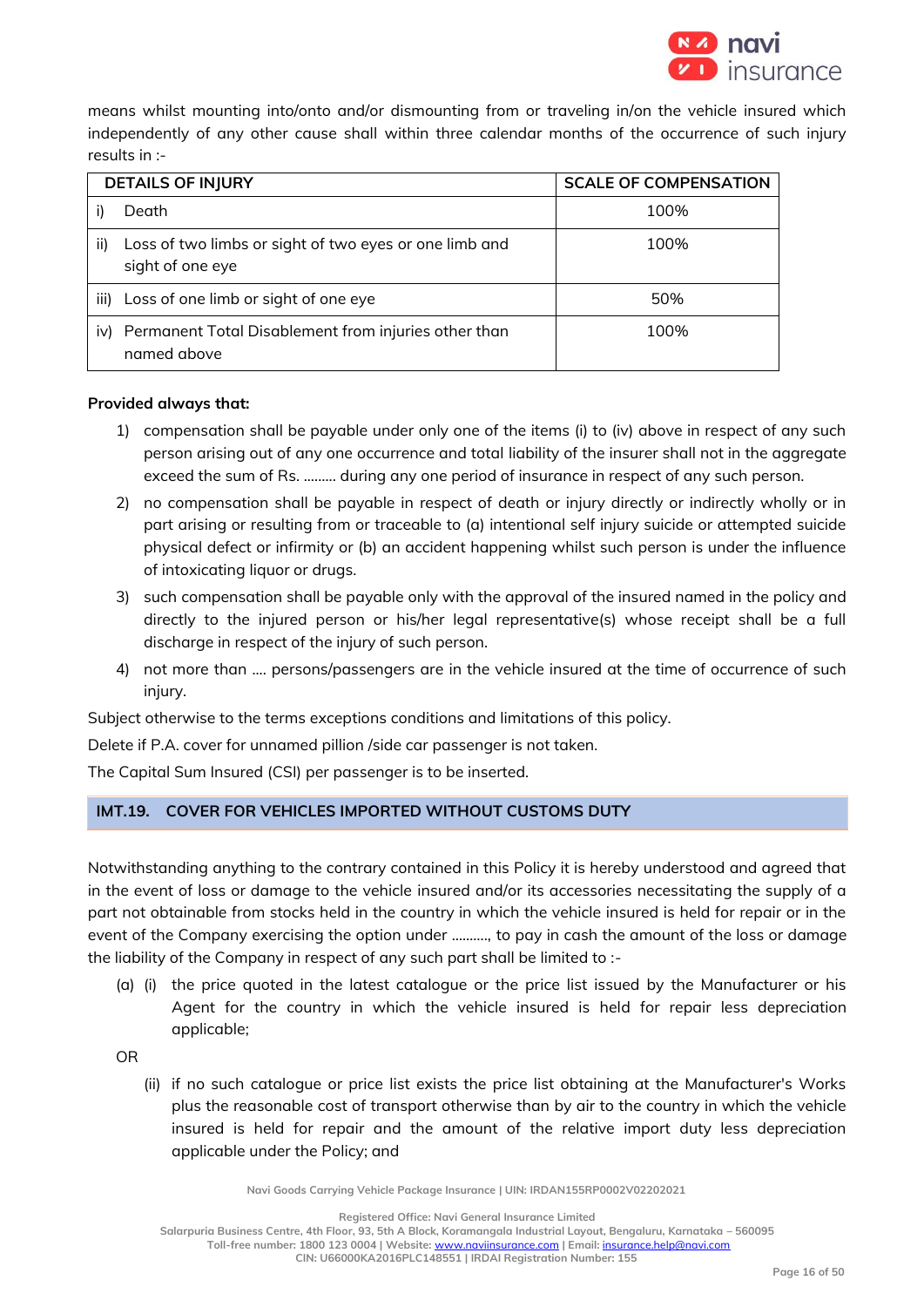

(b) the reasonable cost of fitting such parts.

Subject otherwise to the terms conditions limitations and exceptions of this Policy.

# **IMT.20. REDUCTION IN THE LIMIT OF LIABILITY FOR PROPERTY DAMAGE**

It is hereby understood and agreed that notwithstanding anything to the contrary contained in the Policy the Company liability is limited to Rs. 6000/- (Rupees six thousand only) for damage to property other than the property belonging to the Insured or held in trust or in custody or control of the Insured.

In consideration of this reduction in the limit of liability a reduction in premium of Rs….. is hereby made to the Insured.

Subject otherwise to the terms conditions limitations and exceptions of the Policy.

# **IMT.21. SPECIAL EXCLUSIONS AND COMPULSORY DEDUCTIBLE**

Notwithstanding anything to the contrary contained herein it is hereby understood and agreed that:

- a) **Special Exclusions:** Except in the case of Total Loss of the vehicle insured, the Company shall not be liable under Section I of the Policy for loss of or damage to lamps tyres tubes mudguards bonnet side parts bumpers and paint work.
- b) **Compulsory Deductible:** In addition to any amount which the Insured may be required to bear under para (a) above the Insured shall also bear under Section I of the Policy in respect of each and every event (including event giving rise to total loss/constructive total loss) the first Rs....... of any expenditure(or any less expenditure which may be incurred) for which provision is made under this Policy and/or of any expenditure by the Company in the exercise of its discretion under Condition No.4 of this Policy.

If the expenditure incurred by the Company shall include any amount for which the Insured is responsible hereunder such amount shall be repaid by the Insured to the Company forthwith.

For the purpose of this Endorsement the expression "event" shall mean an event or series of events arising out of one cause in connection with the vehicle insured in respect of which indemnity is provided under this Policy.

Subject otherwise to the terms conditions limitations and exceptions of this Policy.

# **IMT.22. COMPULSORY DEDUCTIBLE**

Notwithstanding anything to the contrary contained in the Policy it is hereby understood and agreed that the Insured shall bear under Section 1 of the Policy in respect of each and every event (including event giving rise to a total loss/constructive total loss) the first Rs....(or any less expenditure which may be incurred) of any expenditure for which provision has been made under this policy and/or of any expenditure by the Company in the exercise of his discretion under Condition no … of this Policy .

If the expenditure incurred by the Company shall include any amount for which the Insured is responsible hereunder such amount shall be repaid by the Insured to the Company forthwith.

For the purpose of this Endorsement the expression "event" shall mean an event or series of events arising out of one cause in connection with the vehicle insured in respect of which indemnity is provided under this Policy.

Subject otherwise to the terms conditions limitations and exceptions of this Policy.

**Navi Goods Carrying Vehicle Package Insurance | UIN: IRDAN155RP0002V02202021**

**Registered Office: Navi General Insurance Limited**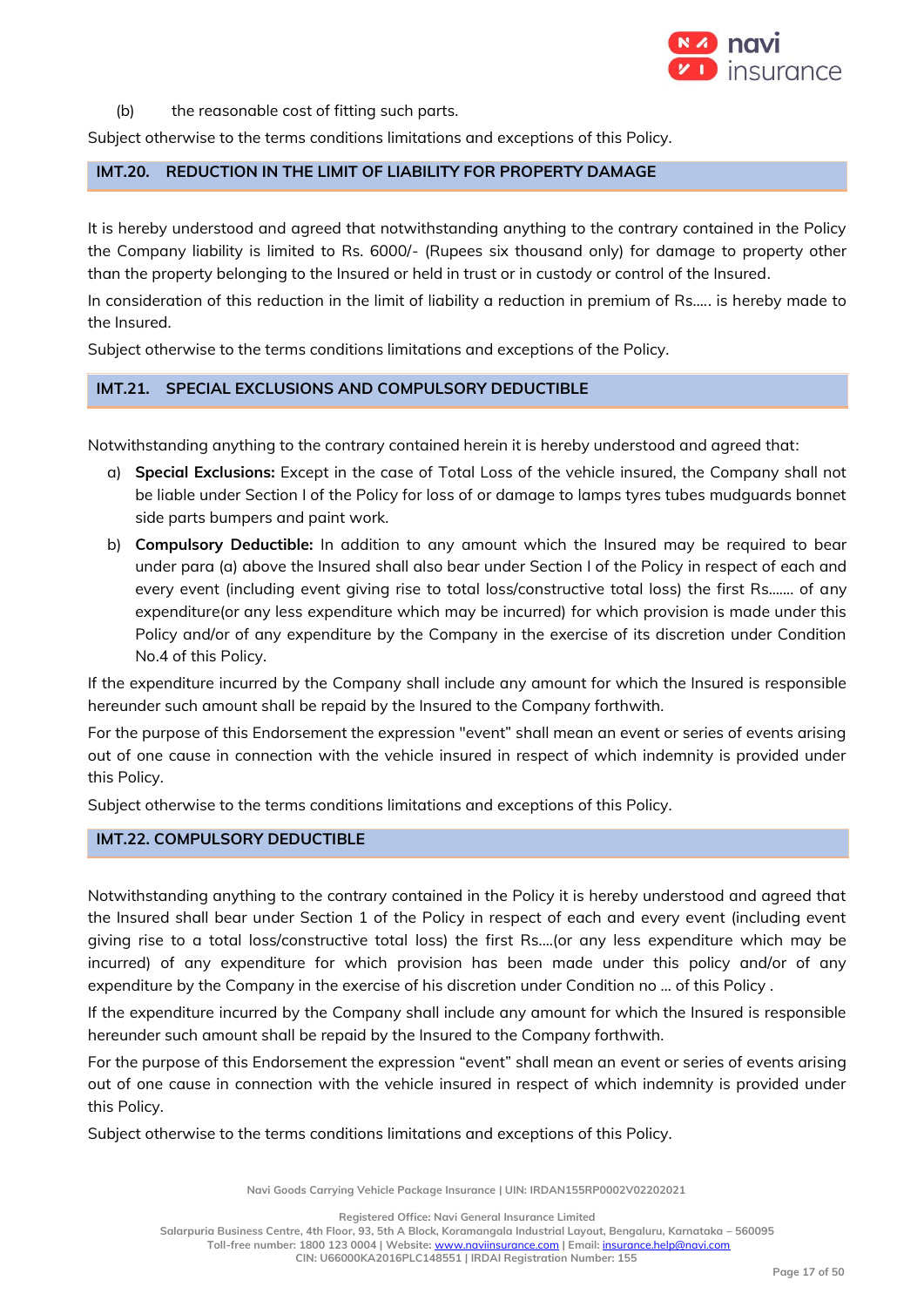

# **IMT.23. COVER FOR LAMPS TYRES / TUBES MUDGUARDS BONNET / SIDE PARTS BUMPERS HEADLIGHTS AND PAINTWORK OF DAMAGED PORTION ONLY**

In consideration of payment of an additional premium of Rs....….., notwithstanding anything to the contrary contained in the Policy it is hereby understood and agreed that subject to conditions (a) (b) and (c) hereunder loss of or damage (excluding theft under any circumstances) to lamps tyres/tubes mudguards bonnet/side parts bumpers headlights and paintwork of damaged portion only is covered provided the vehicle is also damaged at the same time.

#### **Subject to:**

- a) Depreciation as per schedule provided in Section 1 of the Policy. It is further understood and agreed that in respect of paint work for the damaged portion only (as referred to above) shall also be as per schedule provided in Section 1 of the Policy.
- b) In addition to any amount which the Insured may be required to bear under para (a) above, the Insured shall also bear 50% of the assessed loss in respect of each and every claim under this Endorsement.
- c) It is also understood that no deductible other than those mentioned in (a) and (b) above shall be applicable in respect of a claim which become payable under this Endorsement.

Subject otherwise to the terms conditions limitations and exceptions of this Policy.

# **IMT.24. ELECTRICAL / ELECTRONIC FITTINGS**

In consideration of the payment of additional premium of Rs………, notwithstanding anything to the contrary contained in the Policy it is hereby understood and agreed that the Company will indemnify the Insured against loss of or damage to such electrical and/or electronic fitting(s) as specified in the Schedule whilst it/these is/are fitted in or on the vehicle insured where such loss or damage is occasioned by any of the perils mentioned in Section.1 of the Policy.

The Company shall, however, not be liable for loss of or damage to such fitting(s) caused by/as a result of mechanical or electrical breakdown.

Provided always that the liability of the Company hereunder shall not exceed the Insured's Declared Value (IDV) of the item.

Subject otherwise to the terms conditions limitations and exceptions of this Policy.

# **IMT.25. CNG / LPG KIT IN BI-FUEL SYSTEM**

In consideration of the payment of premium of Rs………… notwithstanding anything to the contrary contained in the Policy it is hereby understood and agreed that the Company will indemnify the Insured in terms conditions limitations and exceptions of Section 1 of the Policy against loss and/or damage to the CNG/LPG kit fitted in the vehicle insured arising from an accidental loss or damage to the vehicle insured, subject to the limit of the Insured's Declared Value of the CNG/LPG kit specified in the Schedule of the Policy.

Subject otherwise to the terms conditions limitations and exceptions of this Policy.

**Navi Goods Carrying Vehicle Package Insurance | UIN: IRDAN155RP0002V02202021**

**Registered Office: Navi General Insurance Limited**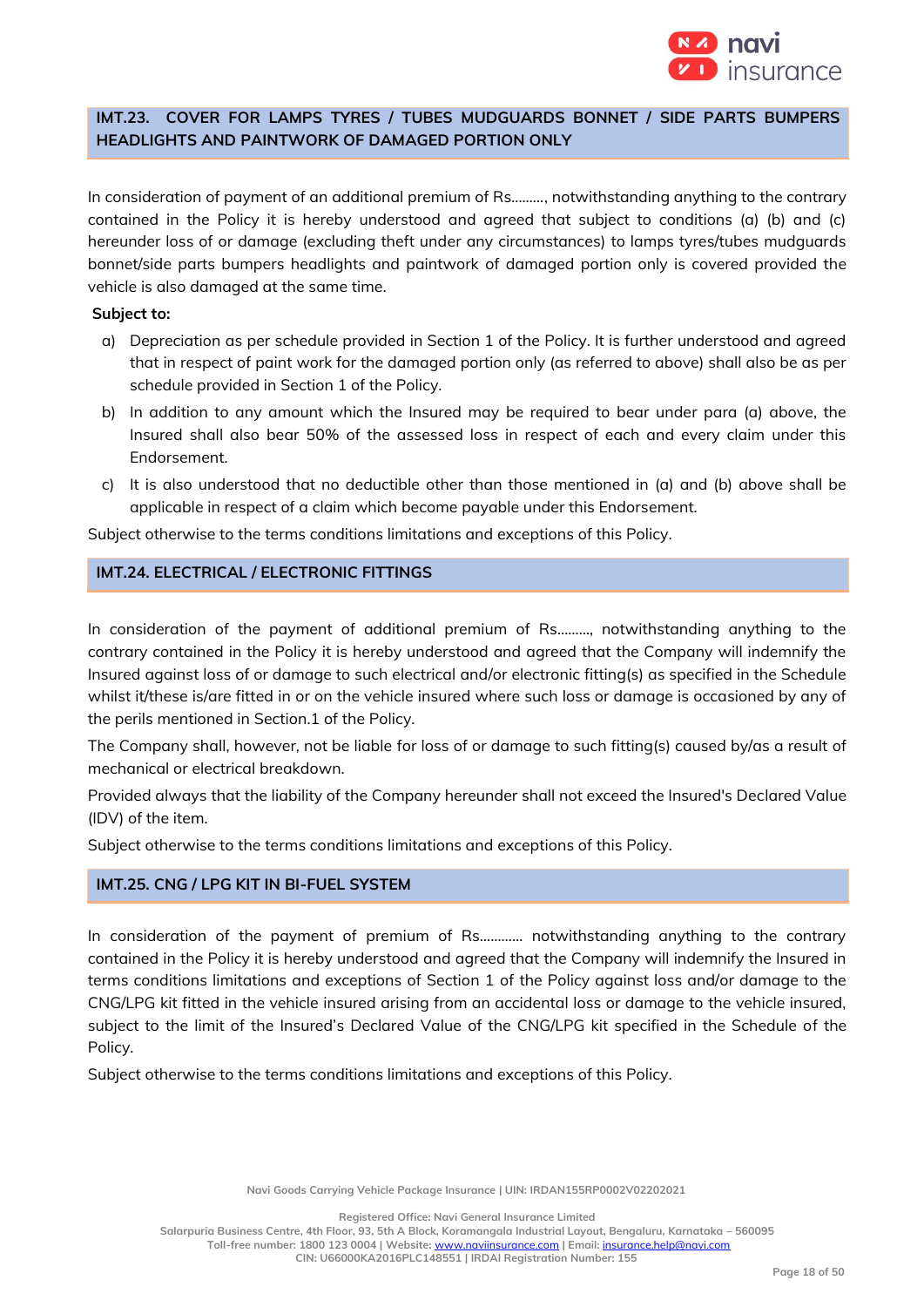

#### **IMT.26. FIRE AND/OR THEFT RISKS ONLY**

Notwithstanding anything to the contrary contained in the Policy it is hereby understood and agreed that Section II of the Policy is deemed to be cancelled and under Section I thereof the Company shall only be liable to indemnify the Insured against loss or damage by fire explosion self-ignition lightning and/or burglary housebreaking theft and riot strike malicious damage terrorism storm tempest flood inundation and earthquake perils whilst the vehicle is laid up in garage and not in use.

Subject otherwise to the terms conditions limitations and exceptions of this Policy.

# **IMT.27. LIBILITY AND FIRE AND / OR THEFT**

Notwithstanding anything to the contrary contained in the Policy it is hereby understood and agreed that Section I of the Policy the Company shall not be liable thereunder except in respect of loss or damage by fire explosion self-ignition lightning and/or burglary housebreaking theft and riot strike malicious damage terrorism storm tempest flood inundation and earthquake perils.

Subject otherwise to the terms conditions limitations and exceptions of the Policy.

# **IMT.28. LEGAL LIBILITY TO PAID DRIVER AND/OR CONDUCTOR AND/OR CLEANER EMPLOYED IN CONNECTION WITH THE OPERATION OF INSURED VEHICLE**

In consideration of an additional premium of Rs 50/- per person notwithstanding anything to the contrary contained in the Policy it is hereby understood and agreed that the Company shall indemnify the Insured against the insured's legal liability under the Workmen's Compensation Act, 1923 , the Fatal Accidents Act, 1855 or at Common Law and subsequent amendments of these Acts prior to the date of this Endorsement in respect of personal injury to any paid driver and/or conductor and/or cleaner whilst engaged in the service of the Insured in such occupation in connection with the vehicle insured herein and will in addition be responsible for all costs and expenses incurred with its written consent.

#### **Provided always that:**

- 1) this Endorsement does not indemnify the Insured in respect of any liability in cases where the insured holds or subsequently effects with any insurer or group of insurers a Policy of Insurance in respect of liability as herein defined for insured's general employees;
- 2) the Insured shall take reasonable precautions to prevent accidents and shall comply with all statutory obligations;
- 3) the insured shall keep record of the name of each paid driver conductor cleaner or persons employed in loading and/or unloading and the amount of wages and salaries and other earnings paid to such employees and shall at all times allow the Company to inspect such records on demand.
- 4) in the event of the Policy being cancelled at the request of the Insured no refund of the premium paid in respect of this Endorsement will be allowed.

Subject otherwise to the terms conditions limitations and exceptions of the Policy except so far as necessary to meet the requirements of the Motor Vehicles Act, 1988.

# **IMT.32. ACCIDENTS TO SOLDIERS /SAILORS/ AIRMEN EMPOYED AS DRIVERS**

In consideration of the payment of an additional premium of Rs 100/- it is hereby understood and agreed

**Navi Goods Carrying Vehicle Package Insurance | UIN: IRDAN155RP0002V02202021**

**Registered Office: Navi General Insurance Limited Salarpuria Business Centre, 4th Floor, 93, 5th A Block, Koramangala Industrial Layout, Bengaluru, Karnataka – 560095 Toll-free number: 1800 123 0004 | Website:** [www.naviinsurance.com](http://www.naviinsurance.com/) **| Email:** [insurance.help@navi.com](mailto:insurance.help@navi.com)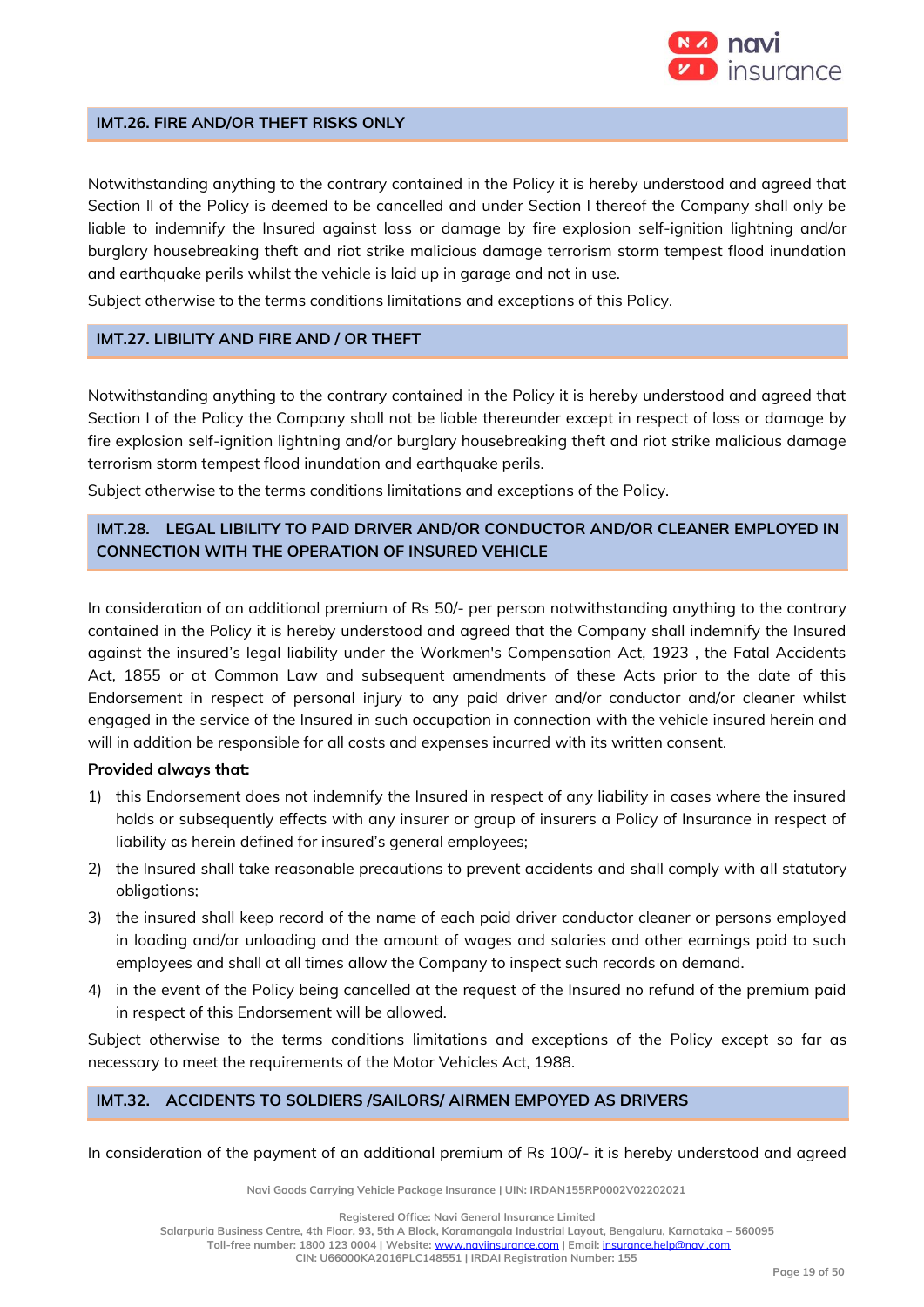

that in the event of any Soldier/Sailor/Airman employed by the insured to drive the vehicle insured being injured or killed whilst so employed, this policy will extend to relieve the Insured of his liability to indemnify Ministry of Defence under the respective Regulations.

Subject otherwise to the terms, conditions limitations and exceptions of this Policy.

# **IMT.33. LOSS OF ACCESSORIES**

(Applicable to Motorised Two Wheeler Policies only)

In consideration of the payment of an additional premium of Rs...…… it is hereby understood and agreed that as from ../….../…..... notwithstanding anything to the contrary contained in Section I but subject otherwise to the terms exceptions conditions and limitations of this Policy the insurer will indemnify the insured in respect of loss of or damage to accessories the property of the insured, specifically declared by the insured caused by burglary, housebreaking or theft.

Subject otherwise to the terms conditions limitations and exceptions of this policy.

# **IMT.34. USE OF COMMERCIAL TYPE VEHICLES FOR BOTH COMMERCIAL AND PRIVATE PURPOSES**

In consideration of the payment of an additional premium of Rs.……..and notwithstanding anything to the contrary contained herein it is hereby understood and agreed that

- i) The Company will indemnify the Insured against his legal liability under Common Law and Statutory Liability under the Fatal Accidents Act, 1855 in respect of death of or bodily injury to any person not being an employee of the Insured nor carried for hire or reward, whilst being carried in or upon or entering or mounting or alighting from any motor vehicle described in the Schedule to this Policy.
- ii) This Policy shall be operative whilst any vehicle described in the Schedule hereto is being used by the Insured or by any other person with the permission of the Insured for social, domestic, or pleasure purposes.

Whilst any such vehicle is being so used the Company will in terms and subject to the limitations of and for the purposes of Section II of this Policy treat as though he were the Insured person using such vehicle provided that such person -

- 1) is not entitled to indemnity under any other Policy.
- 2) shall as though he were the insured observe, fulfill and be subject to the terms, provisions, conditions and endorsements of this Policy in so far as they apply.
- 3) has not been refused any Motor Vehicle Insurance or continuance thereof by any insurer.

Subject otherwise to the terms, conditions limitations and exceptions of this Policy.

# **IMT.35. HIRED VEHICLES – DRIVEN BY HIRER**

It is hereby understood and agreed that notwithstanding anything to the contrary contained in this Policy unless the vehicle insured is being driven by or is for the purpose of being driven by the Insured in the charge of the within named Insured or a driver in the Insured's employment, the Policy shall only be operative whilst the vehicle insured is let on hire by the Insured to any person (hereinafter called the Hirer) who:

**Navi Goods Carrying Vehicle Package Insurance | UIN: IRDAN155RP0002V02202021**

**Registered Office: Navi General Insurance Limited**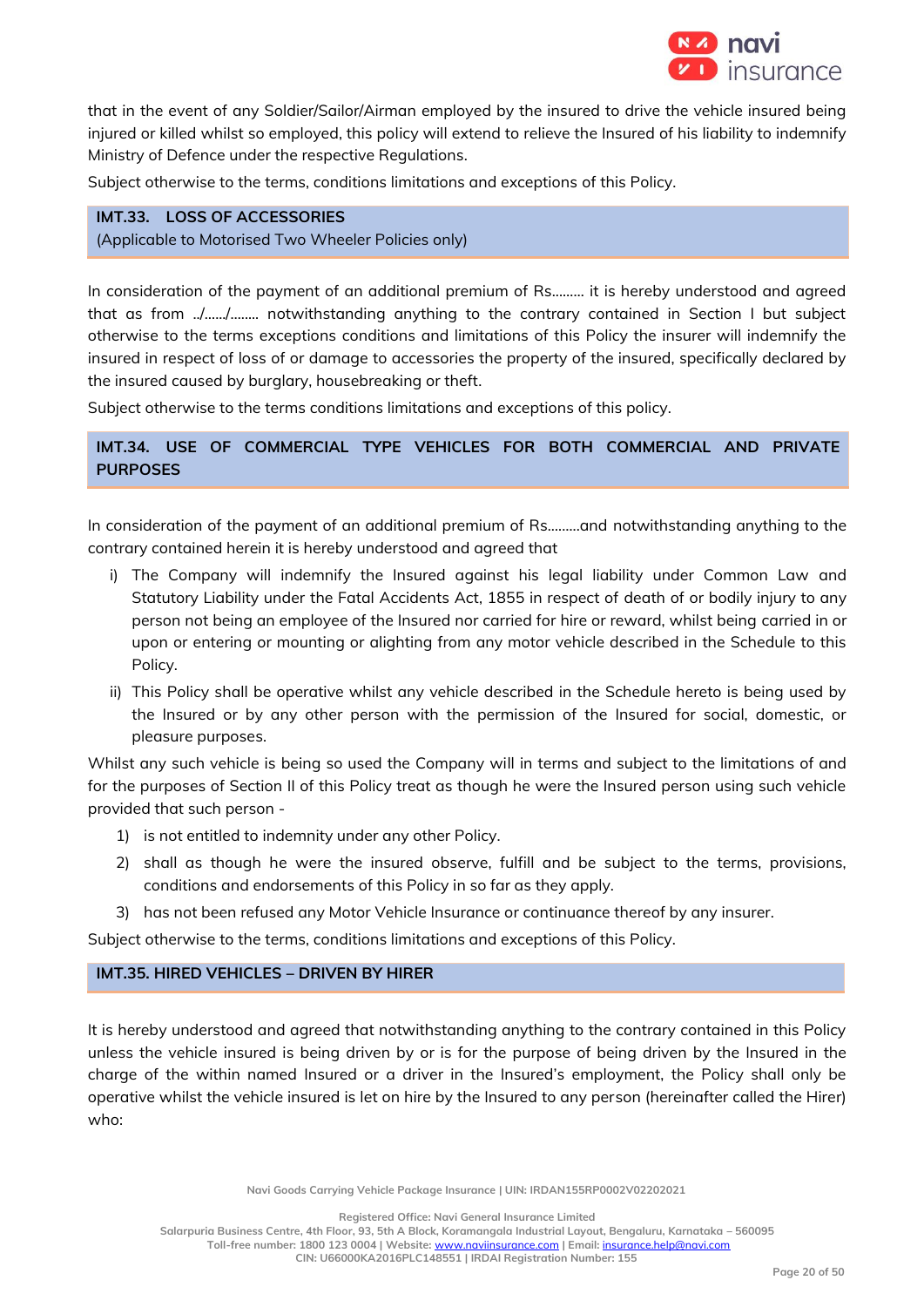

- i) shall have entered into a hire contract with the Insured and who prior to such hiring shall have satisfactorily completed and signed a supplementary proposal form.
- ii) shall have satisfied the Insured
	- a) that the vehicle insured will only be driven by a duly licensed driver whose license has not been endorsed;
	- b) that such driver has not been refused Motor Insurance nor had his/her insurance policy been cancelled nor had special conditions imposed nor had increased premium demanded from him/her by reason of claims experience.

It is also understood and agreed that whilst the vehicle insured is let on hire to the Hirer the Company shall not be liable–

- 1) for any loss, damage or liability due to or arising from theft or conversion by the Hirer unless covered by payment of additional premium @ 1.50% on IDV. (Endt. IMT 43 is to be used.)
- 2) To pay the first Rs..... of each and every claim in respect of which indemnity would but for this endorsement have been provided by Section I of this Policy.

If the expenditure incurred by the Company shall include the amount for which the Insured is responsible hereunder, such amount shall be repaid by the Insured to the Company forthwith.

For the purpose of this Endorsement the expression "Claim" shall mean a claim or series of claims arising out of one cause in respect of the vehicle.

3) If the vehicle is used by the Hirer for carriage of passengers for hire or reward.

Further it is agreed that the Insured shall forward to the Company the supplementary proposal referred to above, completed by the Hirer immediately after receipt thereof which proposal as well as that referred to in this Policy shall be the basis of the contract expressed in this endorsement so far as it relates to the indemnity which is operative whilst the vehicle is let on hire to such Hirer.

Subject otherwise to the terms, exceptions, conditions and limitations of this Policy.

# **IMT.36. INDEMNITY TO HIRER - PACKAGE POLICY - NEGLIGENCE OF THE INSURED OR HIRER**

It is hereby declared and agreed that the Company will indemnify any hirer of the vehicle insured against loss, damage and liability as defined in this Policy arising in connection with the vehicle insured by reason of the negligence of the within named Insured or of any employee of such Insured while the vehicle insured is let on hire.

Provided that any such hirer shall as though he/she were the Insured observe fulfill and be subject to the terms, exceptions, conditions and limitations of this Policy in so far as they apply.

# **IMT.37. LEGAL LIABILITY TO NON-FARE PAYING PASSENGERS OTHER THAN STATUTORY LIABILITY EXCEPT THE FATAL ACCIDENTS ACT, 1855**

In consideration of the payment of an additional premium of Rs…… and notwithstanding anything to the contrary contained in Section II-1 (b) and (c) it is hereby understood and agreed that the Company will Indemnify the Insured against his legal liability other than liability under the Statute (except the Fatal Accidents Act 1855) in respect of death of or bodily injury to:

**Navi Goods Carrying Vehicle Package Insurance | UIN: IRDAN155RP0002V02202021**

**Registered Office: Navi General Insurance Limited**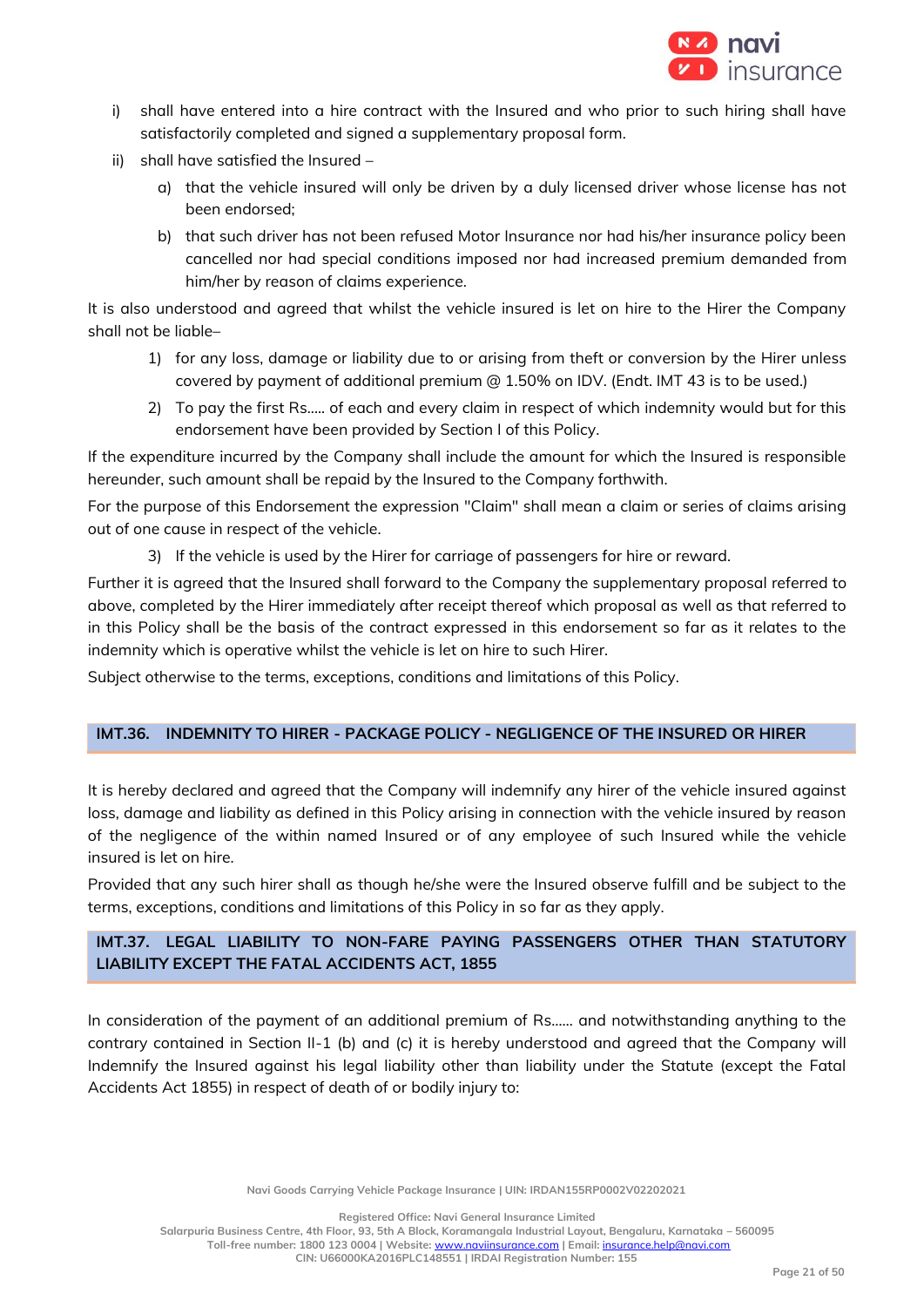

- i) Any employee of the within named Insured who is not a workman within the meaning of the Workmen's Compensation Act Prior to date of this endorsement and not being carried for hire or reward.
- ii) Any other person not being carried for hire or reward provided that the person is
	- a) charterer or representative of the charterer of the truck
	- b) Any other person directly connected with the journey in one form or other being carried in or upon or entering or mounting or alighting from any Motor Vehicle described in the SCHEDULE OF THE POLICY.

Subject otherwise to the terms exceptions conditions and limitation of this Policy.

**IMT.37A. LEGAL LIABILITY TO NON-FARE PAYING PASSENGERS WHO ARE NOT EMPLOYEES OF THE INSURED**

In consideration of the paying of an additional premium of Rs…. and notwithstanding anything to the contrary contained in Section II-1 (c) it is hereby understood and agreed that the Company will indemnify the Insured against his legal liability other than liability under statute (except Fatal Accidents Act 1855) in respect of death or bodily injury to any person not being an employee of the Insured and not carried for hire or reward provided that the person is

- a) charterer or representative of the charterer of the truck.
- b) Any other person directly connected with the journey in one form or the other being carried in or upon or entering or mounting or alighting from vehicle insured described in the Schedule of this Policy.

Subject otherwise to the terms exceptions conditions and limitations of this Policy.

# **IMT.38. LEGAL LIABILITY TO FARE PAYING PASSENGERS EXCLUDING LIABILITY FOR ACCIDENTS TO EMPLOYEES OF THE INSURED ARISING OUT OF AND IN THE COURSE OF THEIR EMPLOYMENT**

**(I) For use with Package Policies***:* **-** In consideration of an additional premium of Rs..... and notwithstanding anything to the contrary contained in Section II  $-1$  (c) but subject otherwise to the terms, exceptions, conditions and limitations of this Policy, the Company will indemnify the Insured against liability at Law for compensation (including Law costs of any claimant ) for death of or bodily

injury to any person other than a person excluded under Section II-1 (B) being carried in or upon or entering or mounting or alighting from the Motor Vehicle.

Provided always that in the event of an accident occurring whilst the Motor Vehicle is carrying more than the number of persons mentioned in the Schedule hereto as being the licensed carrying capacity of that vehicle in addition to the conductor if any then the Insured shall repay to the Company rate able proportion of the total amount which would be payable by the Company by reason of this Endorsement if not more than the said number of persons were carried in the Motor Vehicle.

Provided further that in computing the number of persons for the purpose of this endorsement any three children not exceeding 15 years of age will be reckoned as two persons and any child in arms not exceeding 3 years of age will be disregarded.

**Navi Goods Carrying Vehicle Package Insurance | UIN: IRDAN155RP0002V02202021**

**Registered Office: Navi General Insurance Limited**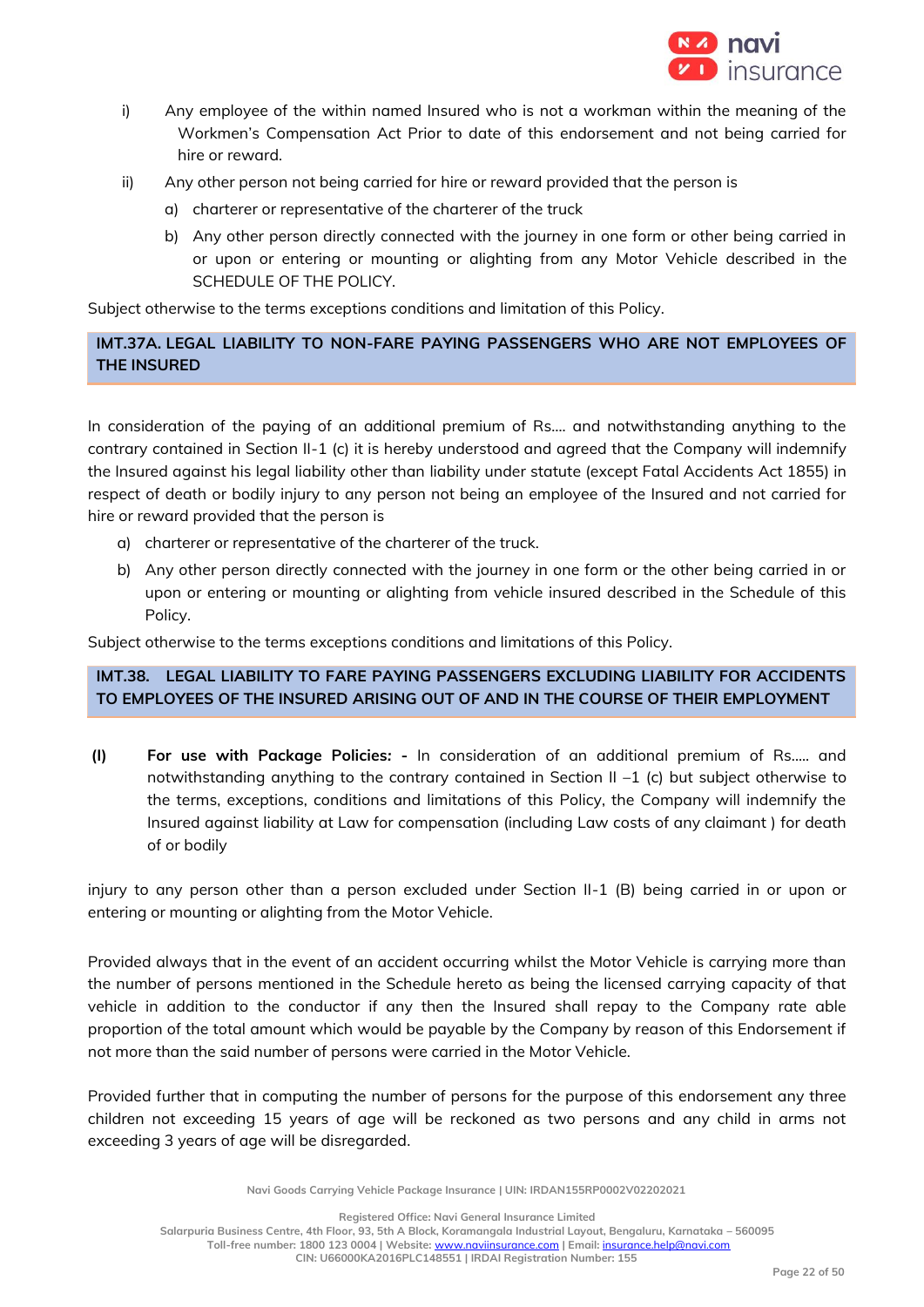

Provided also that the provisions of condition 3 of the Policy are also applicable to a claim or series of claims under this Endorsement.

Provided further that in the event of Policy being cancelled at the request of the Insured no refund of premium paid in respect of this Endorsement will be allowed.

Subject otherwise to the terms, exceptions, conditions and limitations of this Policy.

# **IMT.39. LEGAL LIABILITY TO PERSONS EMPLOYED IN CONNECTION WITH THE OPERATION AND/OR MAINTAINING AND/OR LOADING AND/OR UNLOADING OF MOTOR VEHICLES.**

In consideration of the payment of an additional premium of \*..…... it is hereby understood and agreed that notwithstanding anything contained herein to the contrary the Company shall indemnify the Insured against his legal liability under the Workmen's Compensation Act, 1923 and subsequent amendments of that Act prior to the date of this Endorsement, the Fatal Accidents Act, 1855 or at Common Law in respect of personal injury to any paid driver (or cleaner or conductor or person employed in loading/or unloading but in any case not exceeding seven in number including driver and cleaner) whilst engaged in the service of the Insured in such occupation in connection with the .... and not exceeding seven in number and will in addition be responsible for all costs and expenses incurred with its written consent.

#### **Provided always that:**

- 1) this Endorsement does not indemnify the Insured in respect of any liability in cases where the Insured holds or subsequently effects with any insurer or Group of Underwriters a Policy of Insurance in respect of liability as herein defined for his general employees.
- 2) the Insured shall take reasonable precautions to prevent accidents and shall Comply with all statutory obligations.
- 3) the Insured shall keep a record of the name of each driver cleaner conductor or person employed in loading and/or unloading and the amount of wages salary and other earnings paid to such employees and shall at times allow the Company to inspect such record.
- 4) in the event of the Policy being cancelled at the request of the Insured no refund of the premium paid in respect of this Endorsement will be allowed.

\*The premium to be calculated at the rate of Rs.50 /- per driver and/or cleaner or conductor and/or person employed in loading and/or unloading but not exceeding the number permitted by the Motor Vehicles Act 1988 including driver and cleaner.

Subject otherwise to the terms exceptions conditions and limitations of this Policy except so far as necessary to meet the requirements of the Motor Vehicles Act, 1988.

# **IMT.39 A. LEGAL LIABILITY UNDER THE WORKMEN'S COMPENSATION ACT, 1923 IN RESPECT OF THE CARRIAGE OF MORE THAN SIX EMPLOYEES**

In consideration of the payment of an additional premium it is hereby understood and agreed that notwithstanding anything to the contrary contained herein the Company shall indemnify the Insured against his legal liability under the Workmen's Compensation Act, 1923 and subsequent amendments to that Act prior to the date of this endorsement in respect of death of or bodily injury to any person (other than the paid driver) exceeding six in number whilst being carried in the Motor vehicle and will in addition be responsible for all costs and expenses incurred with its written consent.

**Navi Goods Carrying Vehicle Package Insurance | UIN: IRDAN155RP0002V02202021**

**Registered Office: Navi General Insurance Limited**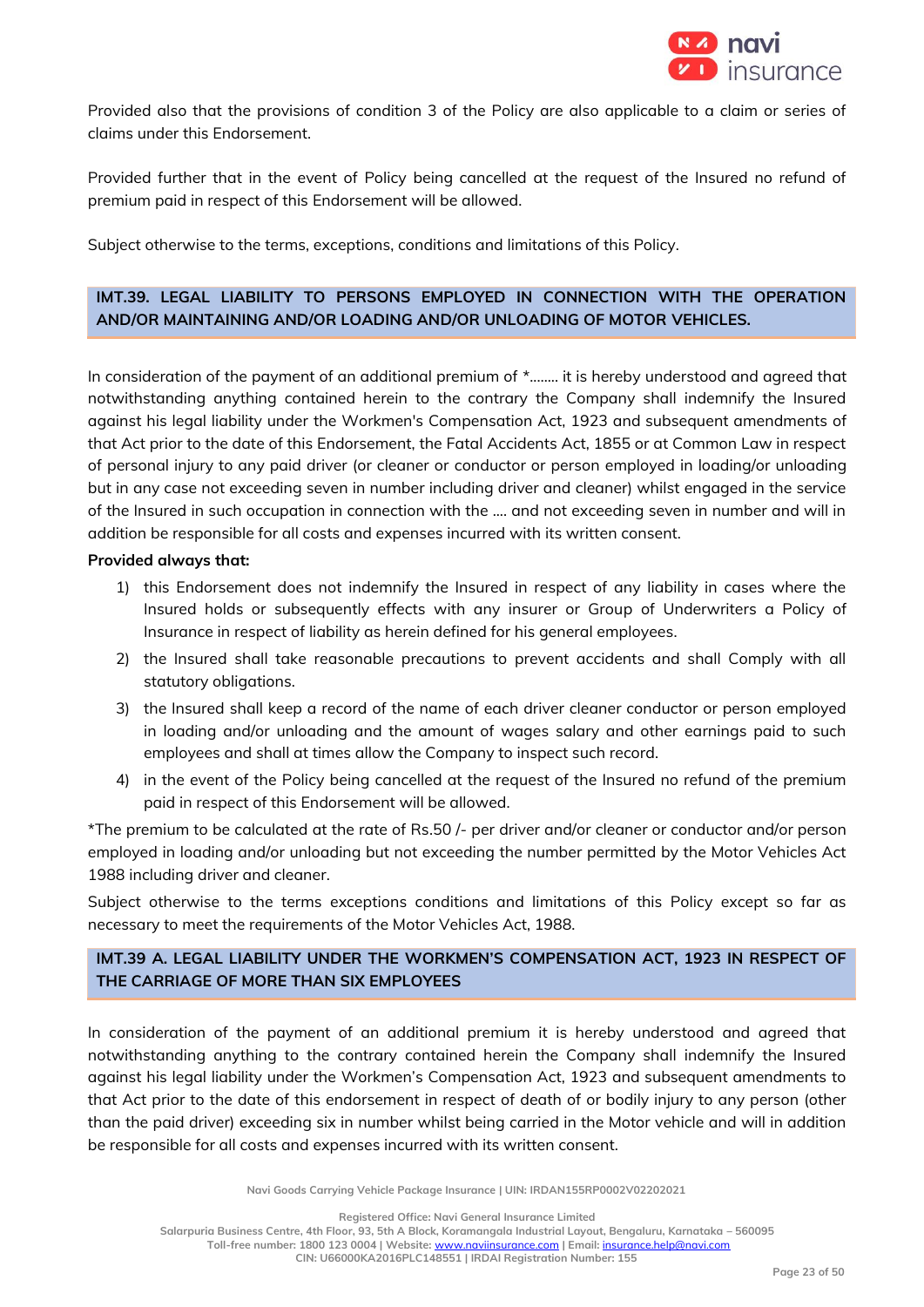

#### **Provided always that: -**

- 1. The Company shall not be liable by virtue of this Endorsement to indemnify the Insured in respect of any liability in cases where the Insured holds or subsequently effects with any insurance company or group of Underwriters a Policy of Insurance in respect of liability as herein defined for his general employees and where the Insured has not obtained special permission from the registration authorities for carriage of more than six such employees.
- 2. The Insured shall take reasonable precautions to prevent accidents and shall comply with all statutory obligations.
- 3. The Insured shall keep a record of the name of each person employed in connection with the loading and unloading of the vehicles and the amount of wages salary and other earnings paid to such employees and shall at all times allow the Company to inspect such record.
- 4. In the event of the Policy being cancelled at the request of the Insured no refund of the premium paid in respect of this Endorsement will be allowed.

Subject otherwise to the terms exceptions, conditions and limitations of this Policy.

# **IMT.40. LEGAL LIABILITY TO PAID DRIVER AND/OR CONDUCTOR AND/OR CLEANER EMPLOYED IN CONNECTION WITH THE OPERATION OF MOTOR VEHICLE**

In consideration of the payment of an additional premium it is hereby understood and agreed that notwithstanding anything contained herein to the contrary the Company shall indemnify Insured against his legal liability under the Workmen's Compensation Act, 1923 and subsequent

amendments of that Act prior to the date of this endorsement, the Fatal Accidents Act, 1855 or at Common Law in respect of personal injury to any paid driver and/or conductor and/or cleaner whilst engaged in the service of the Insured in such occupation in connection with the vehicle insured and will in addition be responsible for all costs and expenses incurred with its written consent.

The premium to be calculated and paid while taking insurance of the vehicle concurred at the rate of Rs. 50/- per driver and/or conductor and/or cleaner.

# **Provided always that: -**

- 1) This Endorsement does not indemnify the Insured in respect of any liability in cases where the Insured holds or subsequently effects with any insurer or Group of Underwriters a Policy of Insurance in respect of liability as herein defined for his general employees.
- 2) The Insured shall take reasonable precautions to prevent accidents and shall comply with all statutory obligations.
- 3) The Insured shall keep a record of the name of each driver cleaner conductor or person employed in loading and/or unloading and the amount of wages salary and other earnings paid to such employees and shall at all times allow the Company to inspect such record.
- 4) In the event of the Policy being cancelled at the request of the Insured no refund of the premium paid in respect of this Endorsement will be allowed.

Subject otherwise to the terms exceptions conditions and limitations of this Policy except so far as necessary to meet the requirements of the Motor Vehicles Act, 1988.

**Registered Office: Navi General Insurance Limited**

**Salarpuria Business Centre, 4th Floor, 93, 5th A Block, Koramangala Industrial Layout, Bengaluru, Karnataka – 560095 Toll-free number: 1800 123 0004 | Website:** [www.naviinsurance.com](http://www.naviinsurance.com/) **| Email:** [insurance.help@navi.com](mailto:insurance.help@navi.com)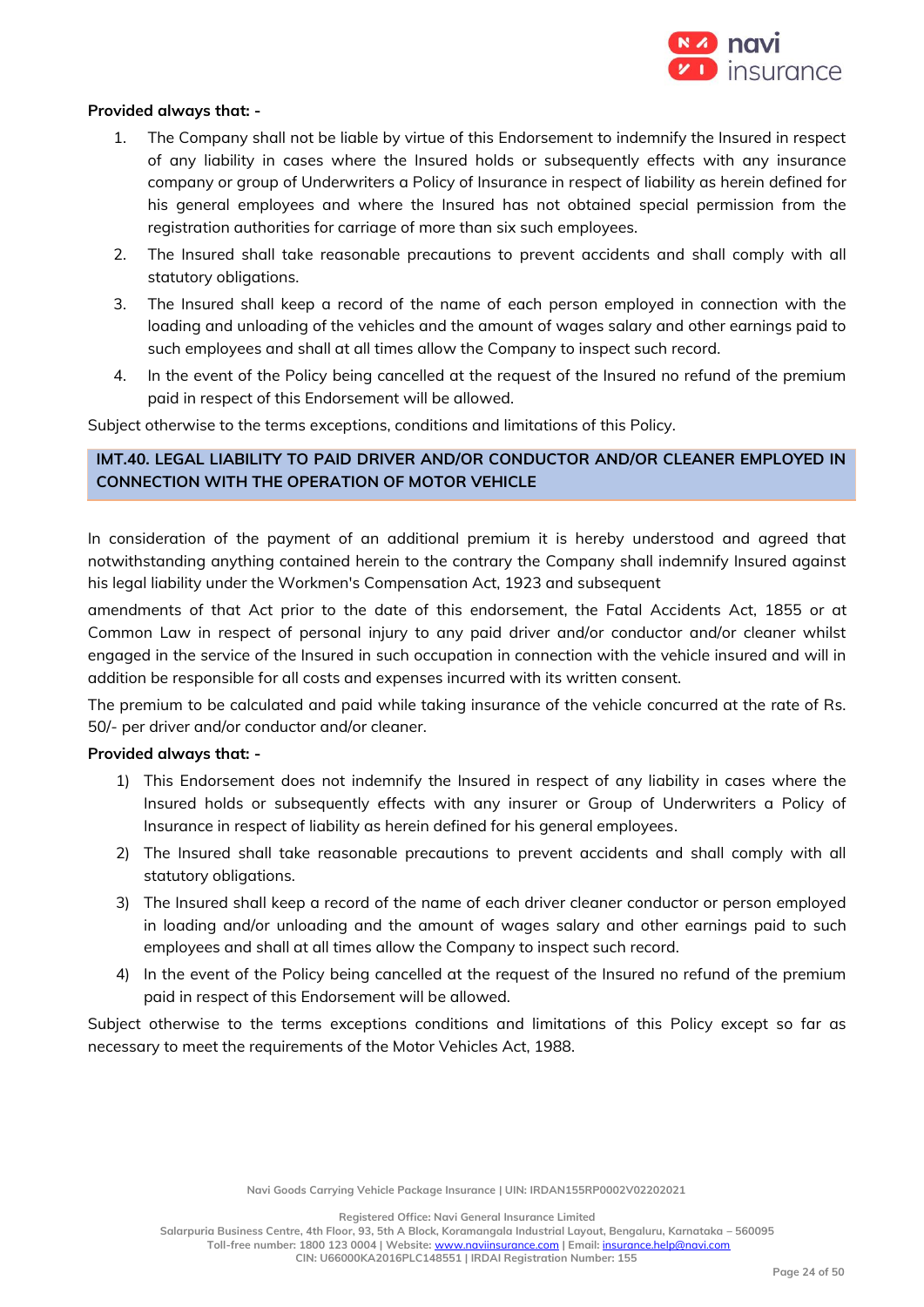

# **IMT.42. PRIVATE CARRIERS**

Notwithstanding anything to the contrary contained herein it is hereby understood and agreed that the Company shall not be liable for any loss or damage to the vehicle insured and/or for any third-party liability in respect thereof if at the time of accident, the vehicle insured under this Policy is carrying goods not belonging to the Insured.

Subject otherwise to the terms conditions limitations and exceptions of this Policy.

#### **IMT.43. THEFT AND CONVERSION RISK**

Notwithstanding anything to the contrary contained herein it is hereby understood and agreed in this Policy in consideration of the payment of additional premium @ 1.50% of IDV, Clause ii (b) (1) of Endorsement IMT- 35 is hereby deemed to be deleted.

It is further understood and agreed that the indemnity in respect of Theft and/or Conversion by the hirer is applicable only in case of theft and/or Conversion of the entire vehicle.

It is further understood and agreed that No Claim Bonus will not be applicable to the additional premium charged hereunder.

### **IMT.44. INDEMNITY TO HIRER - PACKAGE POLICY - NEGLIGENCE OF THE OWNER OR HIRER**

It is hereby declared and agreed that in consideration of payment of an additional premium of Rs……. the Company will indemnify any hirer of the Vehicle insured against loss, damage and liability as defined in this Policy arising in connection with the vehicle insured while let on hire.

Provided that any such hirer shall as though he/she were the Insured observe fulfill and be subject to the terms, exceptions, conditions and limitations of this Policy in so far as they apply.

#### **IMT.45. INDEMNITY TO HIRER - LIABILITY ONLY POLICY -- NEGLIGENCE OF THE OWNER OR HIRER.**

#### **Negligence of the Hirer**

It is hereby declared and agreed that in consideration of payment of an additional premium of Rs……the Insurer will indemnify any hirer of the Motor Vehicle against liability as defined in this Policy arising in connection with the Motor Vehicle while let on hire.

Provided that any such hirer shall as though he were the Insured observe fulfill and be subject to the terms, exceptions, conditions and limitations of this Policy in so far as they apply.

# **IMT.46. LEGAL LIABILITY TO PASSENGERS EXCLUDING LIABILITY FOR ACCIDENTS TO EMPLOYEES OF THE INSURED ARISING OUT OF AND IN COURSE OF THEIR EMPLOYMENT**

In consideration of an additional premium of Rs….. and notwithstanding anything to the contrary contained in Section II-I(c) but subject otherwise to the terms exceptions conditions and limitations of this Policy the Company will indemnify the Insured against liability at Law for compensation (including legal costs of any claimant) for death of or bodily injury to any person other than a person excluded under Section II –I (B) being carried in or upon or entering or mounting or alighting from the vehicle insured.

**Navi Goods Carrying Vehicle Package Insurance | UIN: IRDAN155RP0002V02202021**

**Registered Office: Navi General Insurance Limited**

**Salarpuria Business Centre, 4th Floor, 93, 5th A Block, Koramangala Industrial Layout, Bengaluru, Karnataka – 560095 Toll-free number: 1800 123 0004 | Website:** [www.naviinsurance.com](http://www.naviinsurance.com/) **| Email:** [insurance.help@navi.com](mailto:insurance.help@navi.com)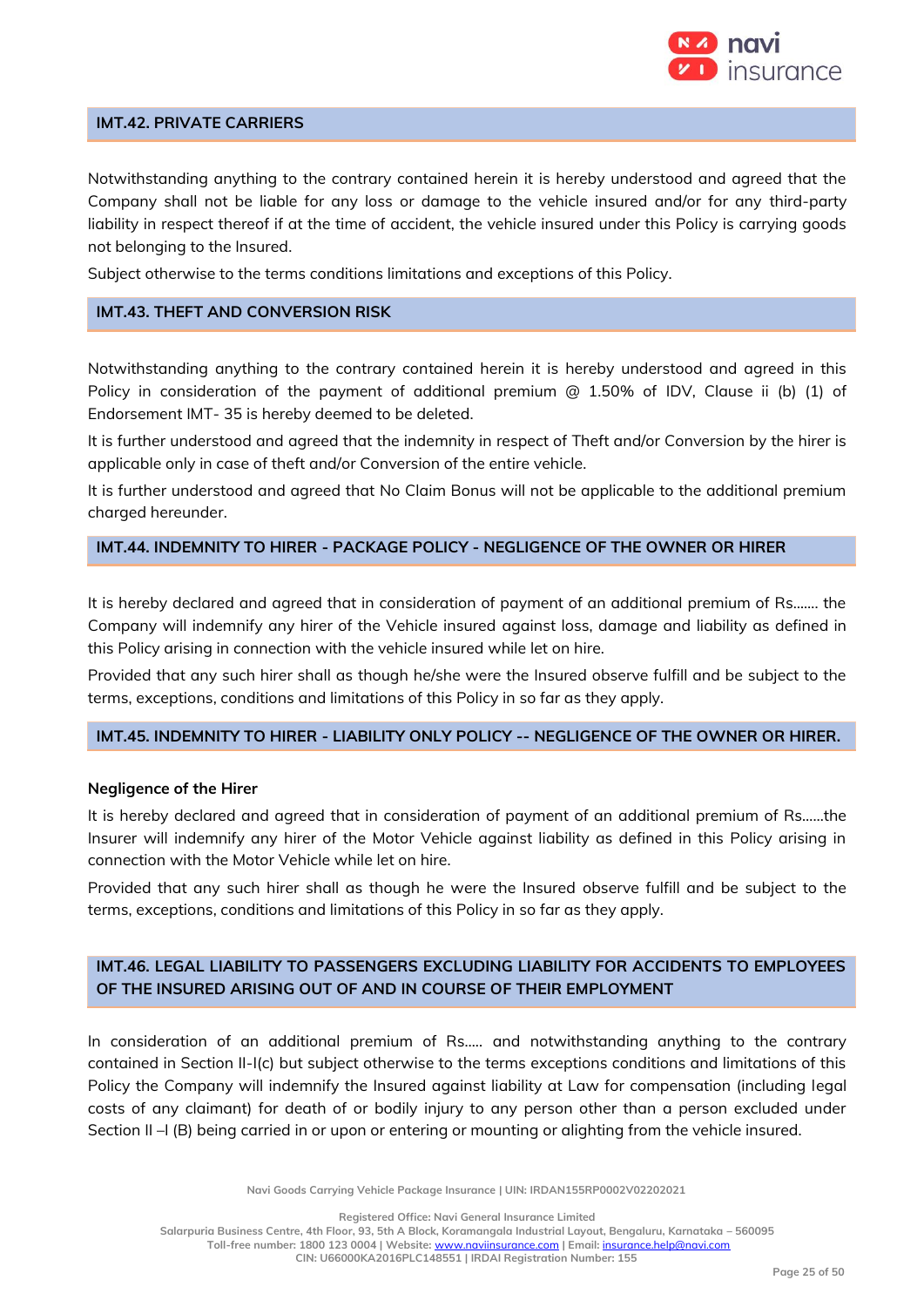

Provided always that in the event of an accident occurring whilst the vehicle insured is carrying more than the number of persons mentioned in the Schedule hereto as being the licensed carrying capacity of that vehicle in addition to the conductor if any then the Insured shall repay to the Company ratable proportion of the total amount which would be payable by the Company by reason of this Endorsement if not more than the said number of persons were carried in the vehicle insured.

Provided further that in computing the number of persons for the purpose of this Endorsement any three children not exceeding 15 years of age will be reckoned as two persons and any child in arms not exceeding 3 years of age will be disregarded.

Provided also that the provisions of condition 3 of the Policy are also applicable to a claim or series of claims under this Endorsement.

Provided further that in the event of Policy being cancelled at the request of the Insured no refund of premium paid in respect of this Endorsement will be allowed. Subject otherwise to the terms exceptions conditions and limitations of this Policy.

# **IMT.47. MOBILE CRANES/DRILLING RIGS/ MOBILE PLANTS/EXCAVATORS/ NAVVIES/ SHOVELS/ GRABS/RIPPERS**

It is hereby declared and agreed notwithstanding anything to the contrary contained in this Policy that in respect of the vehicle insured the Company shall be under no liability-

- a) Under Section I of this Policy in respect of loss or damage resulting from overturning arising out of the operation as a tool of such vehicle or of plant forming part of such vehicle or attached thereto except for loss or damage arising directly from fire, explosion, self-ignition or lightning or burglary housebreaking or theft.
- b) Under Section II except so far as is necessary to meet the requirements of the Motor Vehicles Act, 1988, in respect of liability incurred by the Insured arising out of the operation as a tool of such vehicle or of plant forming part of such vehicle or attached thereto.

# **IMT.48. AGRICULTURAL AND FORESTRY VEHICLES AND OTHER MISCELLANEOUS VEHICLES WITH TRAILERS ATTACHED - EXTENDED COVER**

It is hereby declared and agreed that in consideration of an additional premium of Rs…….., the indemnity provided by this Policy shall apply in respect of any trailer (including Agricultural Implements such as Ploughs, Harrows and the like) described in the under noted Schedule of trailers as though it were a vehicle described in the Schedule and had set against it in the Schedule the value set against it in the under noted Schedule of trailers.

Provided that the Company shall be under no liability under Section I of the Policy in respect of breakage of any part of the agricultural trailer or implements caused by ground obstructions.

# **Schedule of Trailers**

| Jescription | Insured's Declared value (IDV) |
|-------------|--------------------------------|
|-------------|--------------------------------|

Subject otherwise to the terms, exceptions, conditions and limitations of this Policy.

**Navi Goods Carrying Vehicle Package Insurance | UIN: IRDAN155RP0002V02202021**

**Registered Office: Navi General Insurance Limited**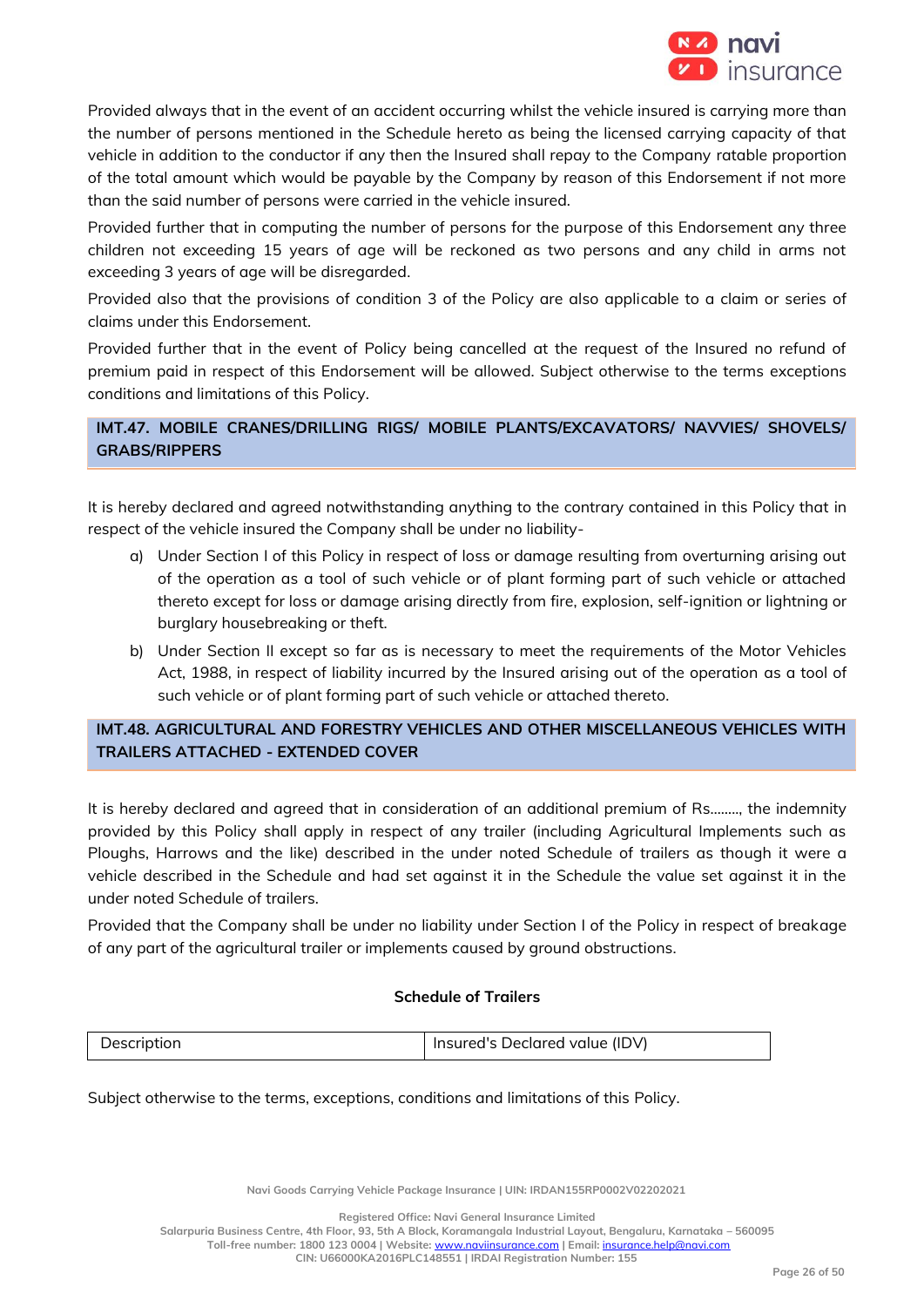

# **IMT.49. EXCLUSION OF LIABILITY TO THE PUBLIC WORKING RISK (EXCEPT AS REQUIRED BY THE MOTOR VEHICLE ACT, 1988)**

It is hereby declared and agreed that except so far as is necessary to meet the requirements of the Motor Vehicles Act, 1988, the Company shall be under no liability under Section II of this Policy in respect of liability incurred by the Insured arising out of the operation as a tool of the Motor Vehicle or of plant forming part of the Motor Vehicle or attached thereto.

# **IMT.50. CINEMA FILM RECORDING AND PUBLICITY VANS**

It is hereby understood and agreed that notwithstanding anything to the contrary contained in this Policy, the Company shall be under no liability in respect of loss or damage to cinematic photographic or sound equipment costumes or any other technical property fixtures and fittings on the Motor Vehicle, unless they are firmly and permanently fixed to the body of the vehicle and are not detachable from time to time.

# **IMT.51. MOBILE SHOPS /CANTEENS AND MOBILE SURGERIES/ DISPENSARIES**

It is hereby understood and agreed that notwithstanding anything to the contrary contained in this Policy the Company shall be under no liability in respect of

- a) loss of or damage to..... on the motor vehicle.
- b) death of or bodily injury to or illness of any person caused by or through or in connection with or arising from
	- i) poisoning of any kind or foreign or deleterious matter in food or drink
	- ii) anything harmful in the condition of any goods supplied at or from the motor vehicle or the defective condition of the container of such goods
	- iii) anything harmful in the condition of any goods supplied at or from the motor vehicle or defective in any treatment given at or from the motor vehicle

# **IMT.52. EXCLUSION OF DAMAGE WHILE IN USE AS A TOOL OF TRADE**

It is hereby declared and agreed that except so far as is necessary to meet the requirements of the Motor Vehicles Act, 1988 the Company shall be under no liability under Section II of this Policy in respect of liability incurred by the Insured arising out of the operation as a tool of the motor vehicle or of plant forming part of the vehicle insured or attached thereto.

# **IMT.53 SPECIFIED ATTACHMENTS (Special Type Vehicles)**

It is hereby declared and agreed that while any attachment in the under noted "Schedule of attachments" is attached to the Motor Vehicle or is detached and out of use the indemnity provided by this Policy shall apply in respect of any such attachment as though it were the Motor Vehicle and had set against it in the Schedule the value set against it in the under noted "Schedule of Attachments

**Navi Goods Carrying Vehicle Package Insurance | UIN: IRDAN155RP0002V02202021**

**Registered Office: Navi General Insurance Limited**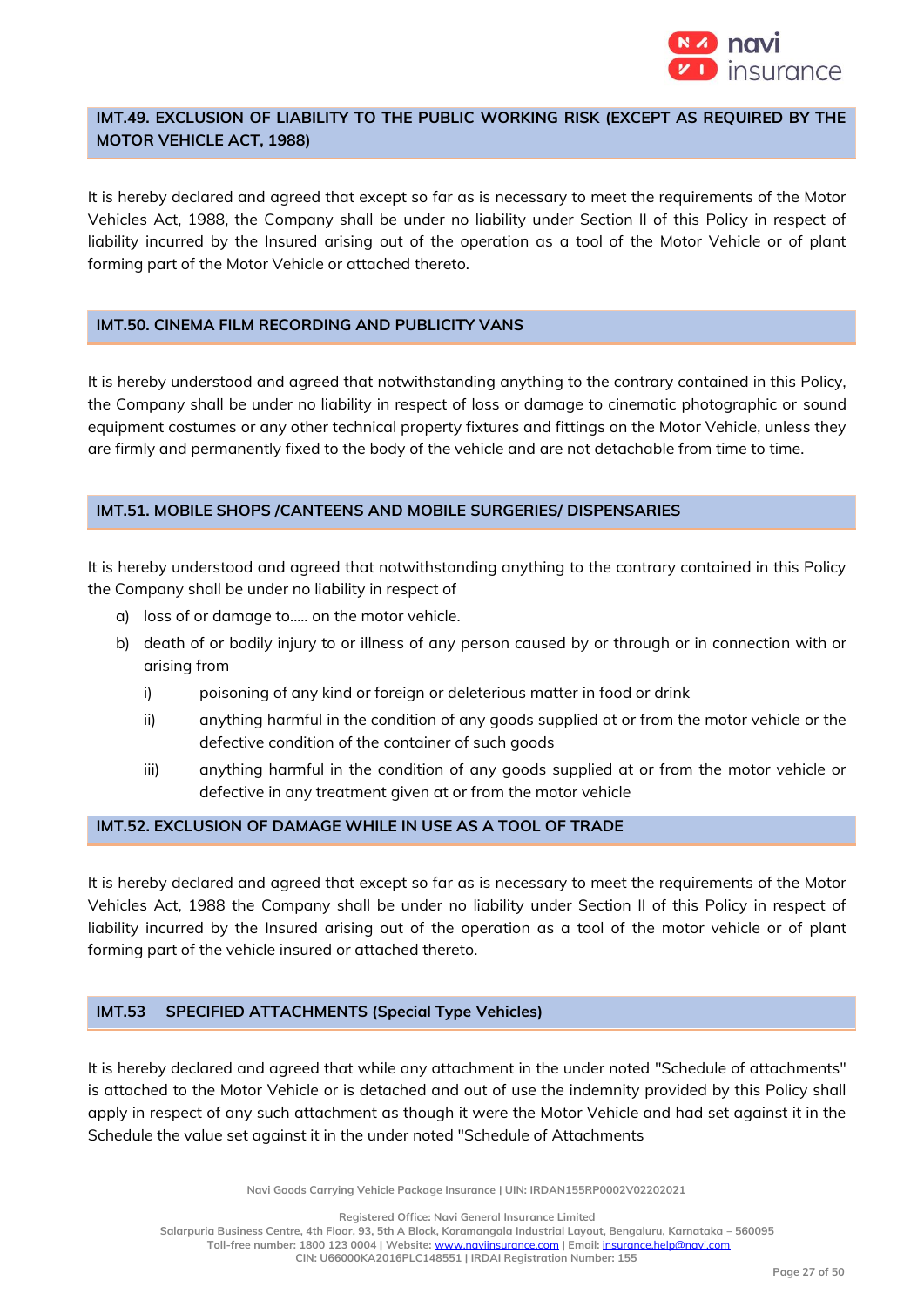

#### **Schedule of Attachments**

| Description | Insured's Declared value (IDV) |
|-------------|--------------------------------|

# **IMT.54. MOBILE PLANT-INCLUSION OF LIABILITY TO THE PUBLIC WORKING RISK WHERE TOOL OF TRADE IS USED ONLY FOR WORK PERFORMED IN OR UPON THE VEHICLE OR TRAILER**

It is hereby declared and agreed that except so far as is necessary to meet the requirements of the Motor Vehicles Act, 1988, the Company shall be under no liability under Section II of this Policy in respect of liability arising out of:

- a) The explosion of any vessel under pressure being part of plant attached to or forming part of the Motor Vehicle.
- b) The operation other than in or upon the Motor Vehicle forming part of or attached to
- c) The Motor Vehicle.

# **IMT.55. MOBILE PLANT - INCLUSION OF LIABILITY TO THE PUBLIC WORKING RISK (All Other Cases)**

It is hereby understood and agreed that notwithstanding anything to the contrary contained in this Policy the Company shall be under no liability under Section II in respect of

- a) death injury or damage caused by or resulting from
	- (i) subsidence flooding or water pollution.
		- (ii) damage to pipes or cables arising out of the operation as a tool of the vehicle insured
		- or of any plant forming part of vehicle insured or attached thereto.
- b) damage to property resulting from the manufacture construction alteration repair or treatment of such property by the Insured.
- c) death injury or damage caused by or through property on which the Insured has carried out any process of manufacture, construction alteration or repair or treatment. It is further understood and agreed that except so far as is necessary to meet the requirements of the Motor Vehicles Act 1988, the Company shall be under no liability under Section II of this

Policy in respect of liability incurred by the Insured arising out of the explosion of any vessel under pressure being part of plant attached to or forming part of the vehicle insured.

# GRIEVANCE REDRESSAL PROCEDURE:

At Navi General Insurance, we want your relationship with insurance to soar beyond what you've experienced yet. To understand, appreciate, and enjoy insurance—we're here for you. You can connect with us on the following channels.

- a. Call us on our Toll Free 1800 123 0004 for any queries that you may have!
- b. Email your queries to [insurance.help@navi.com](mailto:insurance.help@navi.com).
- c. For Senior Citizens, we have a special cell and Our Senior Citizen customers can email us at [seniorcare@navi.com](mailto:seniorcare@navi.com) for priority resolution
- d. Visit our website [www.naviinsurance.com](http://www.naviinsurance.com/) to register & track your queries.
- e. Please walk in to any of our branches or partner locations.

**Navi Goods Carrying Vehicle Package Insurance | UIN: IRDAN155RP0002V02202021**

**Registered Office: Navi General Insurance Limited**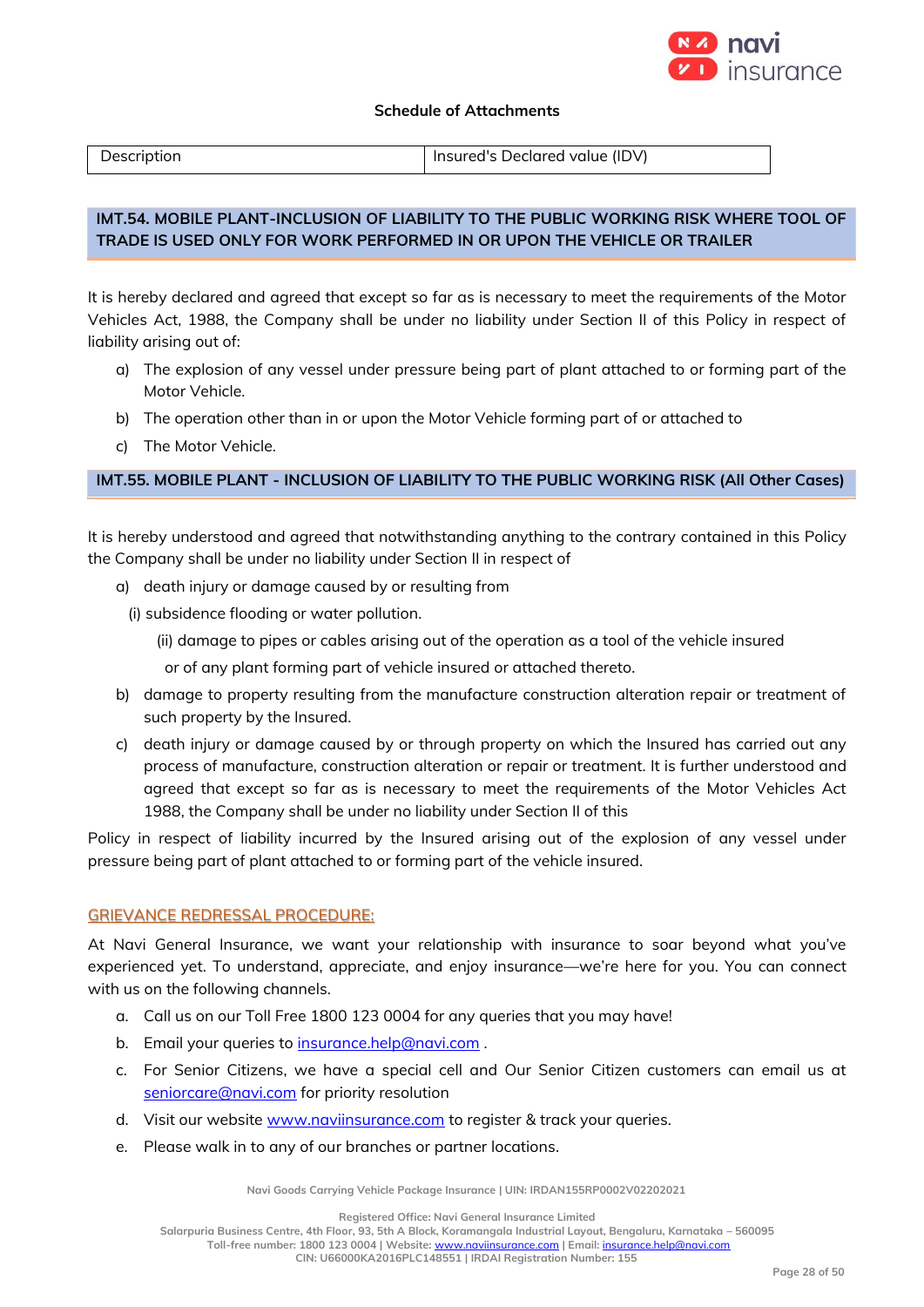

f. You can also dispatch your letters to us at:

Navi General Insurance Limited

Corporate Office: Salarpuria Business Centre,

4th B Cross Road, 5th Block,

Koramangala Industrial Layout,

Bengaluru, Karnataka – 560095

We request you to please mention your complete details: Full Name, Policy Number and Contact Details in all your communications, to enable our customer experience expert to connect with you and provide you with the quickest possible solution.

We'll make sure to acknowledge your service request within 3 working days—and try and resolve it to your satisfaction within 15 working days. That's a promise!

# **Escalation**

**Level 1**: While we attempt to give you best-in-class and prompt resolution for any concerns—sometimes it may not be perfect. If you felt that you weren't offered a perfect resolution, please feel free to share your feedback to our Customer Experience team at [Manager.CustomerExperience@navi.com.](mailto:at%20Manager.CustomerExperience@navi.com)

# **Level 2:**

If you still are not happy about the resolution provided, then you may please write to our Head Customer Experience and Redressal Manager at Head.CustomerExperience@navi.com.

If your concern remains unresolved after having followed the above escalation procedure, then you may please approach the Insurance Ombudsman for Redressal. To know who your Insurance Ombudsman is simply refer to the list below/overleaf.

Contact details of Insurance Ombudsman are available at our website [www.naviinsurance.com](http://www.naviinsurance.com/)

OMBUDSMAN AND ADDRESSES: Refer the below link

<http://ecoi.co.in/ombudsman.html>

# **NAMES OF OMBUDSMAN AND ADDRESSES OF OMBUDSMAN CENTRES**

| S. No. | <b>Contact Details</b>                 | <b>Jurisdiction of Office</b>                   |
|--------|----------------------------------------|-------------------------------------------------|
| 1.     | <b>AHMEDABAD</b>                       |                                                 |
|        | Office of the Insurance Ombudsman,     | State of Gujarat and Union Territories of Dadra |
|        | Jeevan Prakash Building, 6th Floor,    | & Nagar Haveli and Daman and Diu                |
|        | Tilak Marg, Relief Road,               |                                                 |
|        | Ahmedabad - 380 001.                   |                                                 |
|        | Tel.: 079 - 25501201/02/05/06          |                                                 |
|        | Email: bimalokpal.ahmedabad@ecoi.co.in |                                                 |
| 2.     | <b>BENGALURU</b>                       |                                                 |
|        | Office of the Insurance Ombudsman,     | Karnataka                                       |
|        | Jeevan Soudha Building,                |                                                 |
|        | PID No. 57-27-N-19,                    |                                                 |
|        | Ground Floor, 19/19, 24th Main Road,   |                                                 |
|        | JP Nagar, 1st Phase,                   |                                                 |
|        | Bengaluru - 560 078.                   |                                                 |
|        | Tel.: 080 - 26652048 / 26652049        |                                                 |
|        | Email: bimalokpal.bengaluru@ecoi.co.in |                                                 |

**Navi Goods Carrying Vehicle Package Insurance | UIN: IRDAN155RP0002V02202021**

**Registered Office: Navi General Insurance Limited**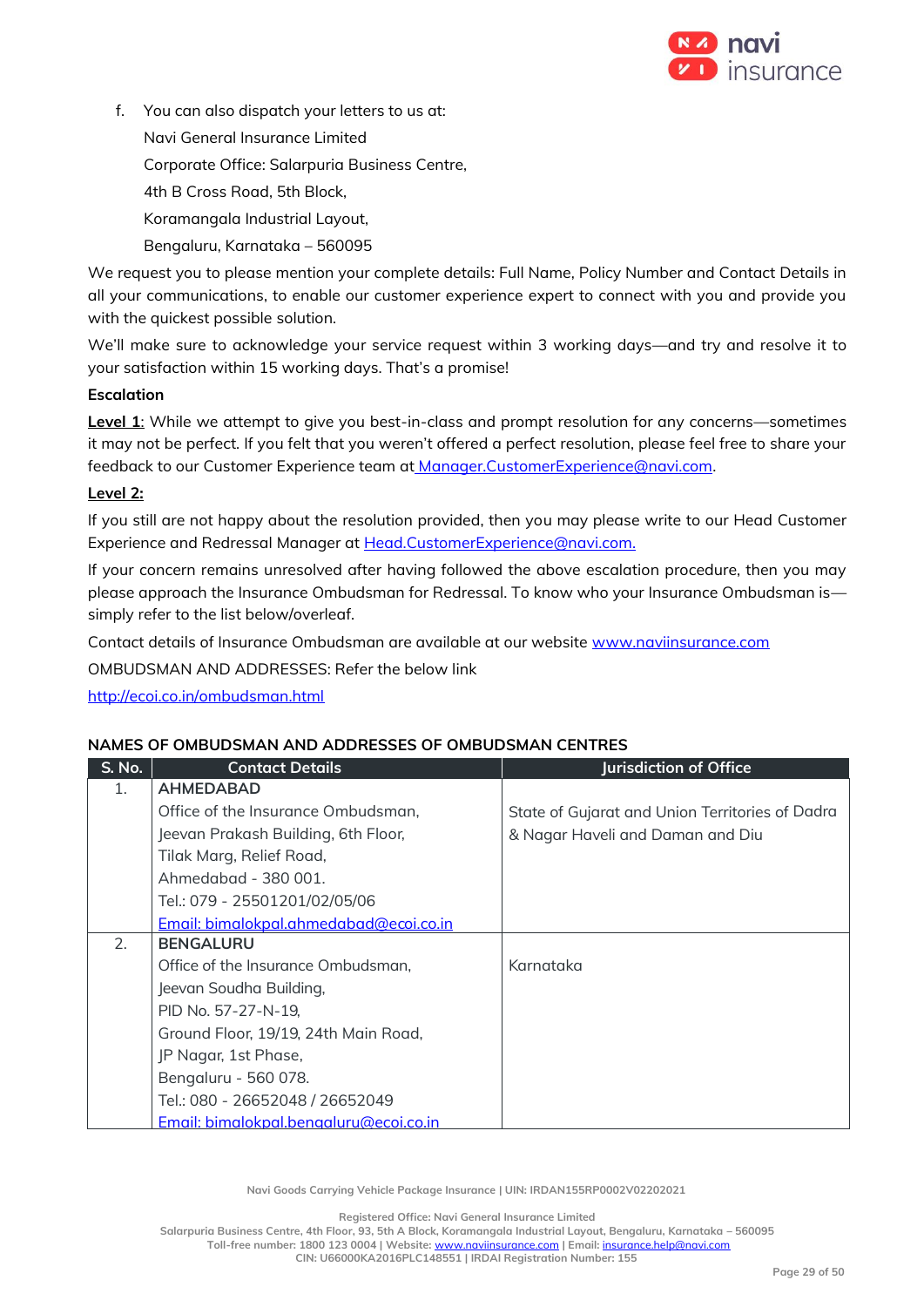

| $\overline{3}$ . | <b>BHOPAL</b>                            |                                               |
|------------------|------------------------------------------|-----------------------------------------------|
|                  | Office of the Insurance Ombudsman,       | States of Madhya Pradesh and Chattisgarh      |
|                  | Janak Vihar Complex, 2nd Floor,          |                                               |
|                  | 6, Malviya Nagar, Opp. Airtel Office,    |                                               |
|                  | Near New Market, Bhopal - 462 003.       |                                               |
|                  | Tel.: 0755 - 2769201 / 2769202           |                                               |
|                  | Fax: 0755 - 2769203                      |                                               |
|                  | Email: bimalokpal.bhopal@ecoi.co.in      |                                               |
| 4.               | <b>BHUBANESHWAR</b>                      |                                               |
|                  | Officeof the Insurance Ombudsman,        | State of Orissa                               |
|                  | 62, Forest Park, Bhubneshwar - 751 009.  |                                               |
|                  | Tel.: 0674 - 2596461 / 2596455           |                                               |
|                  | Fax: 0674 - 2596429                      |                                               |
|                  | Email: bimalokpal.bhubaneswar@ecoi.co.in |                                               |
| 5.               | <b>CHANDIGARH</b>                        |                                               |
|                  | Office of the Insurance Ombudsman,       | States of Punjab, Haryana, Himachal           |
|                  | S.C.O. No. 101, 102 & 103, 2nd Floor,    | Pradesh, Jammu & Kashmir and Union            |
|                  | Batra Building, Sector 17 - D,           | territory of Chandigarh                       |
|                  | Chandigarh - 160 017.                    |                                               |
|                  | Tel.: 0172 - 2706196 / 2706468           |                                               |
|                  | Fax: 0172 - 2708274                      |                                               |
|                  | Email: bimalokpal.chandigarh@ecoi.co.in  |                                               |
| 6.               | <b>CHENNAI</b>                           |                                               |
|                  | Office of the Insurance Ombudsman,       | State of Tamil Nadu and Union Territories -   |
|                  | Fatima Akhtar Court, 4th Floor, 453,     | Pondicherry Town and Karaikal (which are part |
|                  | Anna Salai, Teynampet,                   | of Union Territory of Pondicherry)            |
|                  | Chennai - 600 018.                       |                                               |
|                  | Tel.: 044 - 24333668 / 24335284          |                                               |
|                  | Fax: 044 - 24333664                      |                                               |
|                  | Email: bimalokpal.chennai@ecoi.co.in     |                                               |
| 7.               | <b>DELHI</b>                             |                                               |
|                  | Office of the Insurance Ombudsman,       | State of Delhi                                |
|                  | 2/2 A, Universal Insurance Building,     |                                               |
|                  | Asaf Ali Road, New Delhi - 110 002.      |                                               |
|                  | Tel.: 011 - 23232481 / 23213504          |                                               |
|                  | Fax: 011 - 23230858                      |                                               |
|                  | Email: bimalokpal.delhi@ecoi.co.in       |                                               |
| 8.               | <b>GUWAHATI</b>                          |                                               |
|                  | Office of the Insurance Ombudsman,       | States of Assam, Meghalaya, Manipur,          |
|                  | Jeevan Nivesh, 5th Floor,                | Mizoram, Arunachal Pradesh, Nagaland and      |
|                  | Nr. Panbazar Over Bridge, S.S. Road,     | Tripura                                       |
|                  | Guwahati - 781001 (ASSAM).               |                                               |
|                  | Tel.: 0361 - 2132204 / 2132205           |                                               |
|                  | Fax: 0361 - 2732937                      |                                               |
|                  | Email: bimalokpal.quwahati@ecoi.co.in    |                                               |

**Navi Goods Carrying Vehicle Package Insurance | UIN: IRDAN155RP0002V02202021**

**Registered Office: Navi General Insurance Limited**

**Salarpuria Business Centre, 4th Floor, 93, 5th A Block, Koramangala Industrial Layout, Bengaluru, Karnataka – 560095**

**Toll-free number: 1800 123 0004 | Website:** [www.naviinsurance.com](http://www.naviinsurance.com/) **| Email:** [insurance.help@navi.com](mailto:insurance.help@navi.com)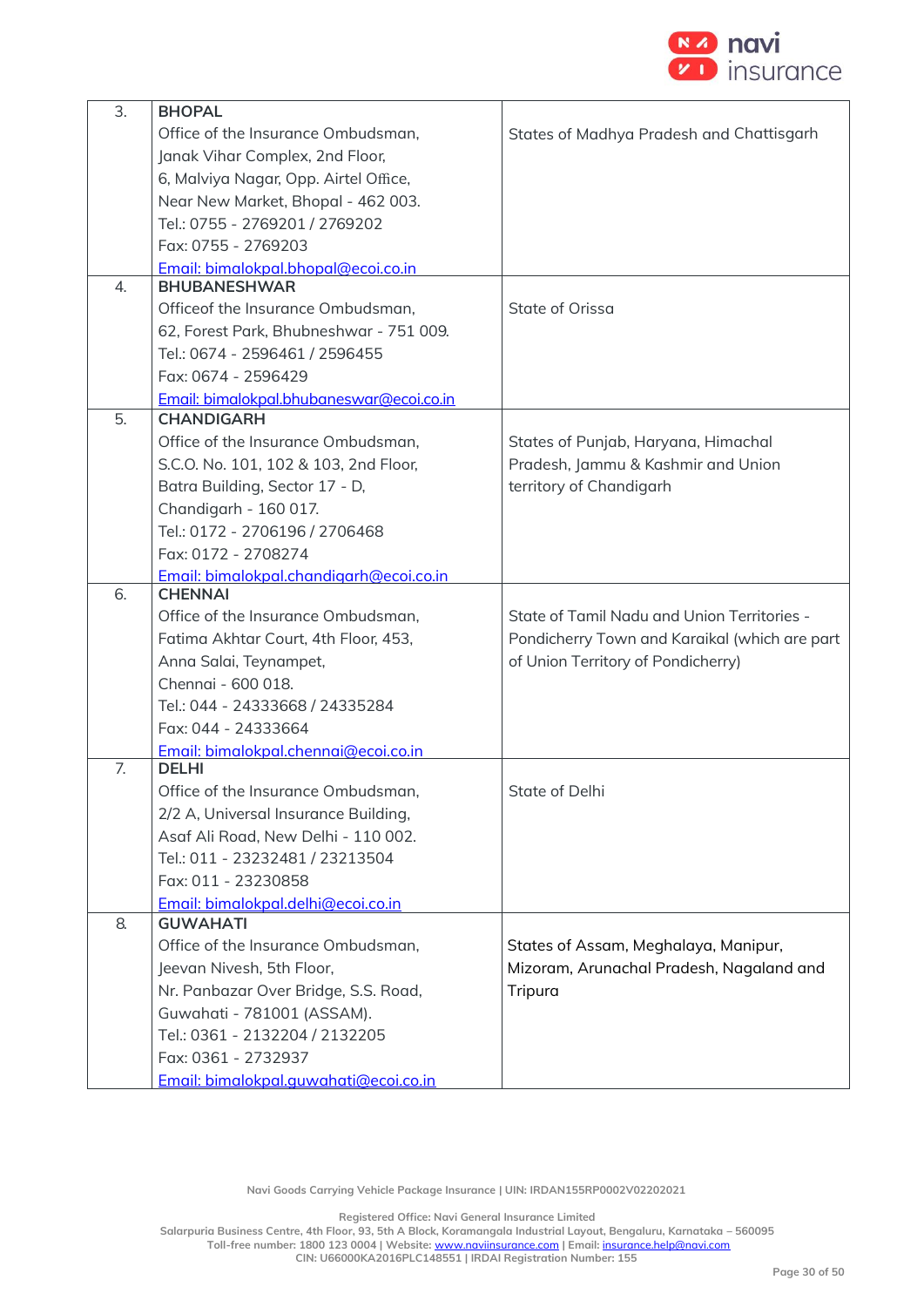

| 9.  | <b>HYDERABAD</b>                       |                                                |
|-----|----------------------------------------|------------------------------------------------|
|     | Office of the Insurance Ombudsman,     | States of Andhra Pradesh, Telangana and        |
|     | 6-2-46, 1st floor, "Moin Court",       | Union Territory of Yanam - a part of the Union |
|     | Lane Opp. Saleem Function Palace,      | Territory of Pondicherry                       |
|     | A. C. Guards, Lakdi-Ka-Pool,           |                                                |
|     | Hyderabad - 500 004.                   |                                                |
|     | Tel.: 040 - 65504123 / 23312122        |                                                |
|     | Fax: 040 - 23376599                    |                                                |
|     | Email: bimalokpal hyderabad@ecoi.co.in |                                                |
| 10. | <b>JAIPUR</b>                          |                                                |
|     | Office of the Insurance Ombudsman,     | State of Rajasthan                             |
|     | Jeevan Nidhi - Il Bldg., Gr. Floor,    |                                                |
|     | Bhawani Singh Marg, Jaipur - 302 005.  |                                                |
|     | Tel.: 0141 - 2740363                   |                                                |
|     | Email: bimalokpal.jaipur@ecoi.co.in    |                                                |
| 11  | <b>ERNAKULAM</b>                       |                                                |
|     | Office of the Insurance Ombudsman,     | Kerala, Lakshadweep, Mahe-a part of            |
|     | 2nd Floor, Pulinat Bldg.,              | Pondicherry                                    |
|     | Opp. Cochin Shipyard, M. G. Road,      |                                                |
|     | Ernakulam - 682 015.                   |                                                |
|     | Tel.: 0484 - 2358759 / 2359338         |                                                |
|     | Fax: 0484 - 2359336                    |                                                |
|     | Email: bimalokpal.ernakulam@ecoi.co.in |                                                |
| 12  | <b>KOLKATA</b>                         |                                                |
|     | Office of the Insurance Ombudsman,     | States of West Bengal, Sikkim and Union        |
|     | Hindustan Bldg. Annexe, 4th Floor,     | Territories of Andaman and Nicobar Islands     |
|     | 4, C.R. Avenue, Kolkata - 700 072.     |                                                |
|     | Tel.: 033 - 22124339 / 22124340        |                                                |
|     | Fax: 033 - 22124341                    |                                                |
|     | Email: bimalokpal.kolkata@ecoi.co.in   |                                                |
| 13. | <b>LUCKNOW</b>                         |                                                |
|     | Office of the Insurance Ombudsman,     | District of Uttar Pradesh: Lalitpur, Jhansi,   |
|     | 6th Floor, Jeevan Bhawan,              | Mahoba, Hamirpur, Banda, Chitrakoot,           |
|     | Phase-II, Nawal Kishore Road,          | Allahabad, Mirzapur, Sonbhabdra, Fatehpur,     |
|     | Hazratganj, Lucknow - 226 001.         | Pratapgarh, Jaunpur, Varansi, Gazipur, Jalaun, |
|     | Tel.: 0522 - 2231330 / 2231331         | Kanpur, Lucknow, Unnao, Sitapur, Lakhimpur,    |
|     | Fax: 0522 - 2231310                    | Bahraich, Barabanki, Raebareli, Sravasti,      |
|     | Email: bimalokpal.lucknow@ecoi.co.in   | Gonda, Faizabad, Amethi, Kaushambi,            |
|     |                                        | Balrampur, Basti, Ambedkarnagar, Sulanpur,     |
|     |                                        | Maharajganj, Santkabirnagar, Azamgarh,         |
|     |                                        | Kaushinagar, Gorkhpur, Deoria, Mau,            |
|     |                                        | Chandauli, Ballia, Sidharathnagar              |
|     |                                        |                                                |

**Navi Goods Carrying Vehicle Package Insurance | UIN: IRDAN155RP0002V02202021**

**Registered Office: Navi General Insurance Limited**

**Salarpuria Business Centre, 4th Floor, 93, 5th A Block, Koramangala Industrial Layout, Bengaluru, Karnataka – 560095 Toll-free number: 1800 123 0004 | Website:** [www.naviinsurance.com](http://www.naviinsurance.com/) **| Email:** [insurance.help@navi.com](mailto:insurance.help@navi.com)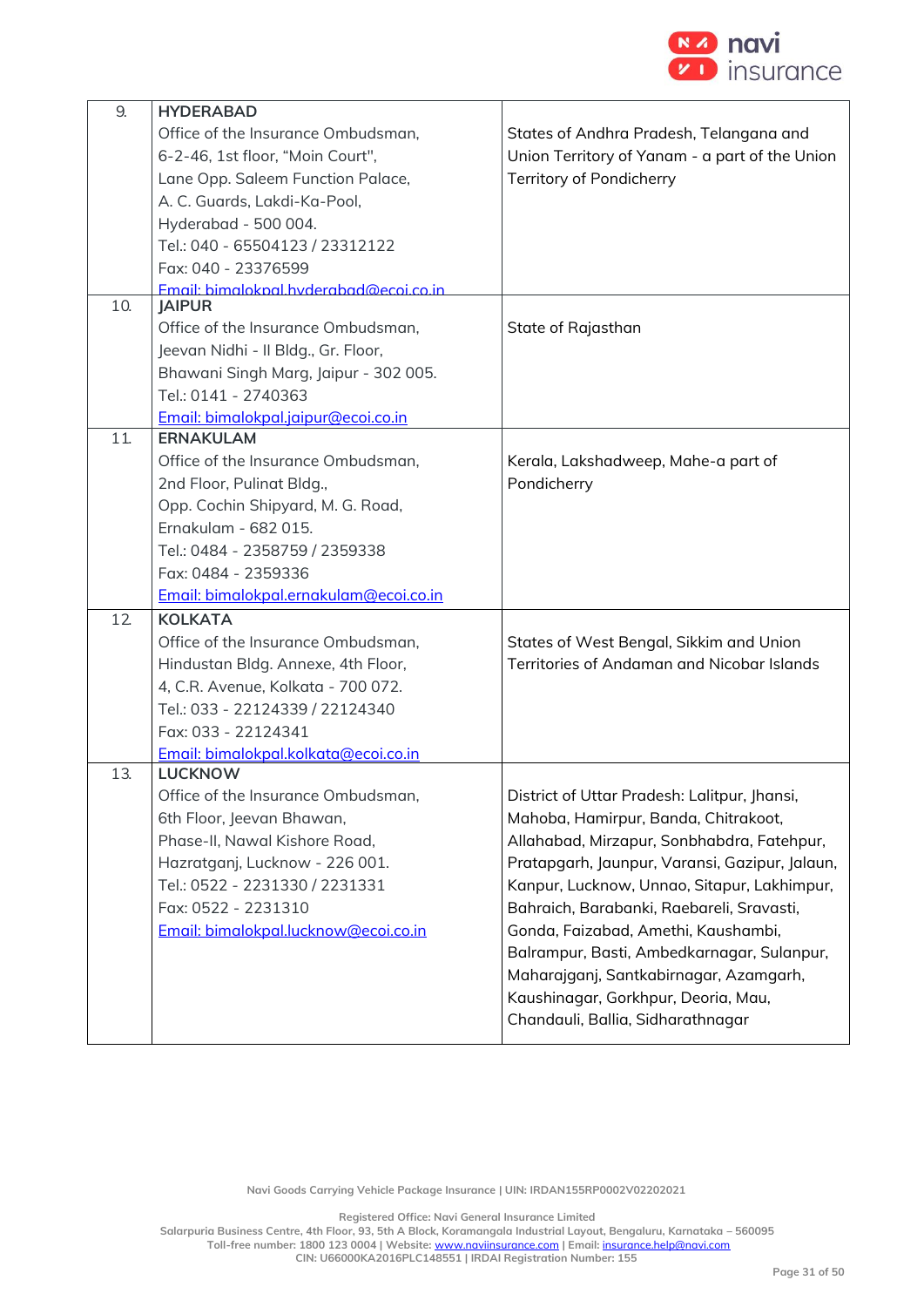

| 14. | <b>MUMBAI</b>                              |                                              |
|-----|--------------------------------------------|----------------------------------------------|
|     | Office of the Insurance Ombudsman,         | States of Goa, Mumbai Metropolitan           |
|     | 3rd Floor, Jeevan Seva Annexe, S. V. Road, | Region excluding Navi Mumbai & Thane         |
|     | Santacruz (W), Mumbai - 400 054.           |                                              |
|     | Tel.: 022 - 26106552 / 26106960            |                                              |
|     | Fax: 022 - 26106052                        |                                              |
|     | Email: bimalokpal.mumbai@ecoi.co.in        |                                              |
| 15. | NOIDA                                      |                                              |
|     | Office of the Insurance Ombudsman,         | States of Uttaranchal and the following      |
|     | Bhagwan Sahai Palace, 4th Floor,           | Districts of Uttar Pradesh: Agra, Aligarh,   |
|     | Main Road, Naya Bans, Sector 15,           | Bagpat, Bareilly, Bijnor, Budaun,            |
|     | Distt: Gautam Buddh Nagar,                 | Bulandshehar, Etah, Kanooj, Mainpuri,        |
|     | U. P. - 201301.                            | Mathura, Meerut, Moradabad, Muzaffarnagar,   |
|     | Tel.: 0120 - 2514250 / 2514252 / 2514253   | Oraiyya, Pilibhit, Etawah, Farrukhabad,      |
|     | Email: bimalokpal.noida@ecoi.co.in         | Firozabad, Gautam Budh Nagar, Ghaziabad,     |
|     |                                            | Hardoi, Shahjahanpur, Hapur, Shamli, Rampur, |
|     |                                            | Kashganj, Sambhal, Amroha, Hathras,          |
|     |                                            | Kanshiramnagar, Saharanpur                   |
| 16. | <b>PATNA</b>                               |                                              |
|     | Office of the Insurance Ombudsman,         | States of Bihar and Jharkhand                |
|     | 1st Floor, Kalpana Arcade Building,        |                                              |
|     | Bazar Samiti Road, Bahadurpur,             |                                              |
|     | Patna - 800 006.                           |                                              |
|     | Tel.: 0612-2680952                         |                                              |
|     | Email: bimalokpal.patna@ecoi.co.in         |                                              |
| 17. | <b>PUNE</b>                                |                                              |
|     | Office of the Insurance Ombudsman,         | States of Maharashtra, Area of Navi Mumbai   |
|     | Jeevan Darshan Bldg., 3rd Floor,           | and Thane excluding Mumbai Metropolitan      |
|     | C.T.S. No. 195 to 198, N. C. Kelkar Road,  | Region                                       |
|     | Narayan Peth, Pune - 411 030.              |                                              |
|     | Tel.: 020 - 41312555                       |                                              |
|     | Email: bimalokpal.pune@ecoi.co.in          |                                              |

**IRDAI Regulation No 17**: This Policy is subject to regulation 17 of IRDAI (Protection of Policyholder's Interests) Regulation 2017 or any amendment thereof from time to time.

# *Annexure 1.*

General Regulations as per Indian Motor Tariff:

# **GR.1. Insurance not provided for:**

Motor Insurance in India cannot be transacted outside the purview of the India Motor Tariff unless specifically authorized by the TAC. For risks which have not been provided for in the tariff, reference should be made to TAC for advice thereon.

Motor Insurance includes Private Cars, Motorized Two Wheelers and Commercial Vehicles excluding vehicles running on rails.

# **GR.2. Proposal Forms:**

**Navi Goods Carrying Vehicle Package Insurance | UIN: IRDAN155RP0002V02202021**

**Registered Office: Navi General Insurance Limited**

**Salarpuria Business Centre, 4th Floor, 93, 5th A Block, Koramangala Industrial Layout, Bengaluru, Karnataka – 560095 Toll-free number: 1800 123 0004 | Website:** [www.naviinsurance.com](http://www.naviinsurance.com/) **| Email:** [insurance.help@navi.com](mailto:insurance.help@navi.com)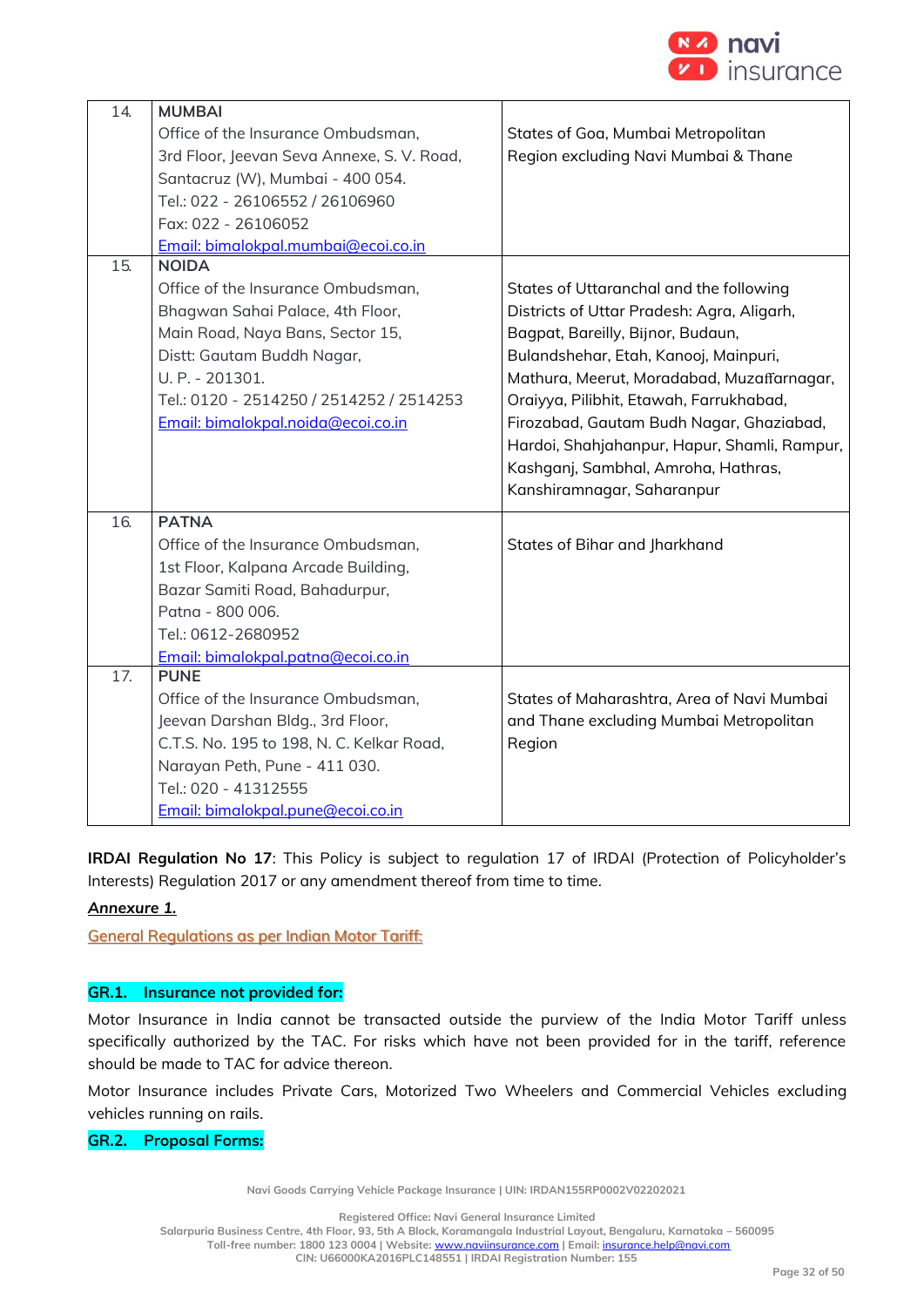

Proposal Form as specified in **Section 5 of the INDIA MOTOR TARIFF** is required to be submitted by the insured to the insurer before the commencement of cover and at renewal in case of material alteration. For change of IDV at each renewal, however, **a fresh proposal is not necessary**. Such changes may be advised by the insured to the insurer by a letter signed by the insured / insured's authorized signatory (for companies / body corporate) and sent to the insurer by recorded delivery. In case of change of insurer, a fresh proposal is required to be submitted to the new insurer. The insurers may include additional questions in the proposal form for their information and use.

# **GR.3. Policy Forms:**

Policies insuring Motor Vehicles are to be issued only as per the Standard Form(s) given in **Section 6 of the INDIA MOTOR TARIFF.**

# *A.* **Types of Policies**

There are two types of Policies:

- i) **Liability Only Policy**: This covers Third Party Liability for bodily injury and/ or death and Property Damage. Personal Accident Cover for Owner-Driver is also included.
- ii) **Package Policy:** This covers loss or damage to the vehicle insured in addition to **(i)** above.

Restricting the scope of cover under **Section-I (loss of or damage to the vehicle insured)** of the Package policy without any reduction in Tariff rates is permitted. Excepting this, no alteration or extension of any of the Covers, Terms, Conditions, Exclusions, etc. of any of the Policies/Endorsements laid down in this tariff is permitted without prior approval of the TAC.

# **B. Rating:**

Rates provided under this Tariff are minimum rates. Loading on tariff premium rates by 100% may be applied for adverse claims experience of the vehicle insured and individual risk perception as per the insurer's assessment. If the experience continues to be adverse, a further loading of 100% on the expiring premium may be applied. No further loading shall apply.

# **GR.4. Extension of Geographical Area**

The Geographical Area of Motor Policies may be extended to include

- a) Bangladesh
- b) Bhutan
- c) Nepal
- d) Pakistan
- e) Sri Lanka
- f) Maldives

by charging a flat additional premium, as stated below for a period not exceeding 12 months:

| For Package Policy                     | Rs.500/ per vehicle, irrespective of the class |
|----------------------------------------|------------------------------------------------|
|                                        | of vehicle.                                    |
| For policies other than Package Policy | Rs.100/ per vehicle, irrespective of the class |
|                                        | of vehicle.                                    |

For such extensions *Endorsement IMT 1 is to be used.*

**Such geographical extensions, however, specifically exclude cover for damage to the vehicle/ injury to its occupants/ TP liability in respect of the vehicle during air passage/ sea voyage for the purpose of ferrying the vehicle to the extended Geographical Area.** 

**Navi Goods Carrying Vehicle Package Insurance | UIN: IRDAN155RP0002V02202021**

**Registered Office: Navi General Insurance Limited**

**Salarpuria Business Centre, 4th Floor, 93, 5th A Block, Koramangala Industrial Layout, Bengaluru, Karnataka – 560095 Toll-free number: 1800 123 0004 | Website:** [www.naviinsurance.com](http://www.naviinsurance.com/) **| Email:** [insurance.help@navi.com](mailto:insurance.help@navi.com)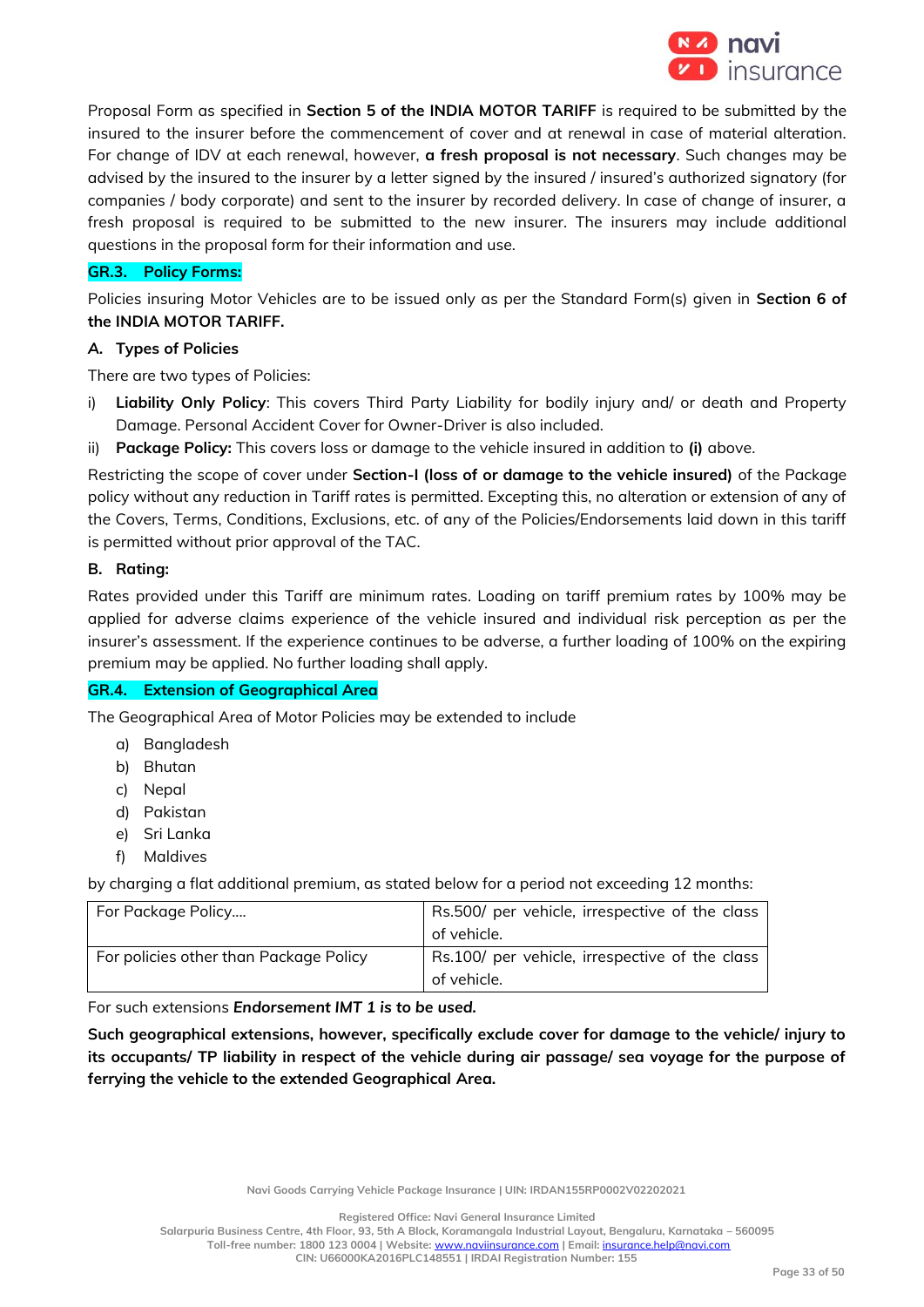

#### **GR.8. Insured's Declared Value (IDV)**

The **Insured's Declared Value (IDV)** of the vehicle will be deemed to be the 'SUM INSURED' for the purpose of this tariff and it will be fixed at the commencement of each policy period for each insured vehicle.

The IDV of the vehicle is to be fixed on the basis of manufacturer's listed selling price of the brand and model as the vehicle proposed for insurance at the commencement of insurance /renewal and adjusted for depreciation (as per schedule specified below). The IDV of the side car(s) and / or accessories, if any, fitted to the vehicle but not included in the manufacturer's listed selling price of the vehicle is also likewise to be fixed. However, depreciation will not be applied to brand new vehicles covered under motor trade policies. (IMT/08/2002 dt. 16<sup>th</sup> December 2002).

The schedule of age-wise depreciation as shown below is applicable for the purpose of Total Loss/ Constructive Total Loss **(TL/ CTL)** claims only. A vehicle will be considered to be a **CTL**, where the aggregate cost of retrieval and / or repair of the vehicle subject to terms and conditions of the policy exceeds 75% of the IDV.

The depreciation for replacement of parts in partial loss claims will be as per a separate schedule **specified under GR.9.** 

# **SCHEDULE OF DEPRECIATION FOR ARRIVING AT IDV**

| <b>AGE OF THE VEHICLE</b>                   | % OF DEPRECIATION FOR FIXING IDV |
|---------------------------------------------|----------------------------------|
| Not exceeding 6 months                      | 5%                               |
| Exceeding 6 months but not exceeding 1 year | 15%                              |
| Exceeding 1 year but not exceeding 2 years  | 20%                              |
| Exceeding 2 years but not exceeding 3 years | 30%                              |
| Exceeding 3 years but not exceeding 4 years | 40%                              |
| Exceeding 4 years but not exceeding 5 years | 50%                              |

#### **(Other Than Motor Trade Policies)**

**NOTE:** IDV of vehicles beyond 5 years of age and of obsolete models of the vehicles (i.e. models which the manufacturers have discontinued to manufacture) is to be determined on the basis of an understanding between the insurer and the insured.

For the purpose of **TL/CTL** claim settlement, this IDV will not change during the currency of the policy period in question. It is clearly understood that the liability of the insurer shall in no case exceed the IDV as specified in the policy schedule less the value of the wreck, in 'as is where is' condition.

#### **GR.9. Depreciation on Parts for Partial Loss Claims**

The following rates of depreciation shall apply for **replacement of parts for partial loss claims** in respect of all categories of vehicles / accessories.

| 1              | Rate of depreciation for all rubber nylon/ plastic parts, tyres and<br>tubes, batteries and air bags      | 50% |
|----------------|-----------------------------------------------------------------------------------------------------------|-----|
| $\mathcal{L}$  | Rate of depreciation for all fibre glass components                                                       | 30% |
| $\overline{3}$ | Rate of depreciation for all parts made of glass                                                          | Nil |
| 4              | Rate of depreciation for all other parts including wooden parts is to be as per<br>the following schedule |     |

**Navi Goods Carrying Vehicle Package Insurance | UIN: IRDAN155RP0002V02202021**

**Registered Office: Navi General Insurance Limited**

**Salarpuria Business Centre, 4th Floor, 93, 5th A Block, Koramangala Industrial Layout, Bengaluru, Karnataka – 560095 Toll-free number: 1800 123 0004 | Website:** [www.naviinsurance.com](http://www.naviinsurance.com/) **| Email:** [insurance.help@navi.com](mailto:insurance.help@navi.com)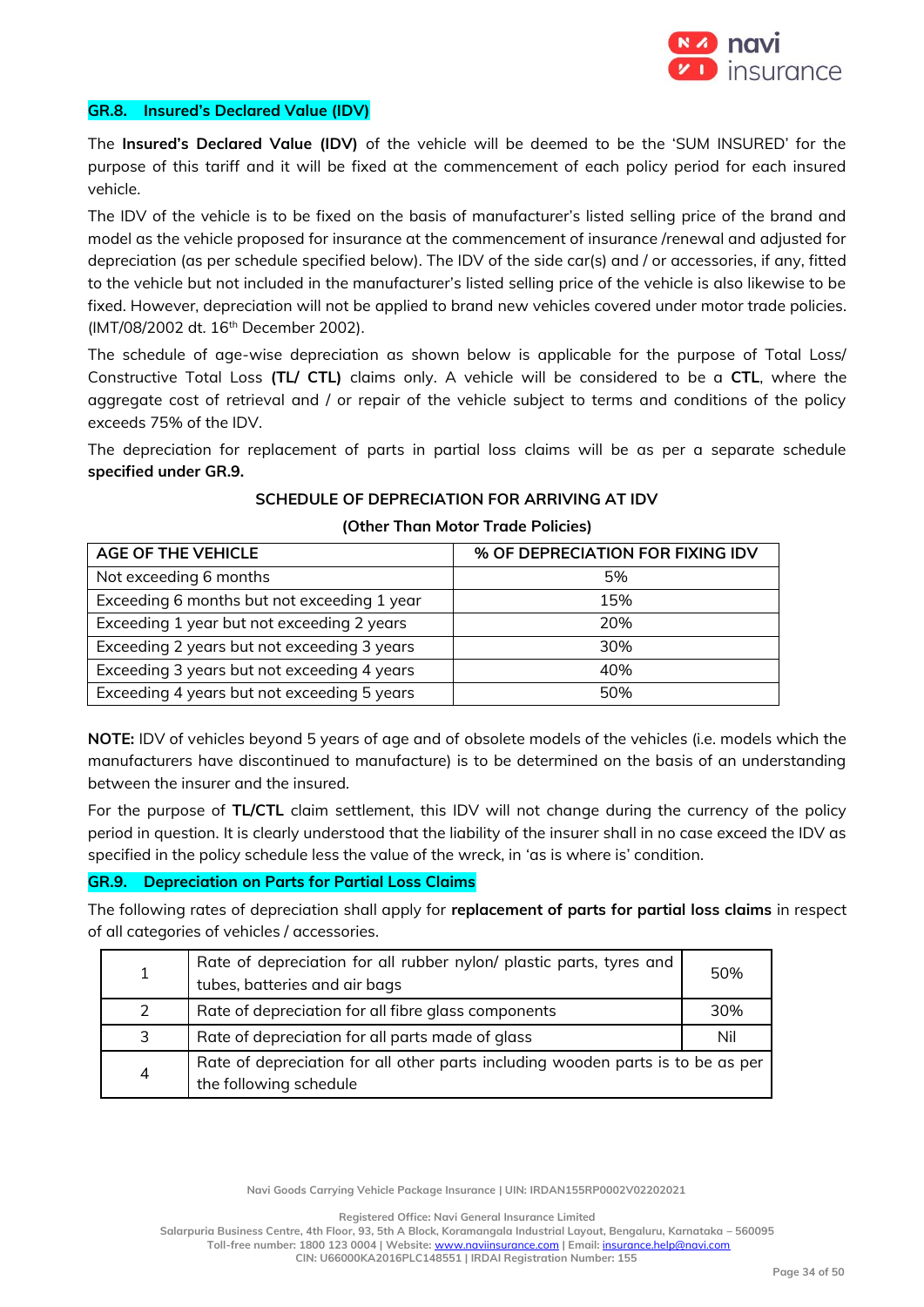

| <b>AGE OF THE VEHICLE</b>                    | % OF DEPRECIATION |  |
|----------------------------------------------|-------------------|--|
| Not exceeding 6 months                       | Nil               |  |
| Exceeding 6 months but not exceeding 1 year  | 5%                |  |
| Exceeding 1 year but not exceeding 2 years   | 10%               |  |
| Exceeding 2 years but not exceeding 3 years  | 15%               |  |
| Exceeding 3 years but not exceeding 4 years  | 25%               |  |
| Exceeding 4 years but not exceeding 5 years  | 35%               |  |
| Exceeding 5 years but not exceeding 10 years | 40%               |  |
| Exceeding 10 years                           | 50%               |  |

Rate of Depreciation for Painting: In the case of painting, the depreciation rate of 50% shall be applied only on the material cost of total painting charges. In case of a consolidated bill for painting charges, the material component shall be considered as 25% of total painting charges for the purpose of applying the depreciation.

# **GR.10. Geographical Zones**

For the purpose of rating, the whole of India has been divided into the following zones depending upon the location of the office of registration of the vehicle concerned.

# **(i) Private Cars/ Motorized Two Wheelers / Commercial Vehicles rateable under Section 4.C.1 and C.4***.*

Zone A: Ahmedabad, Bangalore, Chennai, Hyderabad, Kolkata, Mumbai, New Delhi and Pune.

Zone B: Rest of India

# **(ii) Commercial Vehicles excluding vehicles rateable under Section 4. C.1 and C.4.**

Zone A Chennai, Delhi / New Delhi, Kolkata, Mumbai

Zone B All Other State Capitals

Zone C Rest of India

# **GR.11. Period of Insurance**

Unless specifically stated otherwise, premiums quoted in the Schedules under various Sections of the **India Motor Tariff** are the premiums payable on policies issued or renewed for a period of **twelve months**. No policy is permitted to be issued or renewed for any period longer than twelve months. It shall, however, be permissible to extend the period of insurance under the policy for any period less than twelve months, for the purpose of arriving at a particular renewal date or for any other reasons convenient to the insured, by payment of extra premium calculated on pro-rata basis, **provided such policies are renewed with the same insurer immediately after the expiry of such an extension.** All such extensions will require attachment of the following Warranty to the policy.

"In consideration of the premium for this extension being calculated at a pro-rata proportion of the annual premium, it is hereby declared and agreed by the insured that upon expiry of this extension, this policy shall be renewed for a period of twelve months, failing which the difference between the extension premium now paid on **pro rata** basis and the premium at **short period** rate shall become payable by the insured."

# **GR.12. Premium Rates for Short Period Cover**

Short Period Cover/ Renewal may be granted for periods less than twelve months at the following short period scale:

**Navi Goods Carrying Vehicle Package Insurance | UIN: IRDAN155RP0002V02202021**

**Registered Office: Navi General Insurance Limited**

**Salarpuria Business Centre, 4th Floor, 93, 5th A Block, Koramangala Industrial Layout, Bengaluru, Karnataka – 560095 Toll-free number: 1800 123 0004 | Website:** [www.naviinsurance.com](http://www.naviinsurance.com/) **| Email:** [insurance.help@navi.com](mailto:insurance.help@navi.com)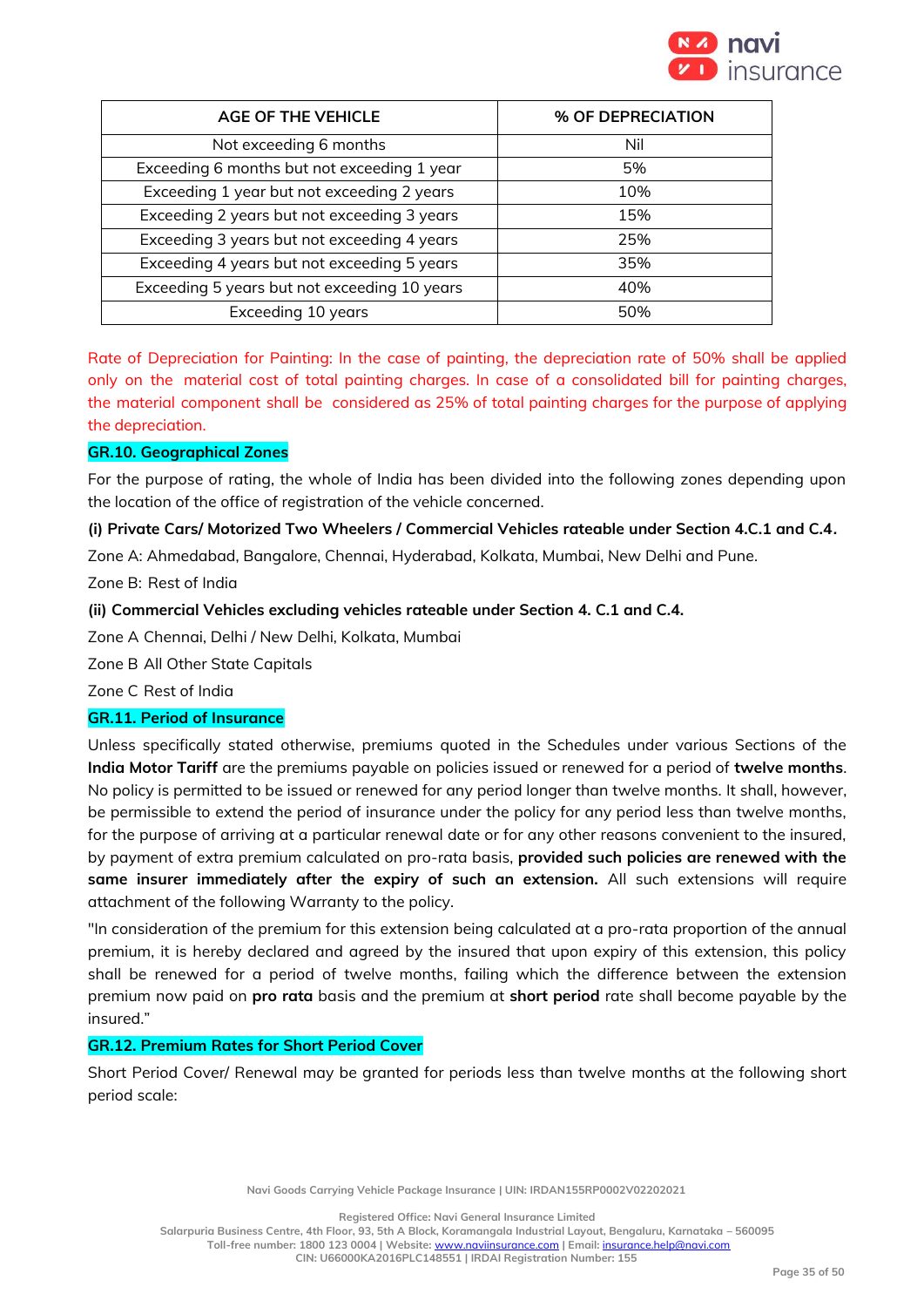

# **SHORT PERIOD SCALE**

| <b>PERIOD</b>                                 | % OF ANNUAL PREMIUM RATE |  |
|-----------------------------------------------|--------------------------|--|
| Not exceeding 1 month                         | 20%                      |  |
| Exceeding 1 month but not exceeding 2 months  | 30%                      |  |
| Exceeding 2 months but not exceeding 3 months | 40%                      |  |
| Exceeding 3 months but not exceeding 4 months | 50%                      |  |
| Exceeding 4 months but not exceeding 5 months | 60%                      |  |
| Exceeding 5 months but not exceeding 6 months | 70%                      |  |
| Exceeding 6 months but not exceeding 7 months | 80%                      |  |
| Exceeding 7 months but not exceeding 8 months | 0.9                      |  |
| Exceeding 8 months                            | Full annual premium/rate |  |

**N.B.: 1.** Extension of short period covers/short period renewals, for any reason, can be granted only by charging the premium for such extensions at the above mentioned short period rates.

**N.B.: 2.** Short period covers/short period renewals for Liability Only Policies are not permissible.

#### **GR.13. Display of Premium**

- **a)** In case of a **Package Policy**, the Own Damage and the Liability components of premium are required to be displayed separately in the Policy Schedule.
- **b)** Similarly, all permissible loadings on /discounts from tariff rates are required to be displayed separately in the policy schedule.
- **c)** The Own Damage as well as the Liability components of premium are required to be rounded off to the nearest rupee, separately.

#### **GR.14. Computation of Premium**

The premium payable on a policy is required to be calculated in accordance with the Premium Computation Tables appearing in the Tariff. For applicable discounts / loadings, if any, reference is also to be made to the relevant GRs as well as regulations contained in the specific section(s) of the Tariff while computing premium.

#### **GR.15. Payment of Premium**

The full premium is required to be collected before commencement of cover. It is **not permissible** to collect premium in installments.

#### **GR.16. Minimum Premium**

The minimum premium applicable for vehicles specially designed or modified for use of the blind, handicapped and mentally challenged persons will be Rs.25/- per vehicle. For all other vehicles, the applicable minimum premium per vehicle will be Rs.100/-.

# **GR.17. Transfers**

On transfer of ownership, the **Liability Only cover**, either under a Liability Only policy or under a Package policy, is deemed to have been transferred in favour of the person to whom the motor vehicle is transferred with effect from the date of transfer.

The transferee shall apply within fourteen days from the date of transfer in writing under recorded delivery to the insurer who has insured the vehicle, with the details of the registration of the vehicle, the date of transfer of the vehicle, the previous owner of the vehicle and the number and date of the insurance policy so that the insurer may make the necessary changes in his record and issue fresh Certificate of Insurance.

**Navi Goods Carrying Vehicle Package Insurance | UIN: IRDAN155RP0002V02202021**

**Registered Office: Navi General Insurance Limited**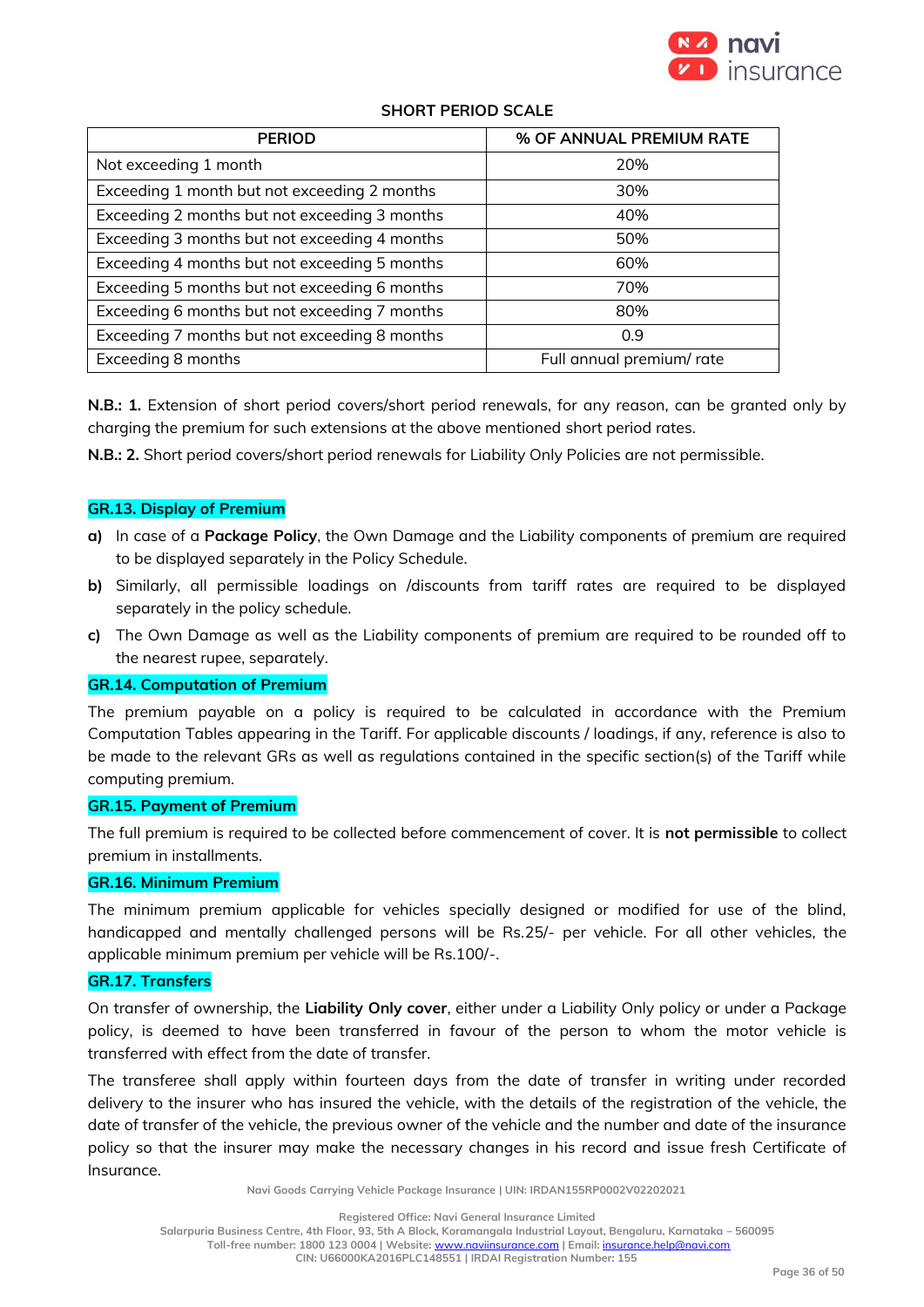

In case of Package Policies, transfer of the "Own Damage" section of the policy in favour of the transferee, shall be made by the insurer only on receipt of a specific request from the transferee along with consent of the transferor. If the transferee is not entitled to the benefit of the No Claim Bonus (NCB) shown on the policy or is entitled to a lesser percentage of NCB than that existing in the policy, recovery of the difference between the transferee's entitlement, if any, and that shown on the policy shall be made before effecting the transfer.

A fresh Proposal Form duly completed is to be obtained from the transferee in respect of both Liability Only and Package Policies.

Transfer of Package Policy in the name of the transferee can be done only on getting acceptable evidence of sale and a fresh proposal form duly filled and signed. The old Certificate of Insurance for the vehicle, is required to be surrendered and a fee of **Rs.50/-** is to be collected for issue of fresh Certificate in the name of the transferee. If for any reason, the old Certificate of Insurance cannot be surrendered, a proper declaration to that effect is to be taken from the transferee before a new Certificate of Insurance is issued.

# *Endorsement IMT - 3 is to be used.*

# **GR.18. Change of Vehicle**

A vehicle insured under a policy can be substituted by another vehicle of the same class for the balance period of the policy subject to adjustment of premium, if any, on pro-rata basis from the date of substitution.

Where the vehicle so substituted is not a total loss, evidence in support of continuation of insurance on the substituted vehicle is required to be submitted to the insurer before such substitution can be carried out.

### *Endorsement IMT - 4 is to be used.*

#### **GR.19. Vehicles Subject to Hire Purchase Agreement**

Policies and Certificates of Insurance are to be issued in the name of Hirer only and issuance in the joint names of the Hirer and Owner is prohibited. If Owner's interest is to be protected it should be done by the use of *Endorsement IMT - 5.*

For the purpose of the Personal Accident cover for the Owner-Driver granted under the policy, the insured named in the policy will continue to be deemed as the Owner- driver subject to conditions of the policy relating to this cover.

# **GR.20. Vehicles Subject to Lease Agreement**

Policies and Certificates of Insurance are to be issued in the name of Lessee only and issuance in the joint names of the Lessee and Lessor is prohibited. If Lessor's interest is to be protected, it should be done by the use of *Endorsement IMT - 6.*

For the purpose of the Personal Accident cover for the Owner-Driver granted under the policy, the insured named in the policy will continue to be deemed as the Owner- driver subject to conditions of the policy relating to this cover.

# **GR.21. Vehicles Subject to Hypothecation Agreement**

Policies and Certificates of Insurance are to be issued in the name of Registered Owner only and issuance in the joint names of the Registered Owner and Pledgee is prohibited. If Pledgee's interest is to be protected, it should be done by the use of *Endorsement IMT - 7.* 

For the purpose of the Personal Accident cover for the Owner-Driver granted under the policy, the registered owner named in the policy will continue to be deemed as the Owner- driver subject to conditions of the policy relating to this cover.

**Navi Goods Carrying Vehicle Package Insurance | UIN: IRDAN155RP0002V02202021**

**Registered Office: Navi General Insurance Limited**

**Salarpuria Business Centre, 4th Floor, 93, 5th A Block, Koramangala Industrial Layout, Bengaluru, Karnataka – 560095 Toll-free number: 1800 123 0004 | Website:** [www.naviinsurance.com](http://www.naviinsurance.com/) **| Email:** [insurance.help@navi.com](mailto:insurance.help@navi.com)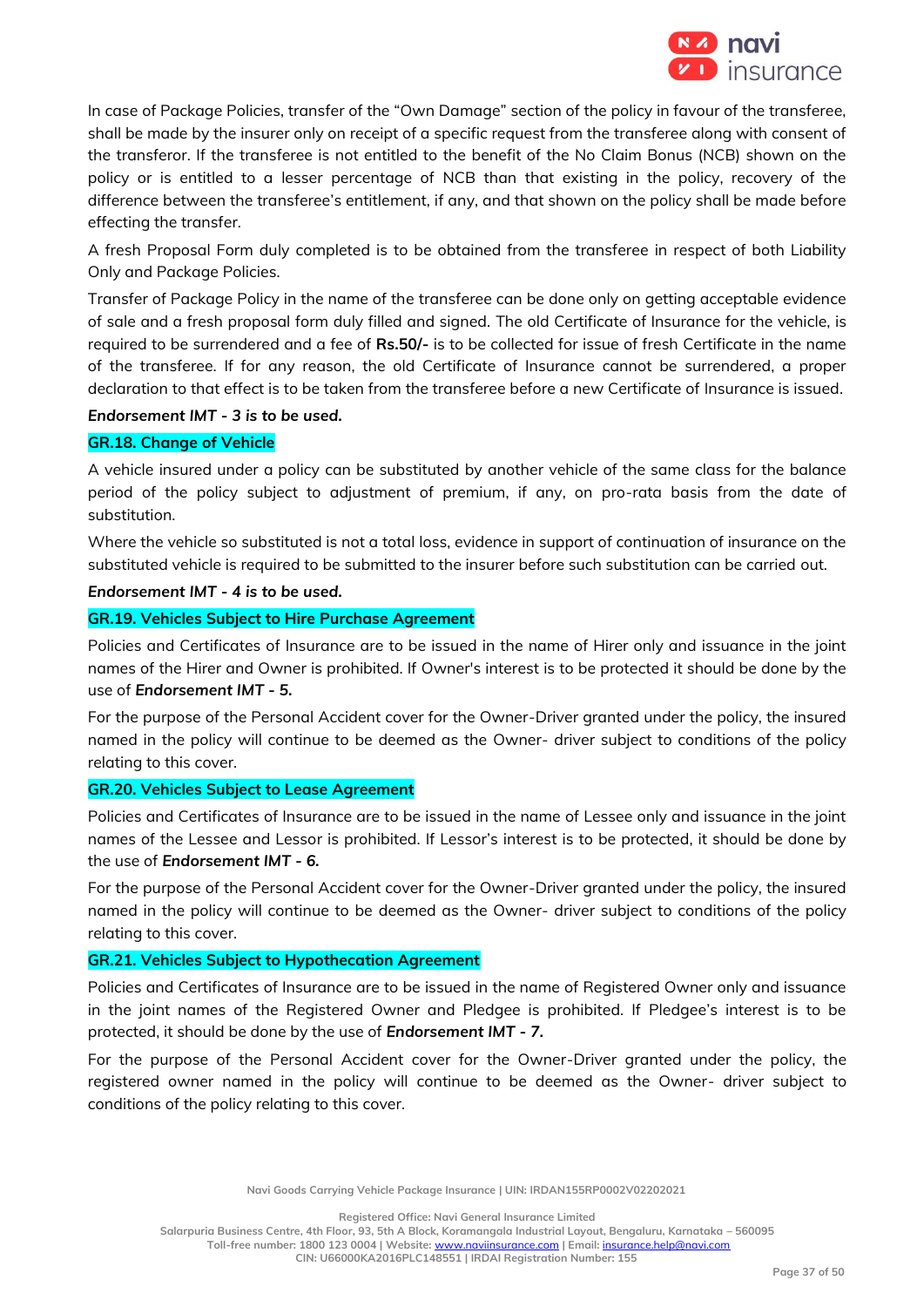

# **GR.22. Cover Note**

- i) Cover Notes insuring Motor Vehicles are to be issued only in **Form 52** in terms of Rule 142 Sub-Rule (1) of the Central Motor Vehicles Rules 1989. (**Refer Section 6 of the India Motor Tariff).**
- ii) In terms of Rule 142, Sub-Rule (2) of Central Motor Vehicles Rules 1989, a Cover Note shall be valid for a period of sixty days from the date of its issue and the insurer shall issue a policy of insurance before the date of expiry of the Cover Note.

# **GR.23. Certificate of Insurance**

A Certificate of Insurance for a Motor Vehicle is to be issued only in **FORM 51** in terms of Rule 141 of Central Motor Vehicle Rules 1989. (**Refer Section 6 of the India Motor Tariff).**

#### **GR.24. Cancellation of Insurance and Double Insurance**

#### *A. Cancellation of Insurance*

- a) A policy may be cancelled by the insurer by sending to the insured seven days' notice of cancellation by recorded delivery to the insured's last known address and the insurer will refund to the insured the pro-rata premium for the balance period of the policy.
- b) A policy may be cancelled at the option of the insured with seven days' notice of cancellation and the insurer will be entitled to retain premium on short period scale of rates for the period for which the cover has been in existence prior to the cancellation of the policy. The balance premium, if any, will be refundable to the insured. Refund of premium will be subject to:
	- i) there being no claim under the policy, and
	- ii) the retention of minimum premium as specified in the Tariff.
- c) A policy can be cancelled only after ensuring that the vehicle is insured elsewhere, at least for Liability Only cover and after surrender of the original Certificate of Insurance for cancellation.
- d) Insurer **should inform the Regional Transport Authority (RTA) concerned by recorded delivery about such cancellation of insurance.**

# *B. Double Insurance*

When two policies are in existence on the same vehicle with identical cover, one of the policies may be cancelled. Where one of the policies commences at a date later than the other policy, the policy commencing later is to be cancelled by the insurer concerned.

If a vehicle is insured at any time with two different offices of the same insurer, 100% refund of premium of one policy may be allowed by canceling the later of the two policies. However, if the two policies are issued by two different insurers, the policy commencing later is to be cancelled by the insurer concerned and pro-rata refund of premium thereon is to be allowed.

If, however, due to requirements of Banks/Financial Institutions, intimated to the insurer in writing, the earlier dated policy is required to be cancelled, then refund of premium is to be allowed after retaining premium at short period scale for the period the policy was in force prior to cancellation.

In all such eventualities, the minimum premium as specified in the tariff is to be retained.

In either case, no refund of premium can be allowed for such cancellation if any claim has arisen on either of the policies during the period when both the policies were in operation, but prior to cancellation of one of the policies.

**Registered Office: Navi General Insurance Limited**

**Salarpuria Business Centre, 4th Floor, 93, 5th A Block, Koramangala Industrial Layout, Bengaluru, Karnataka – 560095 Toll-free number: 1800 123 0004 | Website:** [www.naviinsurance.com](http://www.naviinsurance.com/) **| Email:** [insurance.help@navi.com](mailto:insurance.help@navi.com)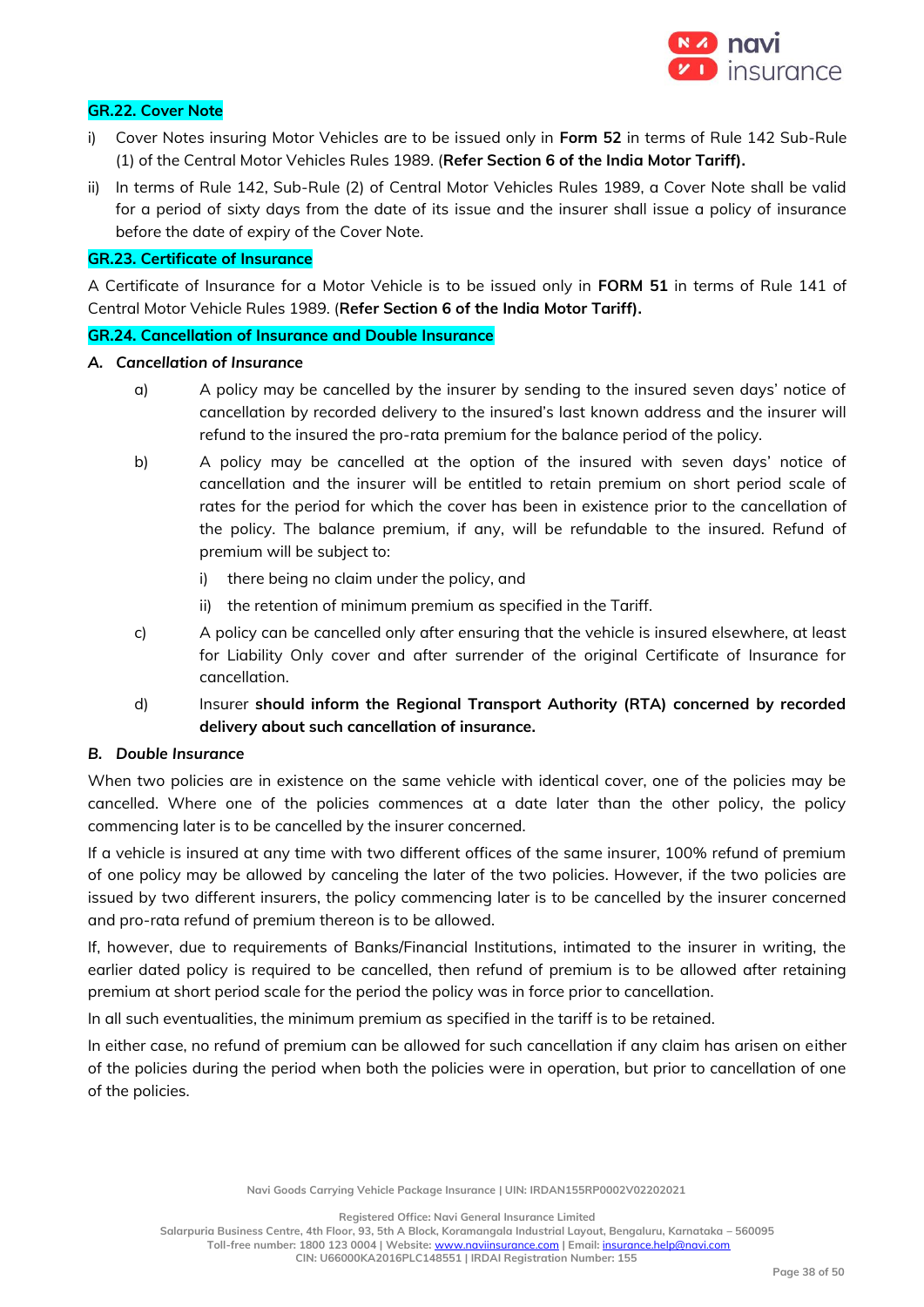

#### **GR.25. Cancellation and issuance of fresh Certificate of Insurance**

Following any changes in the policy during its currency, affecting the information shown on the Certificate of Insurance, the Certificate of Insurance is required to be returned to the Insurer for cancellation and a fresh Certificate incorporating the changes is to be issued.

Information regarding change of number of Engine and/ or Chassis of the vehicle, is required to be intimated to the insurer immediately for effecting necessary changes in the policy, provided such changes are duly endorsed on the Registration Certificate. The Certificate of Insurance is also required to be returned immediately for issuance of fresh Certificate of Insurance incorporating the changes.

Remittance of Rs. 50/- is required to be made to the insurer for each issuance of fresh Certificate of Insurance.

#### **GR.26. Certificate or Cover Note destroyed, torn, soiled, defaced or mutilated.**

- **1.** Where the insured
	- a) lodges with an insurer a declaration in which he declares that a Certificate of Insurance or Cover Note issued to him by such insurer has been lost, destroyed, torn, soiled, defaced or mutilated and sets out full particulars of the circumstances connected with the loss or destruction of the certificate or cover note and the efforts made to find it;

*OR*

b) returns to the authorized insurer the Certificate or Cover Note issued to him by such insurer in a torn, soiled, defaced or mutilated condition;

*AND*

- c) pays to the insurer a fee of Rs.50/- (Fifty) in respect of each such new certificate or Cover Note, the insurer shall, if satisfied that such certificate or cover note has been lost, destroyed and that all reasonable efforts have been made to find it, or that it has been destroyed or is soiled, defaced or mutilated as the case may be, issue in lieu thereof a duplicate certificate or insurance or cover note with the word 'Duplicate' prominently endorsed to that effect.
- **2.** When a duplicate certificate of insurance or cover note has been issued in accordance with the provisions of sub rule (1) on representation that a certificate or cover note has been lost and the original certificate or cover note is afterwards found by the holder, the original certificate or cover note, as the case may be, shall be surrendered to the insurer.

#### **GR.27. No Claim Bonus**

- a) No Claim Bonus(NCB) can be earned **only in the Own Damage section of Policies** covering all classes of vehicles **but not on Motor Trade Policies (Road Transit Risks / Road Risks / Internal Risks) and policies which cover only Fire and / or Theft Risks.** For policies covering Liability with Fire and/or Theft Risks, the NCB will be applicable only on the Fire and / or Theft components of the premium. An insured becomes entitled to NCB only at the renewal of a policy after the expiry of the full duration of 12 months.
- b) No Claim Bonus, wherever applicable, will be as per the following table.

**Navi Goods Carrying Vehicle Package Insurance | UIN: IRDAN155RP0002V02202021**

**Registered Office: Navi General Insurance Limited**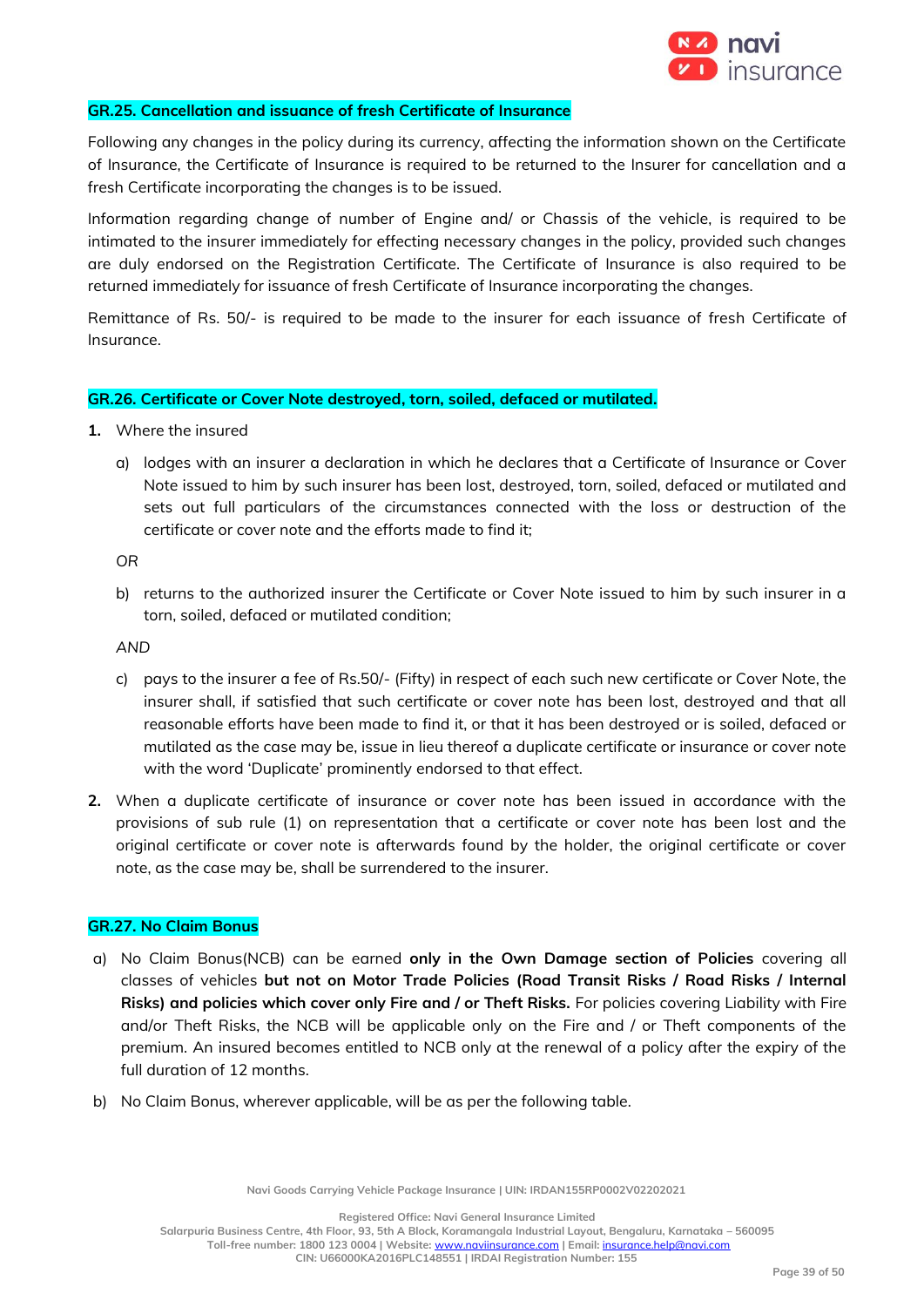

| ALL TYPES OF VEHICLES                                                             | % DISCOUNT ON OWN<br><b>DAMAGE PREMIUM</b> |
|-----------------------------------------------------------------------------------|--------------------------------------------|
| No claim made or pending during the preceding full year<br>of insurance           | 20%                                        |
| No claim made or pending during the preceding 2<br>consecutive years of insurance | 25%                                        |
| No claim made or pending during the preceding 3<br>consecutive years of insurance | 35%                                        |
| No claim made or pending during the preceding 4<br>consecutive years of insurance | 45%                                        |
| No claim made or pending during the preceding 5<br>consecutive years of insurance | 50%                                        |

**Sunset Clause: If at the renewal falling due any time between 1st July 2002 and 30th June 2003, both days inclusive, (after completion of the full policy period of 12 months)**

(IMT/08/2002 dt. 16th December 2002).

- **i) An insured becomes entitled to NCB in terms of the tariff prevailing prior to 01st July, 2002 which is different from the slabs given above, the entitlement of such percentage of NCB will remain protected at the renewal. For subsequent renewals, NCB if any earned, will be in terms of the above table. In case claims arises under renewed policy, the NCB will become NIL at the following renewal.**
- **ii) An insured becomes entitled to an NCB of 55% or 65% in terms of the Tariff prevailing prior to 1st July 2002, the entitlement of such higher percentage of NCB will remain protected for all subsequent renewals till a claim arises under the policy, in which case the NCB will become 'Nil' at the following renewal. Thereafter, NCB if any earned, will be in terms of the above table.**
- c) The percentage of applicable NCB is to be computed on the Own Damage premium required for renewal of the insurance after deducting any rebate in respect of "Vehicle Laid Up" under the policy. If the policy period has been extended in lieu of the rebate for the layup of the vehicle, as per 'Vehicle Laid Up' Regulation, such extended period shall be deemed to have been part of the preceding year of insurance.
- d) The entitlement of NCB shall follow the fortune of the original insured and not the vehicle or the policy. In the event of transfer of interest in the policy from one insured to another, the entitlement of NCB for the new insured will be as per the transferee's eligibility following the transfer of interest.

**It is however, clarified that the entitlement of No Claim Bonus will be applicable for the substituted vehicle subject to the provision that the substituted vehicle on which the entitled NCB is to be applied is of the same class (as per this tariff) as the vehicle on which the NCB has been earned.** 

Provided that where the insured is an individual, and on his/ her death the custody and use of the vehicle pass to his/her spouse and/or children and/or parents, the NCB entitlement of the original insured will pass on to such person/s to whom the custody and use of the vehicle pass.

e) The percentage of NCB earned on a vehicle owned by an institution during the period when it was allotted to and exclusively operated by an employee should be passed on to the employee if the ownership of the vehicle is transferred in the name of the employee. This will however require

**Navi Goods Carrying Vehicle Package Insurance | UIN: IRDAN155RP0002V02202021**

**Registered Office: Navi General Insurance Limited**

**Salarpuria Business Centre, 4th Floor, 93, 5th A Block, Koramangala Industrial Layout, Bengaluru, Karnataka – 560095 Toll-free number: 1800 123 0004 | Website:** [www.naviinsurance.com](http://www.naviinsurance.com/) **| Email:** [insurance.help@navi.com](mailto:insurance.help@navi.com)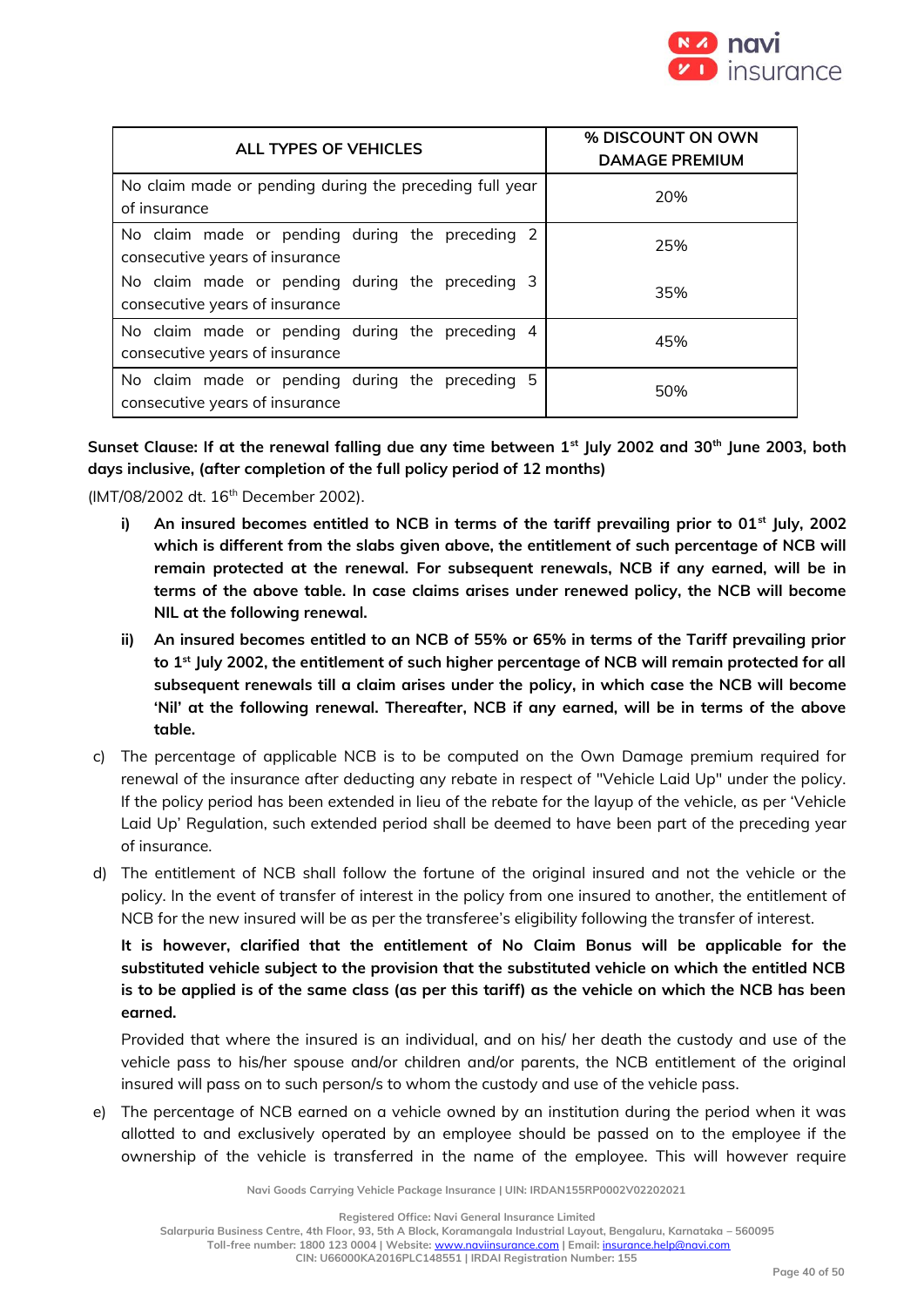

submission of a suitable letter from the employer confirming that prior to transfer of ownership of the vehicle to the employee, it was allotted to and exclusively operated by the employee during the period in which the NCB was earned.

f) In the event of the insured, transferring his insurance from one insurer to another insurer, the transferee insurer may allow the same rate of NCB which the insured would have received from the previous insurer. Evidence of the insured's NCB entitlement either in the form of a renewal notice or a letter confirming the NCB entitlement from the previous insurer will be required for this purpose.

Where the insured is unable to produce such evidence of NCB entitlement from the previous insurer, the claimed NCB may be permitted after obtaining from the insured a declaration as per the following wording:

# *"I / We declare that the rate of NCB claimed by me/us is correct and that no claim as arisen in the expiring policy period (copy of the policy enclosed). I/We further undertake that if this declaration is found to be incorrect, all benefits under the policy in respect of Section I of the Policy will stand forfeited."*

Notwithstanding the above declaration, the insurer allowing the NCB will be obliged to write to the policy issuing office of the previous insurer by recorded delivery calling for confirmation of the entitlement and rate of NCB for the particular insured and the previous insurer shall be obliged to provide the information sought within 30 days of receipt of the letter of enquiry failing which the matter will be treated as a breach of Tariff on the part of the previous insurer. Failure of the insurer granting the NCB to write to the previous insurer **within 21 days** after granting the cover will also constitute a breach of the Tariff.

- g) If an insured vehicle is sold and not replaced immediately, or laid up, and the policy is not renewed immediately after expiry, NCB, if any, may be granted on a subsequent insurance, provided such fresh insurance is affected within 3 (three) years from the expiry of the previous insurance. The rate of NCB applicable to the fresh policy shall be that earned at the expiry of the last 12 months period of insurance.
- h) On production of evidence of having earned NCB abroad, an insured may be granted NCB on a new policy taken out in India as per entitlement earned abroad, provided the policy is taken out in India within three years of expiry of the overseas insurance policy, subject to relevant provisions of NCB under these rules.
- i) Except as provided in Rule (g), no NCB can be allowed when a policy is not renewed within 90 days of its expiry. However, in the case of Military or Paramilitary Personnel working in Forward areas, the period of 90 days may be extended upto 365 days depending on the circumstances of each individual case with a declaration in writing by the policy holder that the vehicle was not put to use during the interim period.
- j) Except as provided in Rules (g), (h) and (i) above, NCB is to be allowed **only** when the vehicle has been insured continuously for a period of 12 months without any break.

# **GR.30. Discount for Anti-Theft Devices**

Vehicles **(other than those covered under Motor Trade policies)** fitted with anti-theft devices approved by Automobile Research Association of India (ARAI), Pune and whose installation is duly certified by any of the Automobile Associations mentioned in **GR.28** above are eligible for a discount of 2.5% on the OD component of premium subject to a maximum of Rs. 500/-.

For mid-term installation of anti-theft device approved and certified as above in the vehicle insured, pro rata proportion of the premium discount calculated as per tariff provision for the unexpired Ref. IMT/08/2005

**Navi Goods Carrying Vehicle Package Insurance | UIN: IRDAN155RP0002V02202021**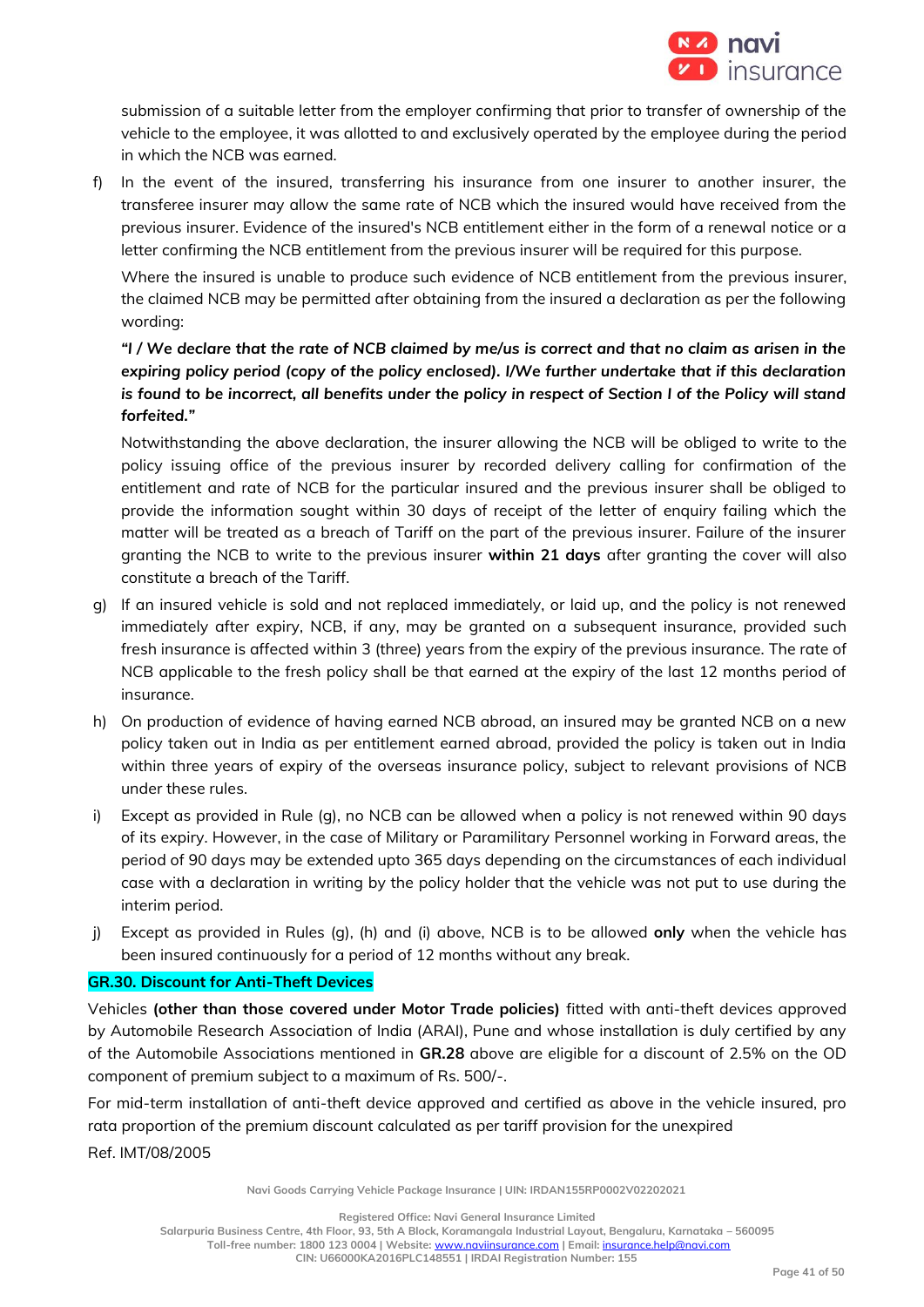

#### *Endorsement IMT – 10 is to be used.*

#### **GR.31. Concession for Laid-Up Vehicles**

Vehicles laid up in garage and not in use for a period of not less than two consecutive months will be entitled to:

#### **For Package Policy**

The liability of the insurer under the policy will remain restricted for loss or damage of the insured vehicle by Fire and/or Theft as applicable during the period of such lay-up. In consideration of this restriction of cover under the policy: -

a) a pro rata returns of premium for the period during which the vehicle is so laid up will be credited to the insured after retention of pro rata premium for the lay-up period in the tariff rate for Fire and/or Theft Risks as applicable for the class of vehicle concerned.

The credited return of premium will be deducted from the next renewal premium. **This cannot be given as cash refund even if the policy is not renewed with the same insurer.**

The calculation of the amount of the return of premium is to be made on the net premium on the date of issue of the policy or the date of renewal of the policy preceding the laying-up of the vehicle

**OR**

b) the expiry date of the current period of insurance under the policy may be extended for a period equal to the period the policy remained suspended on account of the lay-up.

The adoption of alternatives (a) or (b) above will be at the option of the insured. In either case, the insured will be required to pay Rs.15/- towards administrative costs.

Return of premium or extension of policy period in lieu thereof, on account of lay-up of vehicles, both in respect of Liability Only Policies and Package Policies, will be available provided

- i) the vehicle is not undergoing repairs during lay-up as a result of an event giving rise to a claim under the policy;
- ii) previous notice in writing has been given to the insurer by recorded delivery;
- iii) the certificate of insurance has been returned to the insurer; and
- iv) the period of lay-up / suspension of policy shall not extend beyond twelve months from the expiry date of the policy period in which the lay-up has commenced.

*Endorsement IMT 11-A is to be used* where the entire period of lay-up and suspension / restriction of cover has been intimated to the insurer.

*Endorsements IMT 11-B/11-C* is to be used where the entire period of lay-up and suspension / restriction of cover is "until further notice".

No return of premium or extension of policy period in lieu thereof is to be allowed for lay-up of trailers and vehicles used for hire or reward or for Motor Trade purpose, except when the permits for vehicles are temporarily withheld or suspended by the Government.

# **GR.32. Prohibition of mid-term inclusion/cancellation of extra benefits**

Mid-term inclusion/cancellation of extra benefits shall not be permitted more than once during the currency of a policy.

# **GR.33. Concessions for Specially Designed / Modified Vehicles for the Blind Handicapped and Mentally challenged persons**

In case of vehicles specially designed / modified for use of blind, handicapped and mentally challenged persons, a discount of 50% may be allowed on the Own Damage premium in respect of both privately owned vehicles and vehicles owned and used by institutions engaged exclusively in the services of the

**Navi Goods Carrying Vehicle Package Insurance | UIN: IRDAN155RP0002V02202021**

**Registered Office: Navi General Insurance Limited**

**Salarpuria Business Centre, 4th Floor, 93, 5th A Block, Koramangala Industrial Layout, Bengaluru, Karnataka – 560095 Toll-free number: 1800 123 0004 | Website:** [www.naviinsurance.com](http://www.naviinsurance.com/) **| Email:** [insurance.help@navi.com](mailto:insurance.help@navi.com)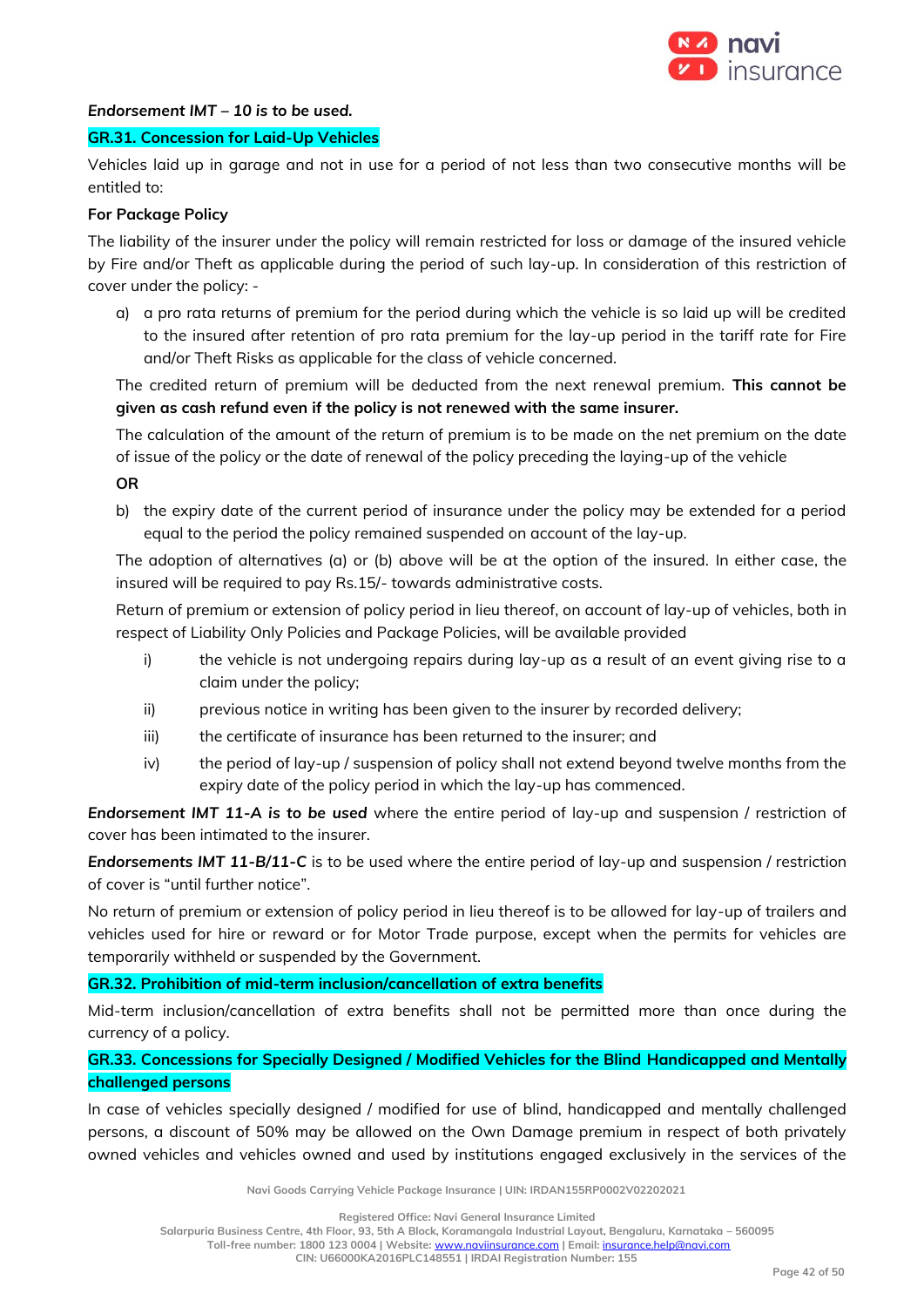

blind, handicapped and mentally challenged persons. The discount is to be allowed only in respect of such vehicles, which have been suitably endorsed in the Registration Certificate by the RTA concerned.

#### *Endorsement IMT –12 is to be used.*

# **GR.34. Registration use and Insurance**

It is not permissible to insure any vehicle in the name of an insured not conforming to the name recorded as owner of the vehicle in the vehicle registration document, excepting

- i) in case of temporary substitution,
- ii) in respect of Motor Trade Risk, or
- iii) as provided in General Regulation 19, 20 and 21

# **It is not permissible to insure any vehicle for use for a purpose other than that permitted by the RTA concerned**

# **GR.35. Use of Vehicles within Insured's Premises / Sites**

# **i) Use confined to own premises (applicable to all classes except as otherwise provided in the Tariff).**

Where a vehicle is to be used in the insured's own premises to which the public have no general right of access and provided the vehicle is not licensed by the authorities concerned for general road use, a policy may be issued at the applicable Tariff rate with a discount of 33 1/3%.

# **No Certificate of Insurance or Cover Note which includes a Certification is permitted to be issued in such cases.**

# *Endorsement IMT 13 is to be used.*

**ii) Use confined to Sites (Applicable to Goods Carrying Vehicles).**

Where a vehicle is to be used only on a site or sites to which the public has no general right of access and the vehicle is not required to be registered under the Motor Vehicles Act, a policy may be issued at the applicable Tariff rate with a discount of 33 1/3%.

**No Certificate of Insurance or Cover Note which includes a Certification is permitted to be issued in such cases.** 

# *Endorsement IMT 14 is to be used.*

# **GR.36. Personal Accident (PA) Cover under Motor Policy**

# **(not applicable to vehicles covered under Section E, F and G of Tariff for Commercial Vehicles)**

# **A.** *Compulsory Personal Accident Cover for Owner-Driver*

Compulsory Personal Accident Cover shall be applicable under both Liability Only and Package policies. The owner of insured vehicle holding an 'effective' driving license is termed as Owner-Driver for the purposes of this section.

Cover is provided to the Owner-Driver whilst driving the vehicle including mounting into/ dismounting from or traveling in the insured vehicle as a co–driver.

**B.** *This* **provision deals with Personal Accident cover and only the registered owner in person is entitled to the compulsory cover where he/she holds an effective driving license. Hence compulsory PA cover cannot be granted where a vehicle is owned by a company, a partnership firm or a similar body corporate or where the owner-driver does not hold an effective driving license. In all such cases, where compulsory PA cover cannot be granted, the additional premium for the compulsory P.A. cover for the owner - driver should not be charged and the compulsory P. A. cover provision in the policy should also be deleted.** 

**Navi Goods Carrying Vehicle Package Insurance | UIN: IRDAN155RP0002V02202021**

**Registered Office: Navi General Insurance Limited**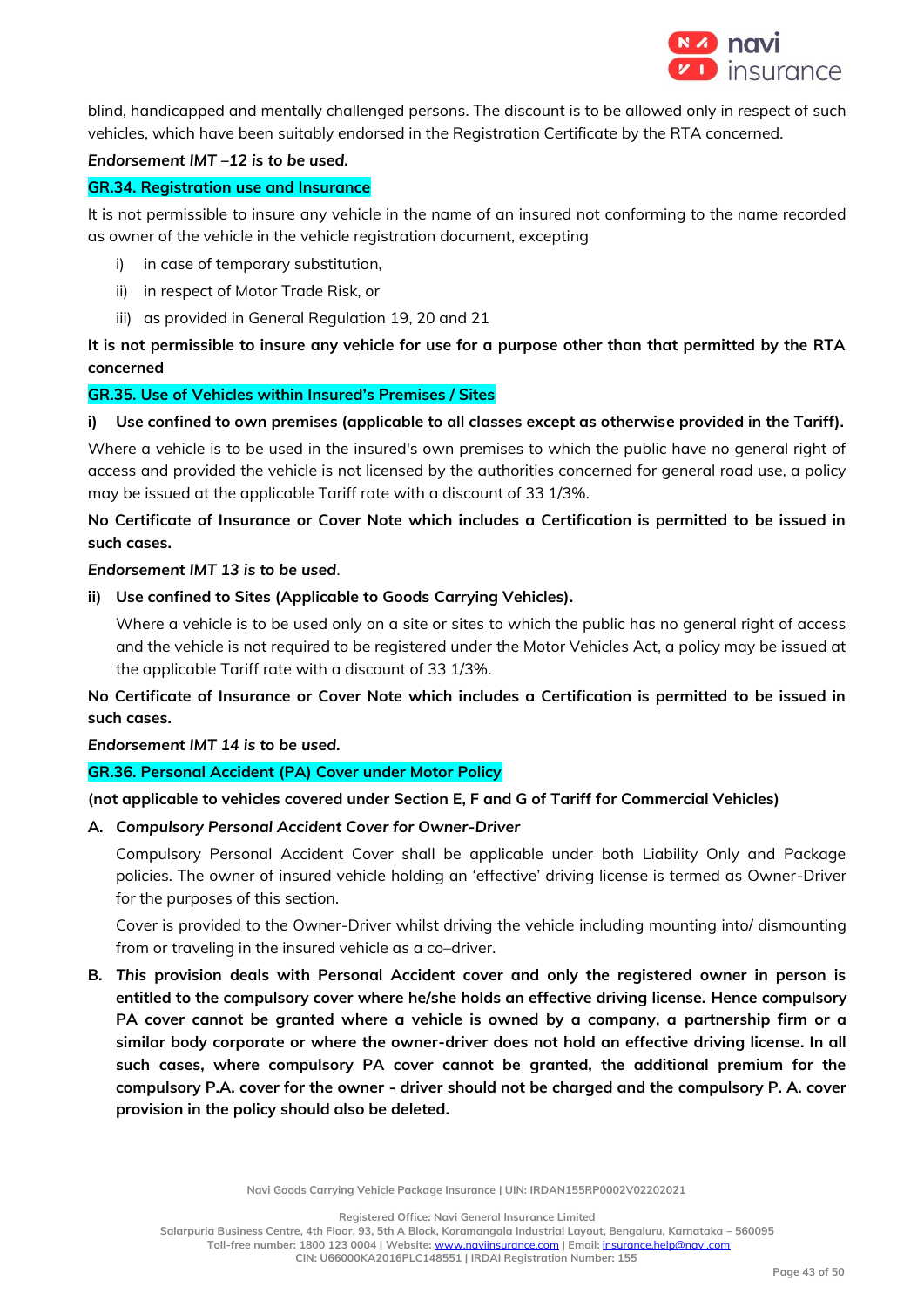

#### **G.R. 36 A - Compulsory Personal Accident cover under India Motor Tariff.**

Insurer's attention is drawn to G.R. 36-A of India Motor Tariff Wherein Compulsory PA cover is provided for only one of the vehicles of an Owner - driver even though he owns more than one vehicle.

As the above provision appears to be restrictive for owners having more than one vehicle, it has been decided to allow them to take Compulsory PA cover for owner-driver for all vehicles owned by them subject to the condition that Liability for the owner-driver will apply only in case of the particular vehicle being driven at the time of accident.

Accordingly, the last line of G.R.36 A appearing on page 20 of India Motor Tariff reading **"Where the owner driver owns more than one vehicle, compulsory PA cover can be granted for only one vehicle as opted by him/her"** stands deleted.

No. IMT/02/2006

The scope of the cover Capital Sum Insured (CSI) and the annual premium payable under this section are as under: -

| <b>TYPE OF</b><br><b>VEHICLES</b> | <b>CAPITAL SUM</b><br>INSURED in (₹) | PREMIUM in (₹) | <b>COVER</b>                                                                                           |
|-----------------------------------|--------------------------------------|----------------|--------------------------------------------------------------------------------------------------------|
| Commercial<br>vehicles            | 15 lakhs                             | $750/-$        | 100% of CSI for Death, Loss of<br>Two Limbs or sight of both eyes<br>or one limb and sight of one eye. |
|                                   |                                      |                | 50% of CSI for Loss of one Limb<br>ii)<br>or sight of one eye.                                         |
|                                   |                                      |                | 100% for Permanent Total<br>iii)<br>Disablement from injuries other<br>than those named above.         |

# **B. Optional Personal Accident Cover for persons other than Owner-Driver**

The cover under this section is limited to maximum Capital Sum Insured (CSI) of Rs. 2 lacs. per person.

# **Cover is available only in respect of the following persons: -**

1. Private Cars including three wheelers rated as Private cars and motorized two wheelers with or without side car (not for hire or reward): For insured or any **named person** other than the paid driver and cleaner.

# *Endorsement IMT – 15 is to be used.*

2. Private Cars, three wheelers rated as Private cars and Motorized Two Wheelers (not used for hire or reward) with or without side car: For **unnamed passengers** limited to the registered carrying capacity of the vehicle other than the insured, his paid driver and cleaner.

# *Endorsement IMT – 16 is to be used.*

3. In respect of all classes of vehicles: For paid drivers, cleaners and conductors.

# *Endorsement IMT – 17 is to be used.*

4. Motorized Two Wheelers with or without side car (used for hire or reward): For unnamed hirer/ driver.

# *Endorsement IMT – 18 is to be used.*

The scope of the cover Capital Sum Insured and the annual premium payable under this section would be as under: -

**Navi Goods Carrying Vehicle Package Insurance | UIN: IRDAN155RP0002V02202021**

**Registered Office: Navi General Insurance Limited**

**Salarpuria Business Centre, 4th Floor, 93, 5th A Block, Koramangala Industrial Layout, Bengaluru, Karnataka – 560095**

**Toll-free number: 1800 123 0004 | Website:** [www.naviinsurance.com](http://www.naviinsurance.com/) **| Email:** [insurance.help@navi.com](mailto:insurance.help@navi.com)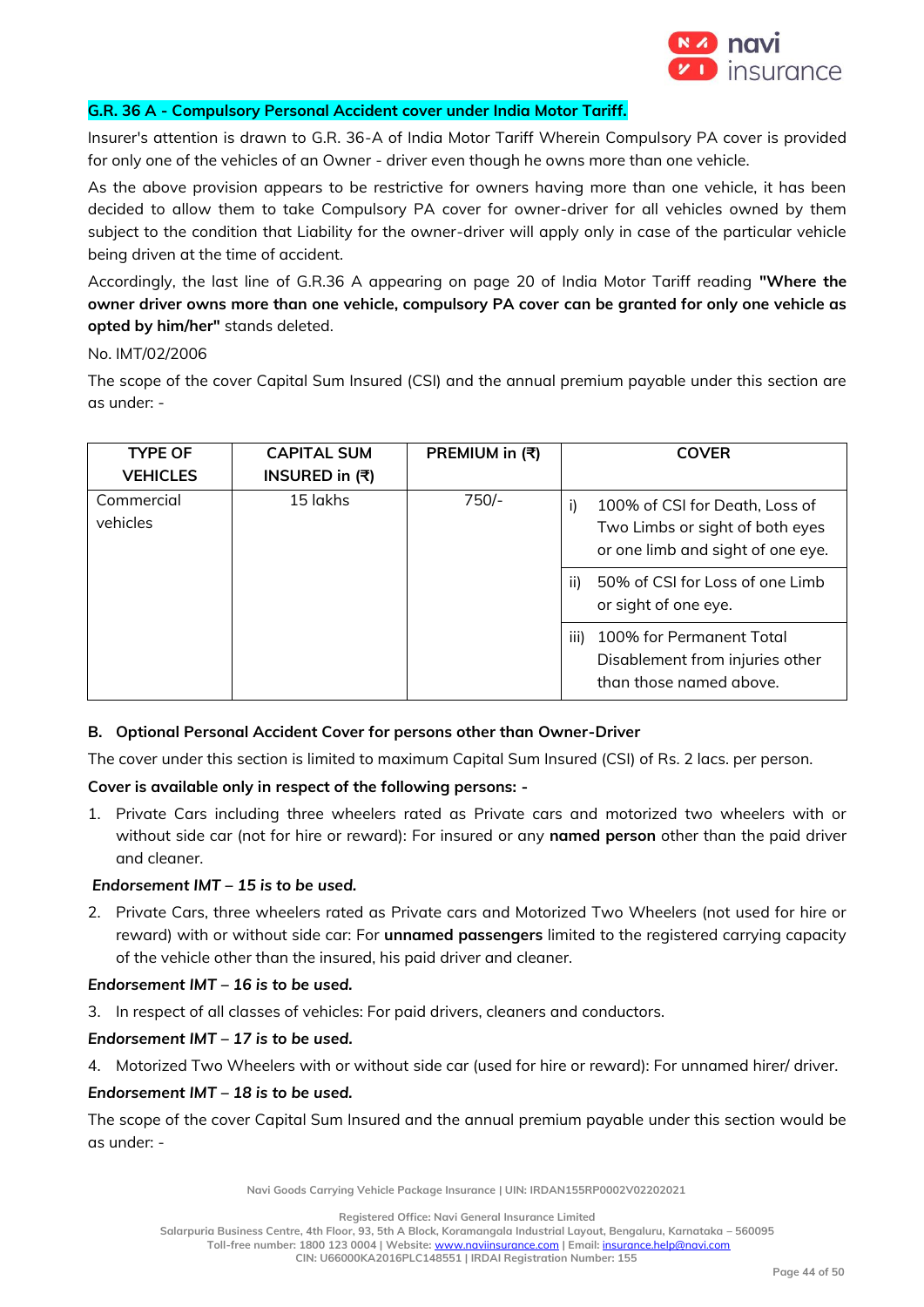

|      | <b>DESCRIPTION OF BENEFITS</b>                                             | % OF CAPITAL<br><b>SUM INSURED</b> | PREMIUM FOR EVERY UNIT OF CSI OF<br>RS. 10,000/- OR PART THEREOF (₹) |
|------|----------------------------------------------------------------------------|------------------------------------|----------------------------------------------------------------------|
|      |                                                                            |                                    | Pyt. cars Mot. Two-Wheeler Com. Veh.                                 |
|      | Death only                                                                 | 100%                               | 5<br>6                                                               |
| ii)  | Loss of Two Limbs or sight of two<br>eyes or one limb and sight of one eye | 100%                               | 5.<br>6                                                              |
| iii) | Loss of one Limb or Sight of one eye                                       | 50%                                | 5<br>6                                                               |
| iv)  | Permanent Total Disablement from<br>injuries other than named above        | 100%                               | 5.<br>6                                                              |

**GR.37.** Foreign made vehicles belonging to Embassies, High Commission or Consulates in India

Policies issued to cover imported vehicles belonging to Embassies, Consulates and such other diplomatic missions where the 'import duty' element is not included in the IDV the premium chargeable under Section – I (loss of or damage to the vehicle insured) of the policy shall be loaded by 30%.

# *Endorsement IMT - 19 is to be used.*

Ref.No.Mot/1/2004

# **GR.38. Vehicles requisitioned by Government**

Vehicles requisitioned by the Government are automatically held covered during the period of requisition without any additional premium. In the event of a loss/ damage occurring during the period of such requisition, the insurer shall pay losses / liabilities if any, in excess of the amount(s) made good by the Government.

# **GR.39. Third Party Property Damage (TPPD) Cover**

*A.* Limits of cover for Third Party Property Damage (other than for goods carried in the insured vehicle) under **Liability Only** policies and under Section II – 1(ii) of various **Package** policies are as per the following table: - (This provision shall not apply to vehicles ratable under Class G – Tariff for Motor Trade - Internal Risks)

| <b>CLASS OF</b><br><b>VEHICLES</b> | TPPD COVER (₹)                                                                                                                      |             |
|------------------------------------|-------------------------------------------------------------------------------------------------------------------------------------|-------------|
| 1                                  | Commercial Vehicles (Excluding Three Wheelers,<br>Taxis and motorized two wheelers ratable under Tariff<br>for Commercial vehicles) | 7.50 lakhs  |
| $\mathcal{P}$                      | Commercial Vehicles - Three Wheelers and Taxis                                                                                      | 7.50 lakhs  |
| 3                                  | <b>Private Cars</b>                                                                                                                 | 7.50 lakhs  |
| 4                                  | Motorized Two Wheelers - Private and Commercial                                                                                     | $1.00$ lakh |

- **B.** However, the insured can at the inception of the policy, opt to restrict to the TPPD cover to the statutory limit of Rs. 6000/- as provided in the M. V. Act. In such an event, the base TP premium applicable (before any loading/ discount) may be reduced by Rs. 200/-, Rs. 150/-, Rs. 100/- and Rs. 50/- for Class 1, 2, 3 and 4 as above respectively.
- **C.** No TPPD cover for unlimited liability or for limits other than those shown under this GR shall be granted.

*Endorsement IMT - 20 is to be used.*

# **Mid-term change of TPPD limits is not permitted.**

**Navi Goods Carrying Vehicle Package Insurance | UIN: IRDAN155RP0002V02202021**

**Registered Office: Navi General Insurance Limited**

**Salarpuria Business Centre, 4th Floor, 93, 5th A Block, Koramangala Industrial Layout, Bengaluru, Karnataka – 560095**

**Toll-free number: 1800 123 0004 | Website:** [www.naviinsurance.com](http://www.naviinsurance.com/) **| Email:** [insurance.help@navi.com](mailto:insurance.help@navi.com)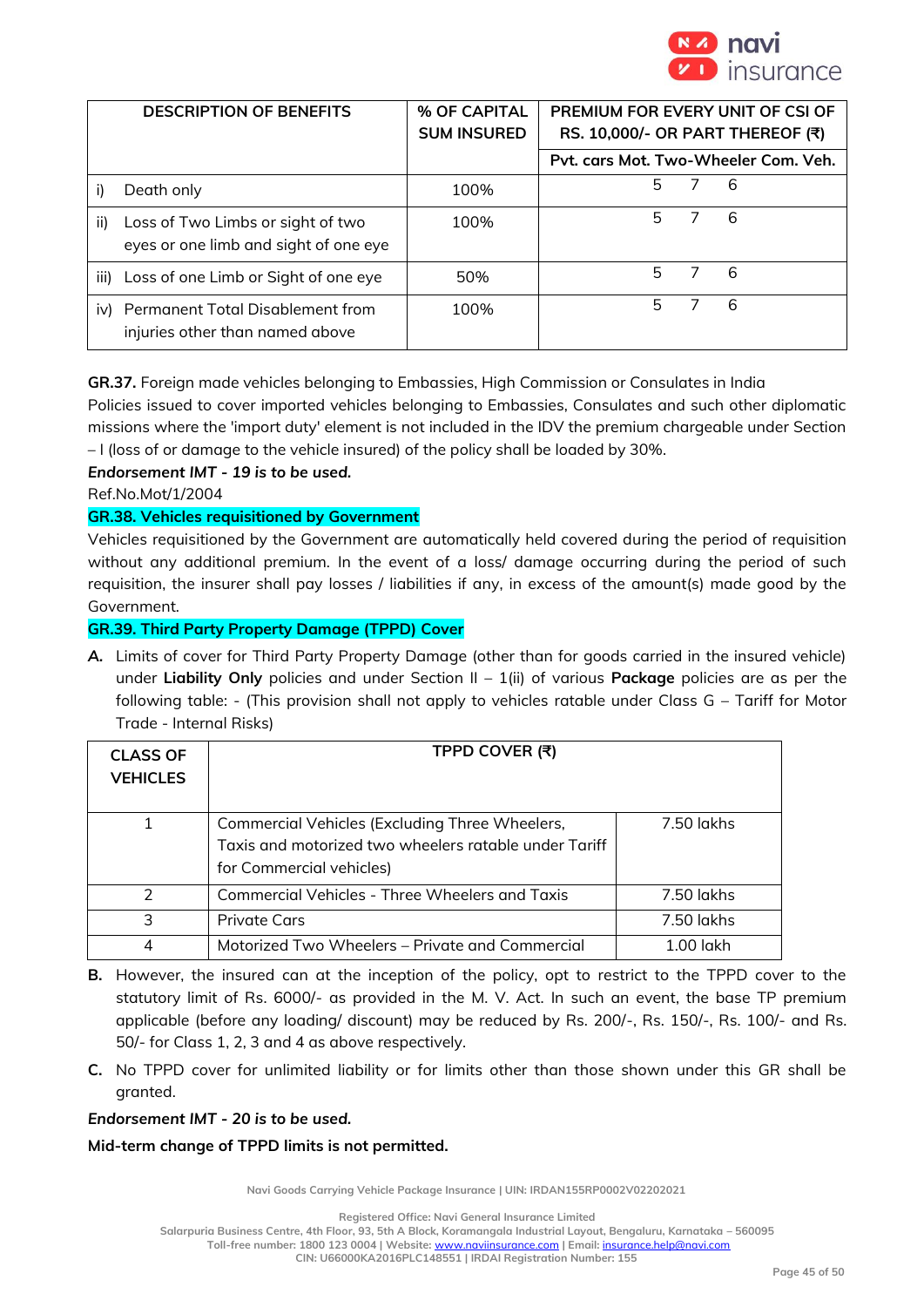

#### **GR.40. Compulsory Deductibles.**

Claims under **Own Damage** section of policies covering all classes of vehicles are subject to a compulsory deductible as per the under noted table: -

|                                                                         | <b>COMPULSORY</b>         |                         |                    |
|-------------------------------------------------------------------------|---------------------------|-------------------------|--------------------|
|                                                                         |                           |                         | <b>DEDUCTIBLES</b> |
| <b>Commercial</b>                                                       | Goods carrying Vehicles   | carrying<br>Passenger   | (₹)                |
| Vehicles (other                                                         |                           | Vehicles                |                    |
| than vehicles                                                           |                           |                         |                    |
| rateable under                                                          | Not exceeding 7500 Kg.    | Not<br>exceeding<br>17  | $500/-$            |
| Class-D, E, F                                                           | <b>GVW</b>                | passengers              |                    |
| and G of CVT)                                                           | Exceeding<br>7500<br>Kg.  | Exceeding 17 passengers | $1000/-$           |
|                                                                         | <b>GVW</b>                | but not exceeding 36    |                    |
|                                                                         | but not exceeding 16500   | passengers              |                    |
|                                                                         | Kg. GVW                   |                         |                    |
|                                                                         | Exceeding<br>16500<br>Kg. | Exceeding 36 passengers | 1500/-             |
|                                                                         | <b>GVW</b>                |                         |                    |
| Vehicles rateable under Class D of the Commercial Vehicles Tariff (CVT) | 0.5% of IDV of the        |                         |                    |
|                                                                         | vehicle subject to a      |                         |                    |
|                                                                         | minimum of Rs. 2000/-     |                         |                    |
| Vehicles rateable under Class E, F and G of the Commercial Vehicles     | Rs.50/-for two-           |                         |                    |
| Tariff (CVT)                                                            | wheelers and Rs. 500/-    |                         |                    |
|                                                                         | for others                |                         |                    |
| Taxis and Three Wheelers rated as Commercial Vehicles (Not exceeding    | $500/-$                   |                         |                    |
| 1500cc)                                                                 |                           |                         |                    |
| Taxis and Three Wheelers rated as Commercial Vehicles (Exceeding        | $1000/-$                  |                         |                    |
| 1500 cc)                                                                |                           |                         |                    |
| Private Cars including three wheelers rated as Private Cars (Not        | $1000/-$                  |                         |                    |
| exceeding1500cc)                                                        |                           |                         |                    |
| Private Cars including three wheelers rated as Private Cars (Exceeding  | $2000/-$                  |                         |                    |
| 1500 cc)                                                                |                           |                         |                    |
| Motorized Two Wheelers.                                                 | $100/-$                   |                         |                    |

**NB.1.** The above Compulsory Deductibles are also to be applied where restricted covers as specified under GR 45 A/B are granted.

**NB.2.** The endorsements applicable for compulsory deductibles as per above schedule will be as follows:

- a. For all commercial vehicles excluding taxis and motorized two wheelers
- b. carrying passengers for hire or reward– *Endorsement IMT – 21 is to be used.*
- c. For private cars, three wheelers rated as private cars, all motorized two wheelers and taxies *Endorsement IMT– 22 is to be used.*

**NB.3.** Exclusions under (a) of Endorsement IMT- 21 may be reinstated in cover by payment of additional premium @15% of the total gross OD premium (before application of any discount) and *Endorsement IMT-23* is to be used for such reinstatement of excluded cover.

#### **GR.41. Electrical / Electronic fittings**

If electrical and or electronic items fitted to the vehicle but not included in the manufacturer's selling price of the vehicle are to be insured, it can be done separately under Section-I ( loss of or damage to the

**Navi Goods Carrying Vehicle Package Insurance | UIN: IRDAN155RP0002V02202021**

**Registered Office: Navi General Insurance Limited**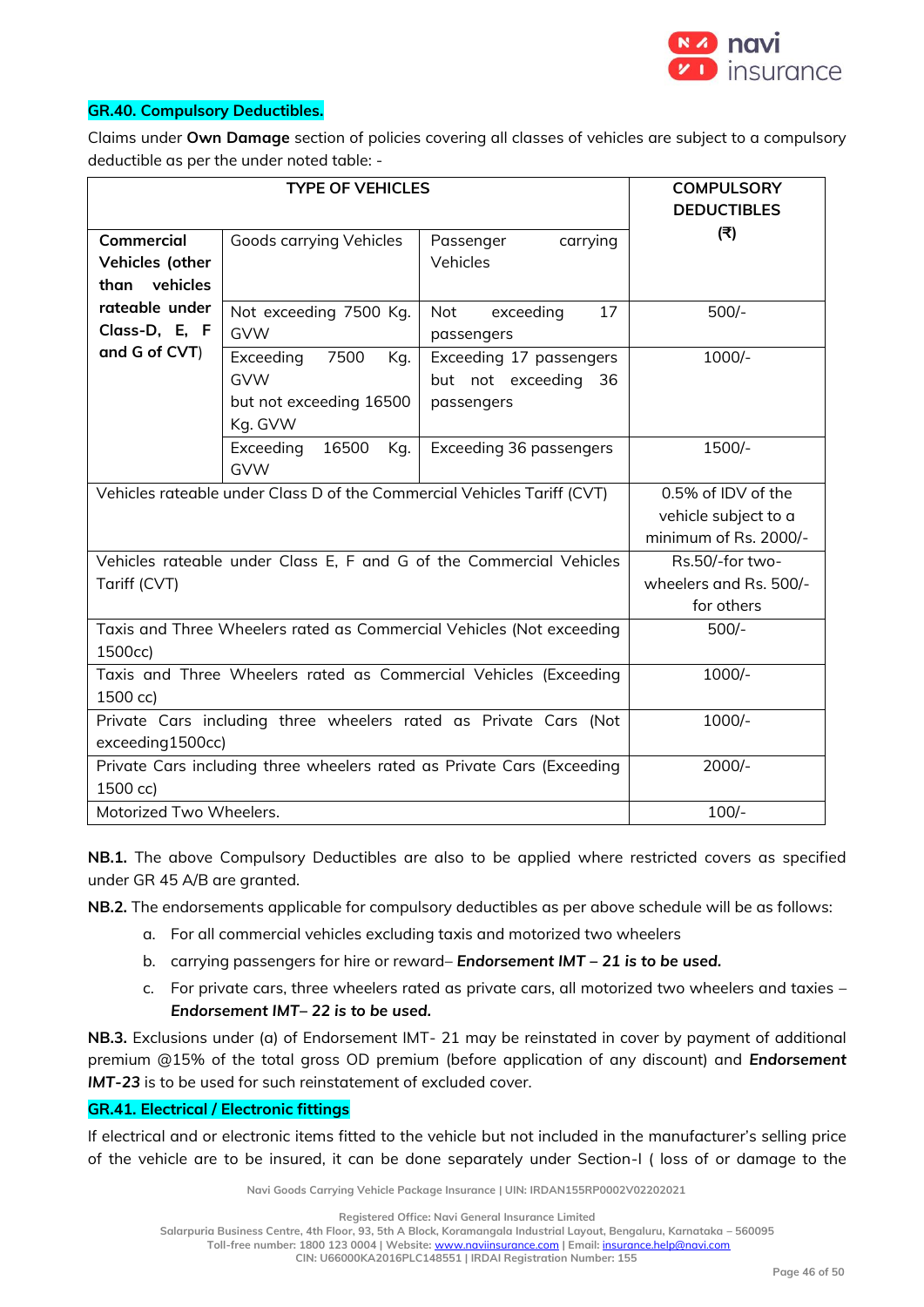

vehicle insured) of the package policy at an additional premium @ 4% on the value of such fittings **to be specifically declared by the insured in the proposal form and or in a letter forming part of the proposal form.**

# *Endorsement IMT- 24 is to be used.*

# **GR.42. Use of CNG / LPG fuel** (IMT/08/2002 dt. 16th Dec, 2002).

a) In case of vehicles fitted with bi-fuel system such as Petrol/Diesel and CNG /LPG, permitted by the concerned RTA, the CNG/LPG kit fitted to the vehicle is to be insured separately at an additional premium @ 4% on the value of such kit to be specifically declared by the insured in the proposal form and/or in a letter forming part of the proposal form. If CNG/LPG kit is fitted during the currency of the policy, pro-rata premium is to be charged.

# *Endorsement IMT- 25 is to be used.*

b) "Where the vehicle is fitted with only CNG / LPG engine or **Bi fuel system** as approved by RTA and the value of the CNG / LPG kit is not separately available, 5% extra is to be charged on Own Damage Premium"

#### *Endorsement IMT-25 is to be used*

(a) An additional premium of Rs. 60/- per vehicle to be charged towards Liability Only cover on account of CNG/ LPG system.

Note: To insert sum arrived at in terms of GR42, where the value of the CNG/LPG kit is not separately available, the words, "premium of Rs" appearing in the first line of the IMT shall be replaced by the words "5% extra on Own Damage premium of Rs". The words in the last two lines of IMT reading as "subject to the limit of the Insured's Declared Value of the CNG/LPG kit specified in the Schedule of the policy" are to be deleted".

The 5% extra referred to above in GR 42 (b) shall be accounted under item f) of "A". "Own Damage" portion of the premium computation table on page number 185.

#### **GR.43. Fibre glass fuel tanks**

All policies covering vehicles fitted with fibre glass fuel tanks will attract an additional premium of Rs. 50/ in the Own Damage section excepting vehicles rateable under Class D of Commercial Vehicles Tariff where the additional premium will be Rs. 100/-.

#### **GR. 44. Vehicles used for Driving Tuitions**

Vehicles used by Driving Schools recognized by the **RTA** for giving tuition, having double clutches and double brakes with professional tutor accompanying the trainee can be covered by charging premium as under: -

| <b>VEHICLE</b>                                        | <b>OWN DAMAGE PREMIUM</b>      |  |  | <b>LIABILITY ONLY PREMIUM</b> |                                                                  |
|-------------------------------------------------------|--------------------------------|--|--|-------------------------------|------------------------------------------------------------------|
| Private cars                                          | 60%                            |  |  |                               | Applicable O.D. premium $+$ As per Private car tariff            |
| Commercial vehicle - Goods<br>carrying vehicle        | 60%                            |  |  |                               | Applicable O.D. premium $+$ As per Commercial vehicle<br>tariffs |
| Commercial vehicle $-$<br>Passenger carrying vehicles | Applicable O.D. premium<br>60% |  |  | $+$ $\overline{ }$            | As per Commercial vehicle<br>tariffs                             |

In case of three wheelers and motorized two wheelers used by Driving Schools recognized by the **RTA** for giving tuition, the premium chargeable will be the applicable tariff premium with a loading of 60% (on both Own Damage and Liability Only risks premiums.)

**Navi Goods Carrying Vehicle Package Insurance | UIN: IRDAN155RP0002V02202021**

**Registered Office: Navi General Insurance Limited**

**Salarpuria Business Centre, 4th Floor, 93, 5th A Block, Koramangala Industrial Layout, Bengaluru, Karnataka – 560095**

**Toll-free number: 1800 123 0004 | Website:** [www.naviinsurance.com](http://www.naviinsurance.com/) **| Email:** [insurance.help@navi.com](mailto:insurance.help@navi.com)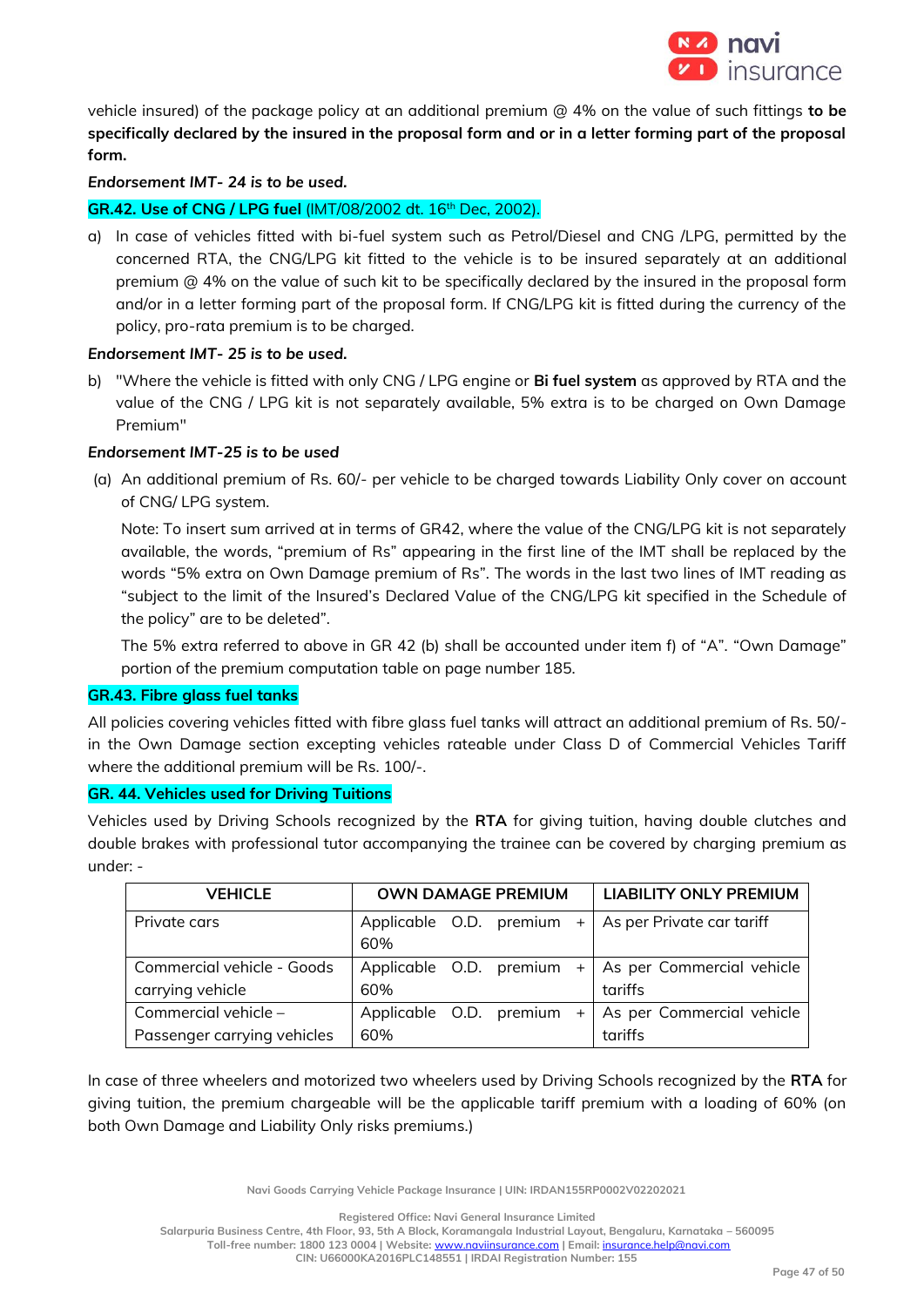

Note: For vehicles used for driving tuitions the words "other than for the purpose of driving tuitions" are to be added after the words "hire or reward" in the Policy Schedule/ Certificate of Insurance concerning "LIMITATIONS AS TO USE".

# **GR. 45A Restricted cover for Fire and / or Theft Risks**

# **(Only while the vehicle is in garage and not in use)**

On the basis of written specific declaration from the insured to the effect that for the entire duration of the policy period the vehicle will not be used at all, policies may be issued to cover the risks of Fire and/or Theft only (without Liability Only cover) at the following rates of premium subject to a minimum premium as specified under **GR. 16.**

**Issuance of this restricted cover is prohibited for vehicles rateable under Class – D (Tariff for Miscellaneous and Special Types of Vehicles), Class – E (Tariff for Motor Trade - Road Transit Risks), Class – F (Tariff for Motor Trade – Road Risks only) and Class – G (Tariff for Motor Trade – Internal Risks only).**

| <b>RISKS COVERED</b> | <b>PREMIUM</b>  |
|----------------------|-----------------|
| Fire Only            | $0.50$ % on IDV |
| Theft Only           | 0.50 % on IDV   |
| Fire & Theft Only    | 0.75 % on IDV   |

# *Endorsement IMT 26 is to be used.*

Compulsory deductibles as in GR.40 shall apply.

Additional premium for electric / electronic items as in GR.41 shall apply.

Additional premium for use of CNG / LPG as in GR.42 shall apply.

Additional premium for compulsory PA cover to owner-driver as in GR 36 shall apply.

N.B. Discounts may be granted on the net premium for Fire & Theft risks if the insured opts for voluntary deductibles in respect of vehicles rateable under Tariff for Private Cars / Motorized Two Wheelers.

No other discount is permissible.

# **GR 45 B Restricted cover for Liability Only and Fire and / or Theft Risks**

Policy may be issued covering the vehicle for the restricted Liability Only with Fire and /or Theft risks only by charging premium as per the following schedule subject to a minimum premium as specified under GR – 16.

Issuance of this restricted cover is prohibited for vehicles rateable under Class – D, Tariff for Miscellaneous and Special Types of Vehicles.

| <b>RISK COVERED</b>                  | <b>PREMIUM</b>                                       |  |  |
|--------------------------------------|------------------------------------------------------|--|--|
|                                      |                                                      |  |  |
| Liability Only Policy with Fire only | Liability Only Premium + 25% of the appropriate OD   |  |  |
| cover                                | Premium for the vehicle                              |  |  |
| Liability Only Policy and Theft      | Liability Only Premium + 30% of the appropriate OD   |  |  |
|                                      | Premium for the vehicle                              |  |  |
| Liability Only Policy and Fire &     | Liability Only Premium $+50\%$ of the appropriate OD |  |  |
| Theft                                | Premium for the vehicle                              |  |  |

# *Endorsement IMT 27 is to be used.*

**NOTE: For Declaration Policies issued under Section 'Motor Trade – Road Transit Risks only – Class E' – Refer to the relevant section of the said Tariff.** 

**Navi Goods Carrying Vehicle Package Insurance | UIN: IRDAN155RP0002V02202021**

**Registered Office: Navi General Insurance Limited**

**Salarpuria Business Centre, 4th Floor, 93, 5th A Block, Koramangala Industrial Layout, Bengaluru, Karnataka – 560095 Toll-free number: 1800 123 0004 | Website:** [www.naviinsurance.com](http://www.naviinsurance.com/) **| Email:** [insurance.help@navi.com](mailto:insurance.help@navi.com)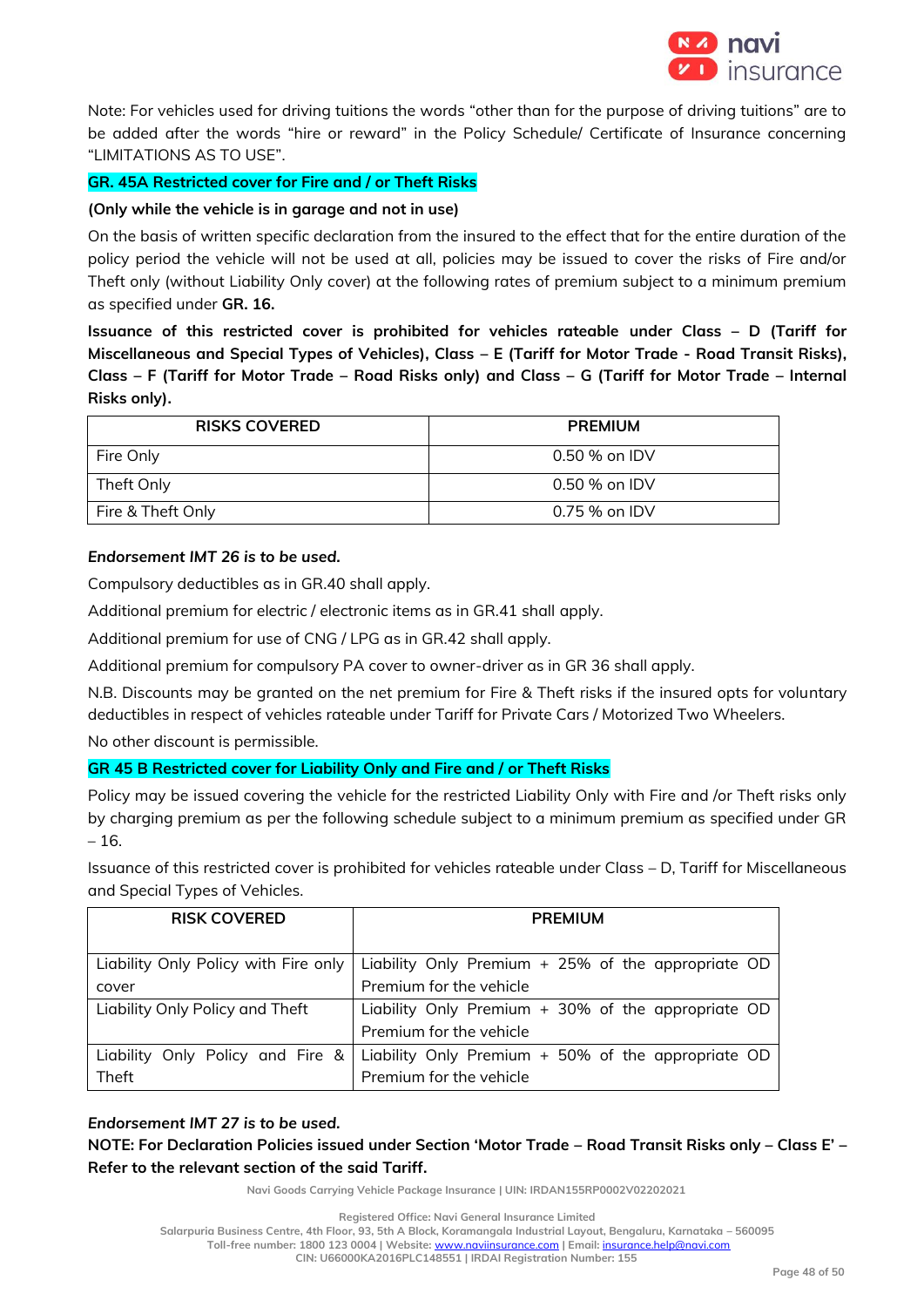

Compulsory deductible as in GR- 40 shall apply

Additional premium for electric / electronic items as in GR.41 shall apply.

Additional premium for use of CNG / LPG as in GR.42 shall apply**.**

Additional premium for compulsory PA cover to owner-driver as in GR 36 shall apply.

# **N. B.** The following discounts are permissible

- (a) NCB on Fire and/or Theft components of the premium
- (b) Discounts on fire and / or theft risks premium components for voluntary deductibles for vehicles rateable under Tariff for Private Cars / Motorized Two Wheelers.
- (c) Discounts for Membership of Recognised Automobile Associations as per **GR.28** for vehicles rateable under Tariff for Private Cars / Motorized Two Wheelers.

**GR. 46. Vehicles driven by non-conventional source of power.** (IMT/08/2002 dt. 16th December, 2002).

"Rating of Private Cars/Taxis and Motorised Two Wheelers running on battery, as approved by RTA, is to be done as under:

Private Cars/Taxis: To be rated as private cars/taxis upto 1000 cc (refer to tariff for private car/commercial vehicles).

Motorised Two Wheelers: To be rated at par with rates applicable for motorised two wheeler of capacity exceeding 150 CC but not exceeding 350 CC (refer to tariff for motorised two wheelers).

For rating of vehicles driven solely by any other non-conventional source of power approved by RTA, reference may be made to TAC"

# GR.47. Towing charges for vehicles met with an Accident (IMT/08/2002 dt. 16<sup>th</sup> December 2002).

It is permissible to opt for higher towing charges, subject to charging extra premium, as per the following table (in addition to the limit already provided under the Standard Package Policies).

| <b>VEHICLES</b>              | <b>ADDITIONAL TOWING</b>                | PREMIUM CHARGEABLE ON THE            |  |
|------------------------------|-----------------------------------------|--------------------------------------|--|
|                              | <b>CHARGES OPTED FOR OVER</b>           | ADDITIONAL AMOUNT OPTED FOR          |  |
|                              | AND ABOVE THE LIMIT                     |                                      |  |
|                              | PRESCRIBED IN THE POLICY                |                                      |  |
| <b>Private Cars</b>          | Upto Rs 1500                            | 5% on the additional amount opted    |  |
| Two Wheelers                 | Upto Rs 300                             | 5% on the additional amount opted    |  |
| Commercial Vehicles (other   |                                         |                                      |  |
| than vehicles covered under  |                                         |                                      |  |
| Motor Trade Policies)        |                                         |                                      |  |
| Two Wheelers                 | Upto Rs 300                             | 5% on the additional amount opted    |  |
| Three wheeled vehicles       | Upto Rs 750                             | 5% on additional amount opted        |  |
|                              | Exceeding<br><b>Rs750</b><br>but<br>not | 5% on the additional amount opted    |  |
|                              | exceeding Rs 1500                       | 7.5% on the additional amount opted. |  |
| <b>Taxis</b>                 | Upto Rs.1500                            | 5% on the additional amount opted    |  |
|                              | Exceeding<br>Rs.1500<br>but<br>not      | 7.5% on the additional amount opted. |  |
|                              | exceeding Rs.3000.                      |                                      |  |
| Other commercial vehicles    | Upto Rs. 10, 000                        | 5% on the additional amount opted    |  |
|                              | Exceeding Rs. 10, 000 but not           | 7.5% on the additional amount opted. |  |
|                              | exceeding Rs. 20, 000.                  |                                      |  |
| Vehicles covered under motor | Upto Rs.300                             | 5% on the additional amount opted    |  |
| trade policy                 | Exceeding<br>Rs.300<br>but<br>not       | 7.5% on the additional amount opted. |  |
|                              | exceeding Rs.500                        |                                      |  |

**Navi Goods Carrying Vehicle Package Insurance | UIN: IRDAN155RP0002V02202021**

**Registered Office: Navi General Insurance Limited**

**Salarpuria Business Centre, 4th Floor, 93, 5th A Block, Koramangala Industrial Layout, Bengaluru, Karnataka – 560095 Toll-free number: 1800 123 0004 | Website:** [www.naviinsurance.com](http://www.naviinsurance.com/) **| Email:** [insurance.help@navi.com](mailto:insurance.help@navi.com)